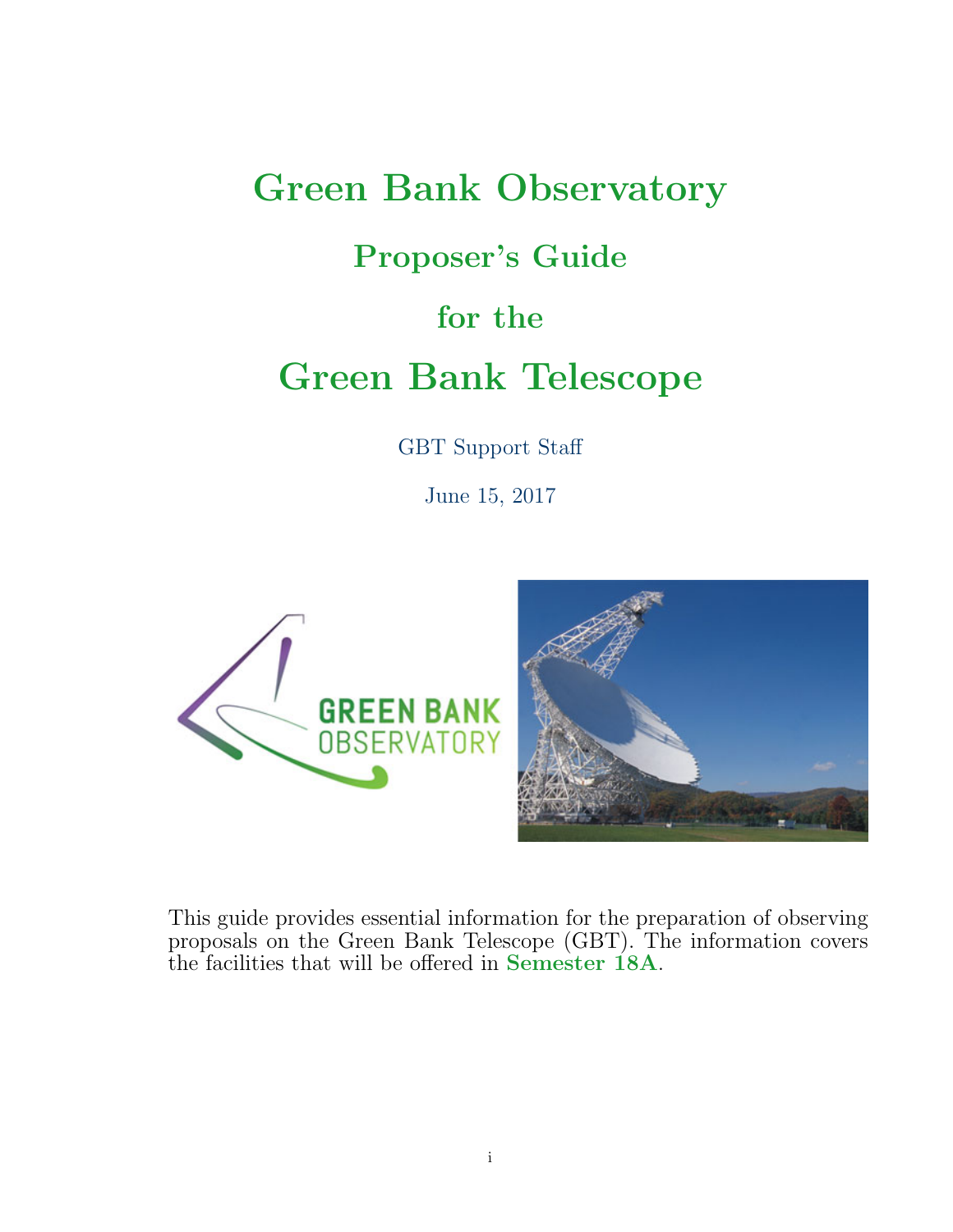# Important News for Proposers

- Deadline Proposals must be received by 5:00 P.M. EST (21:00 UTC) on Tuesday, 1 August 2017.
- Technical Justification is Required All GBT proposals must include a Technical Justification section (see Section [9.2\)](#page-33-0)). Any proposal that does not include a technical justification may be rejected without consideration.
- **Session Lengths** Proposers should be aware that long scheduling blocks (more than 6 hours) will be very difficult to schedule owing to constraints coming from non-NSF GBO partners. Proposers are encouraged to make clear in the technical justification section any constraints about how observing time could be broken into smaller pieces without adversely affecting the proposed science; include information as relevant regarding maximum elapsed time of a split schedule and minimum scheduling block lengths.
- Limited Time for "Fixed" and "Windowed" Observations Due to varied pressures on the GBT's schedule, the amount of time that can be accepted for fixed time observations (e.g. VLBI, pulsar transit observations, etc.) and windowed observations (e.g. monitoring observations) will be limited for the proposal call.
- Limited Instrument Availability Due to existing obligations, the Prime Focus 800 MHz feed will be available for approximately three weeks each month. The Prime Focus 342 MHz feed will only be available for approximately one week per month. The other Prime Focus feeds (450, 600 and Prime Focus 2) are unlikely to be considered for installation. Similarly, the Caltech Continuum Backend (CCB), Zpectrometer, Ku-wide and RRI receiver are also unlikely to be considered for installation in 18A. The PFS radar backend (PI: Margot) is available only with prior agreement by the PI.
- Gregorian Receiver Availability GBT Gregorian receivers (primarily, but not limited to, Ku, Ka, Q and W) may only be available during a few short, two or three week periods during the semester.
- C-band maximum instantaneous bandwidth The C-band receiver is limited to 3.8 GHz of instantaneous bandwidth.
- C-band Proposals wishing to use the GBT C-band receiver should only use linear polarization outputs. The circular polarization of the receiver is currently not preforming correctly and we will not accept any proposals to use the circular polarization output of this receiver.
- VEGAS Continuum Modes All modes of VEGAS may now be used for continuum observations. We were not able to update the Proposal Submission Tool to reflect this situation before the proposal call was released. Proposers should use the spectral line modes of VEGAS to choose the desired bandwidth and then note in the technical justification that the observations will be for continuum measurements.
- VEGAS Pulsar Modes VEGAS pulsar modes will be offered for observations beginning with the 18A semester.
- ARGUS A 16 pixel W-band array receiver was built by a collaboration of Standford, Cal Tech, Maryland and GBO. This receiver operates from 80-115.3 GHz. Shared-risk proposals for this receiver will be accepted for the 18A semester. However, the instrument development team must be members of the proposal team. For further information see [http://www.gb.nrao.edu/argus/.](http://www.gb.nrao.edu/argus/)
- **Mustang2** We will accept proposals for shared risk observations using the MUSTANG 2 instrument for the 18A semester. All MUSTANG 2 proposals must have permission from the instrument development team.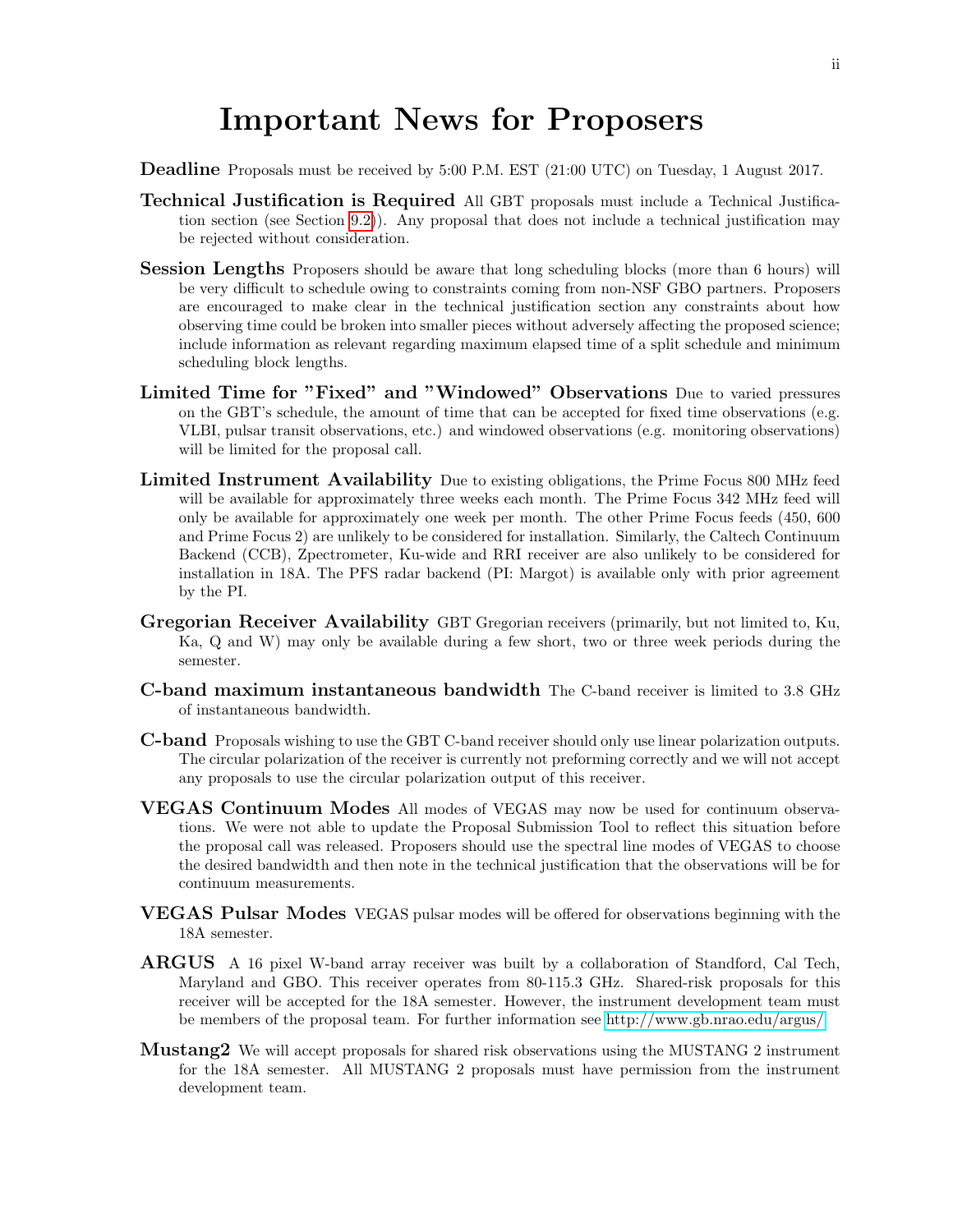- **Breakthrough Listen backend** The Breakthrough Listen project will make its backend available for a limited amount of observing time. This is a PI instrument and you must have the permission of the Breakthrough Listen team to use this backend.
- **Mapping Limitations** If you are considering mapping with the GBT such that there are major turns or moves (end of rows in raster map, change in position for pointed maps, etc.) that occur with a cadence faster than every 30 seconds, you will need to consult with a GBT support scientist to ensure that the GBT can safely withstand the stresses induced by the mapping motions.
- VLBI on the GBT Time available for VLBI on the GBT will be dramatically reduced compared to past observing semesters due to its new partnership arrangement. Proposers should only include the GBT in the proposal if it is essential for the science and if it is clearly justified in the text of the proposall. All Very Long Baseline Interferometry (VLBI) proposals requesting the GBT should include any needed setup and overhead time in the time request of their proposals. C-band VLBI observers should see C-band note above.
- C-band Receiver and VLBI The C-band receiver has been upgraded to cover the 4-8 GHz frequency range. Due to the design of the receiver there is a large amount of cross-talk between LCP and RCP for VLBI observations. The amount of cross talk is thought to be stable on hour to one day timescales. We will only accept proposals for VLBI using this receiver that will measure only Stokes I which will also require measuring the "D-terms" during the observational time.
- The Dynamic Scheduling System (DSS) The GBT will be scheduled by the DSS during the 18A semester. Further information on the GBT DSS can be found at:<http://www.gb.nrao.edu/DSS>
- Large Proposals Large Proposals (more than 200 hours) will be accepted for the 18A semester. You should also review the [NRAO Large Proposal Policy.](https://science.nrao.edu/observing/proposal-types/largeproppolicy)
- **RFI at 450 MHz and resonances** There is the potential for a major construction project near Green Bank in 2018-2019. For the safety of the workers, a poratble radio system at 450 MHz is being proposed for use. Usage would be kept to a minumum. There is the potential for interference at 450 MHz and its harmonics during this time period.
- **Observer Training** Due to reductions in the amount of NSF-supported "copen skies" time on the GBT for use by the scientific community, it has become increasingly difficult to train new GBT observers in the way we have traditionally done in the past.

We are in the process of re-evaluating our approach to observer training, and as part of this are introducing observer training schools. These will provide an introduction to general radio astronomical techniques as well as onsite training for new GBT observers. These training schools will replace the single-dish summer schools which have held in the past, and will be scheduled two to three times each year.

The next training school will be held September 18-22, 2017.

We still encourage new observers to visit the Observatory, where their projects will receive an increased priority for scheduling and where local staff are on hand to assist in the observations.

While at some point observer training schools may be the primary means to certify new GBT observers, we remain committed to providing all the services necessary to ensure that the GBT remains accessible to the entire scientific community, and ask your patience in this time of transition.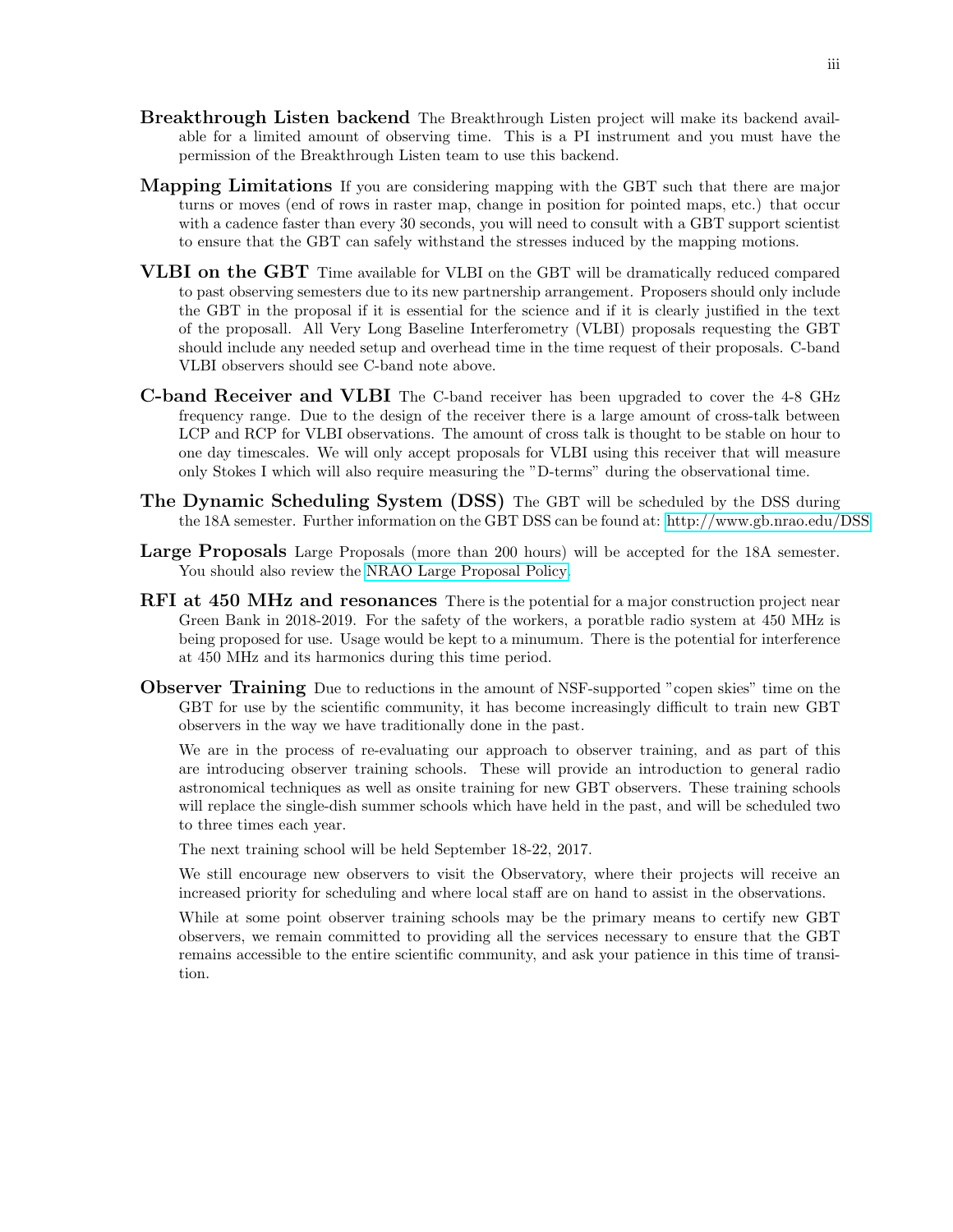# Contents

| 1                | Introduction to the GBT |                            |                         |  |  |  |  |  |  |  |  |  |  |  |
|------------------|-------------------------|----------------------------|-------------------------|--|--|--|--|--|--|--|--|--|--|--|
| $\bf{2}$         |                         | Submitting a proposal      |                         |  |  |  |  |  |  |  |  |  |  |  |
|                  | 2.1                     |                            | 3                       |  |  |  |  |  |  |  |  |  |  |  |
|                  | 2.2                     |                            | 3                       |  |  |  |  |  |  |  |  |  |  |  |
|                  | 2.3                     |                            | 3                       |  |  |  |  |  |  |  |  |  |  |  |
| 3                |                         | <b>GBT</b> Availability    | 3                       |  |  |  |  |  |  |  |  |  |  |  |
|                  | 3.1                     |                            | 3                       |  |  |  |  |  |  |  |  |  |  |  |
|                  | 3.2                     |                            | 3                       |  |  |  |  |  |  |  |  |  |  |  |
|                  | 3.3                     |                            | 3                       |  |  |  |  |  |  |  |  |  |  |  |
|                  | 3.4                     |                            | $\overline{4}$          |  |  |  |  |  |  |  |  |  |  |  |
|                  | 3.5                     |                            | $\overline{4}$          |  |  |  |  |  |  |  |  |  |  |  |
| $\boldsymbol{4}$ |                         | <b>GBT</b> Instruments     | $\overline{\mathbf{4}}$ |  |  |  |  |  |  |  |  |  |  |  |
|                  | 4.1                     |                            | $\overline{4}$          |  |  |  |  |  |  |  |  |  |  |  |
|                  |                         | 4.1.1                      | $\overline{4}$          |  |  |  |  |  |  |  |  |  |  |  |
|                  |                         | 4.1.2<br>Surface           | $\overline{4}$          |  |  |  |  |  |  |  |  |  |  |  |
|                  |                         | 4.1.3                      | 5                       |  |  |  |  |  |  |  |  |  |  |  |
|                  | 4.2                     |                            | 5                       |  |  |  |  |  |  |  |  |  |  |  |
|                  |                         | 4.2.1                      | 5                       |  |  |  |  |  |  |  |  |  |  |  |
|                  |                         | 4.2.2                      | -6                      |  |  |  |  |  |  |  |  |  |  |  |
|                  |                         | 4.2.3                      |                         |  |  |  |  |  |  |  |  |  |  |  |
|                  | 4.3                     | <b>Backends</b>            |                         |  |  |  |  |  |  |  |  |  |  |  |
|                  |                         | 4.3.1                      |                         |  |  |  |  |  |  |  |  |  |  |  |
|                  |                         | 4.3.2                      |                         |  |  |  |  |  |  |  |  |  |  |  |
|                  |                         | 4.3.3                      |                         |  |  |  |  |  |  |  |  |  |  |  |
|                  |                         | 4.3.4                      |                         |  |  |  |  |  |  |  |  |  |  |  |
|                  |                         | 4.3.5                      |                         |  |  |  |  |  |  |  |  |  |  |  |
|                  |                         | 4.3.6                      | -21                     |  |  |  |  |  |  |  |  |  |  |  |
| 5                |                         | <b>GBT</b> Observing Modes | 21                      |  |  |  |  |  |  |  |  |  |  |  |
|                  | 5.1                     |                            | 21                      |  |  |  |  |  |  |  |  |  |  |  |
|                  | 5.2                     |                            | 22                      |  |  |  |  |  |  |  |  |  |  |  |
|                  | 5.3                     |                            | 23                      |  |  |  |  |  |  |  |  |  |  |  |
|                  | 5.4                     |                            | 24                      |  |  |  |  |  |  |  |  |  |  |  |
|                  |                         | 5.4.1                      | 24                      |  |  |  |  |  |  |  |  |  |  |  |
|                  | 5.5                     |                            | 25                      |  |  |  |  |  |  |  |  |  |  |  |
|                  | 5.6                     |                            | 25                      |  |  |  |  |  |  |  |  |  |  |  |
|                  | 5.7                     | VLBI                       |                         |  |  |  |  |  |  |  |  |  |  |  |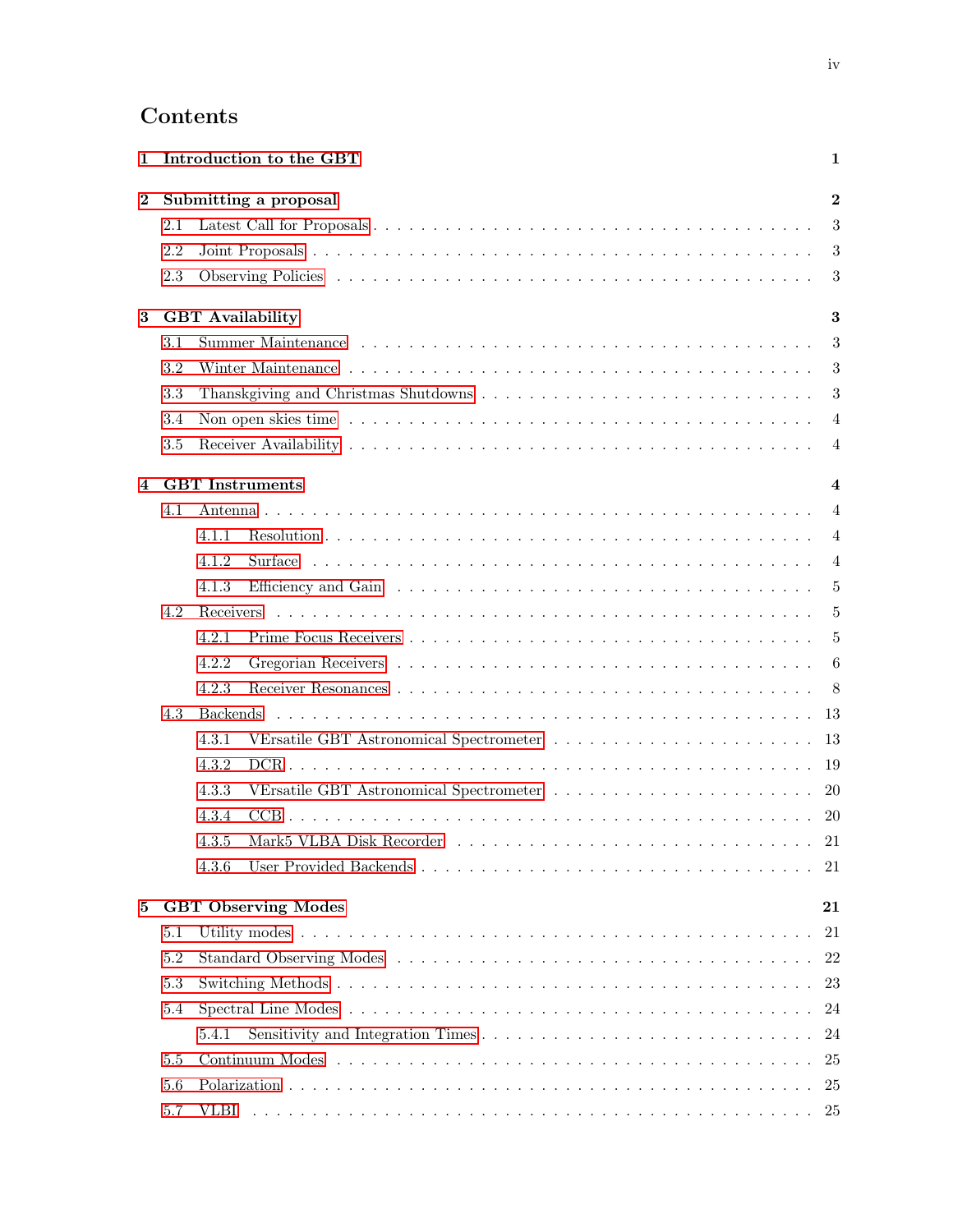|   | 6 Defining Sessions<br>26                   |    |  |  |  |  |  |  |  |  |
|---|---------------------------------------------|----|--|--|--|--|--|--|--|--|
| 7 | 27<br><b>Estimating Overhead Time</b>       |    |  |  |  |  |  |  |  |  |
| 8 | $\mathbf{RFI}$<br>27                        |    |  |  |  |  |  |  |  |  |
| 9 | <b>Tips for Writing Your Proposal</b>       | 27 |  |  |  |  |  |  |  |  |
|   | 9.1                                         |    |  |  |  |  |  |  |  |  |
|   | 9.2                                         |    |  |  |  |  |  |  |  |  |
|   | 9.3                                         |    |  |  |  |  |  |  |  |  |
|   | 10 Further information                      | 29 |  |  |  |  |  |  |  |  |
|   |                                             |    |  |  |  |  |  |  |  |  |
|   |                                             |    |  |  |  |  |  |  |  |  |
|   |                                             |    |  |  |  |  |  |  |  |  |
|   | A GBT Sensitivity to Extragalactic 21 cm HI | 31 |  |  |  |  |  |  |  |  |
|   | <b>B</b> Useful Web Links                   | 32 |  |  |  |  |  |  |  |  |

v

# List of Figures

| $\overline{1}$ |  |
|----------------|--|
| $\mathcal{L}$  |  |
| 3              |  |
| $\overline{4}$ |  |
| 5.             |  |
| -6             |  |
| 7              |  |
| -8             |  |

# List of Tables

| $2^{\circ}$    |                                                                                      |  |
|----------------|--------------------------------------------------------------------------------------|--|
| $\mathbf{3}$   |                                                                                      |  |
|                |                                                                                      |  |
| 5 <sup>5</sup> | Minimum Recommended Switching Periods for Observations Without Doppler Tracking . 16 |  |
| -6             | Minimum Recommended Switching Periods for Mapping Observations with Doppler Track-   |  |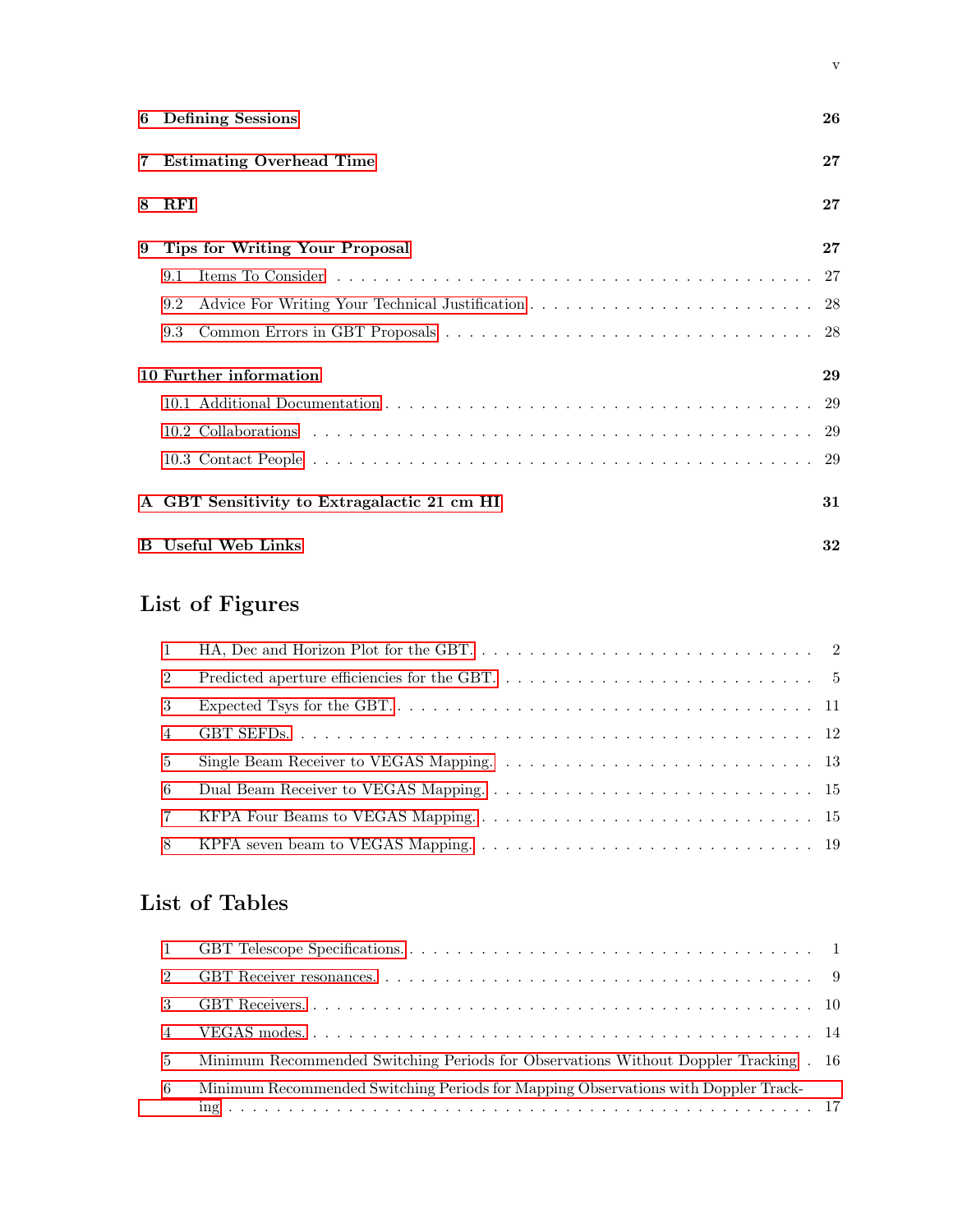| 7 Minimum Recommended Switching Periods for Pointed Observations with Doppler Tracking 18 |  |
|-------------------------------------------------------------------------------------------|--|
|                                                                                           |  |
|                                                                                           |  |
|                                                                                           |  |
|                                                                                           |  |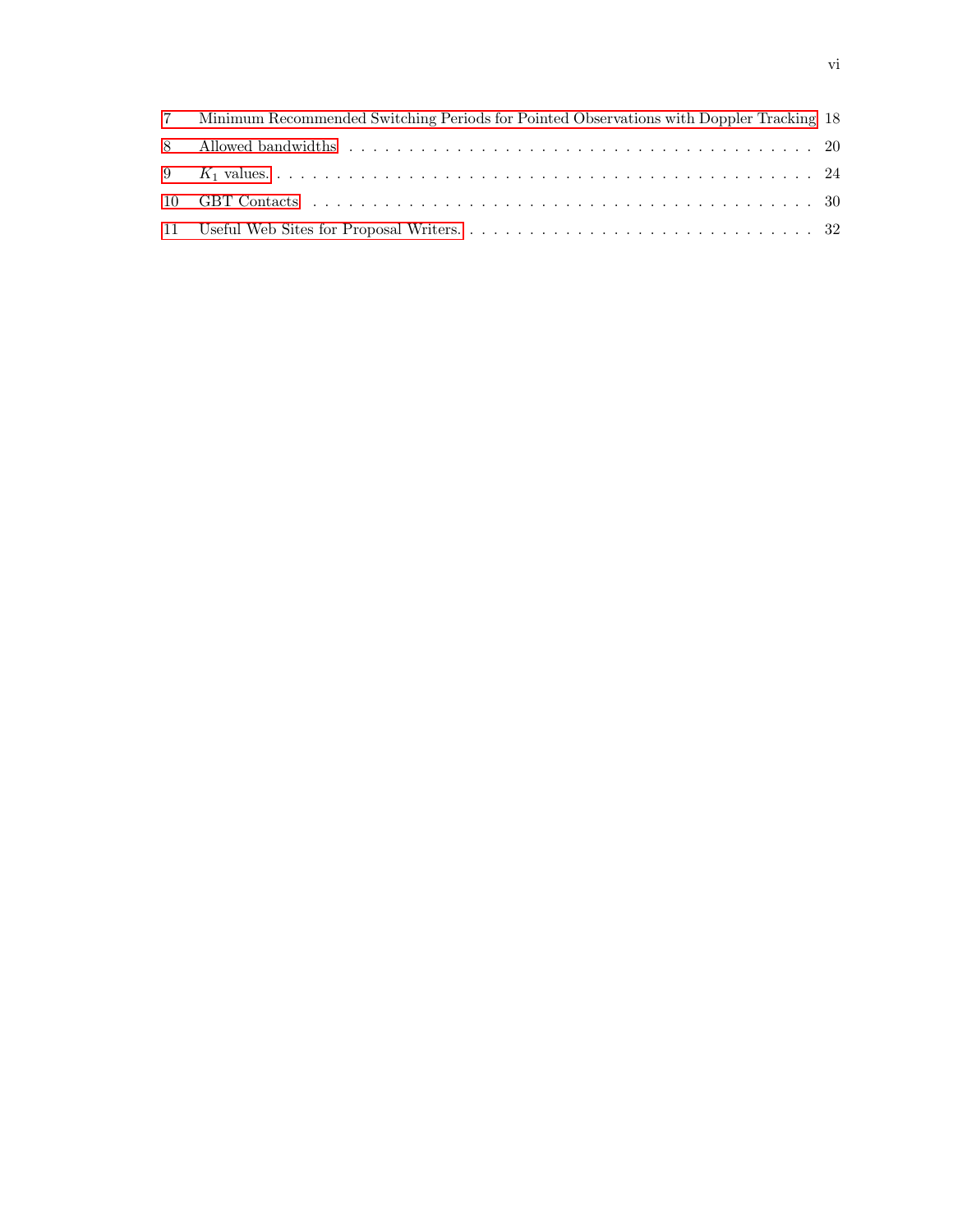# <span id="page-6-0"></span>1 Introduction to the GBT

| Location                | Green Bank, West Virginia, USA                                          |
|-------------------------|-------------------------------------------------------------------------|
| Coordinates             | Longitude: $79^{\circ}50'23.406''$ West (NAD83)                         |
|                         | Latitude: 38°25'59.236" North (NAD83)                                   |
|                         | Track Elevation: 807.43 m (NAVD88)                                      |
| Optics                  | 110 m x 100 m unblocked section of a 208 m parent paraboloid            |
|                         |                                                                         |
|                         | Offaxis feed arm                                                        |
| Telescope Diameter      | $100$ m (effective)                                                     |
| Available Foci          | Prime and Gregorian                                                     |
|                         | $f/D$ (prime) = 0.29 (referred to 208 m parent parabola)                |
|                         | $f/D$ (prime) = 0.6 (referred to 100 m effective parabola)              |
|                         |                                                                         |
|                         | $f/D$ (Gregorian) = 1.9 (referred to 100 m effective aperture)          |
| Receiver mounts         | Prime: Retractable boom with                                            |
|                         | Focus-Rotation Mount                                                    |
|                         | Gregorian: Rotating turret with                                         |
|                         | 8 receiver bays                                                         |
| Subreflector            | 8-m reflector with Stewart Platform (6 degrees of freedom)              |
| Main reflector          | $2004$ actuated panels $(2209$ actuators)                               |
|                         | Average intra-panel RMS 68 $\mu \mathrm{m}$                             |
| <b>FWHM</b> Beamwidth   | Gregorian Feed: $\sim 12.60/f_{GHz}$ arcmin                             |
|                         | Prime Focus: $\sim 13.01/f_{GHz}$ arcmin (see Section 4.1.1)            |
| <b>Elevation Limits</b> | Lower limit: 5 degrees                                                  |
|                         | Upper limit: $\sim 90$ degrees                                          |
| Declination Range       | Lower limit: $\sim -46$ degrees                                         |
|                         | Upper limit: 90 degrees                                                 |
| <b>Slew Rates</b>       | Azimuth: 35.2 degrees/min                                               |
|                         | Elevation: 17.6 degrees/min                                             |
| Surface RMS             | Passive surface: $450 \mu m$ at $45^{\circ}$ elevation, worse elsewhere |
|                         | Active surface: $\sim 250 \mu m$ , under benign night-time conditions   |
| Pointing accuracy       | $1\sigma$ values from 2-D data                                          |
|                         | $5''$ blind                                                             |
|                         | $2.2''$ offset                                                          |

<span id="page-6-1"></span>Table 1: GBT Telescope Specifications.

The Green Bank Telescope is a 100-m diameter single dish radio telescope. The telescope has several advanced design characteristics that, together with its large aperture, make it unique:

- Fully-steerable antenna 5–90 degrees elevation range and  $85\%$  coverage of the celestial sphere  $^1$  $^1$
- Unblocked aperture reduces sidelobes, Radio Frequency Interference (RFI), and spectral standing waves
- Active surface allows for compensation for gravity and thermal distortions, and includes near realtime adjustments to optics and pointing.
- Frequency coverage of 290 MHz to 115.3 GHz provides nearly 3 decades of frequency coverage for maximum scientific flexibility

<span id="page-6-2"></span><sup>1</sup>Because the GBT is an alt-az mounted telescope it cannot track sources that are near the zenith.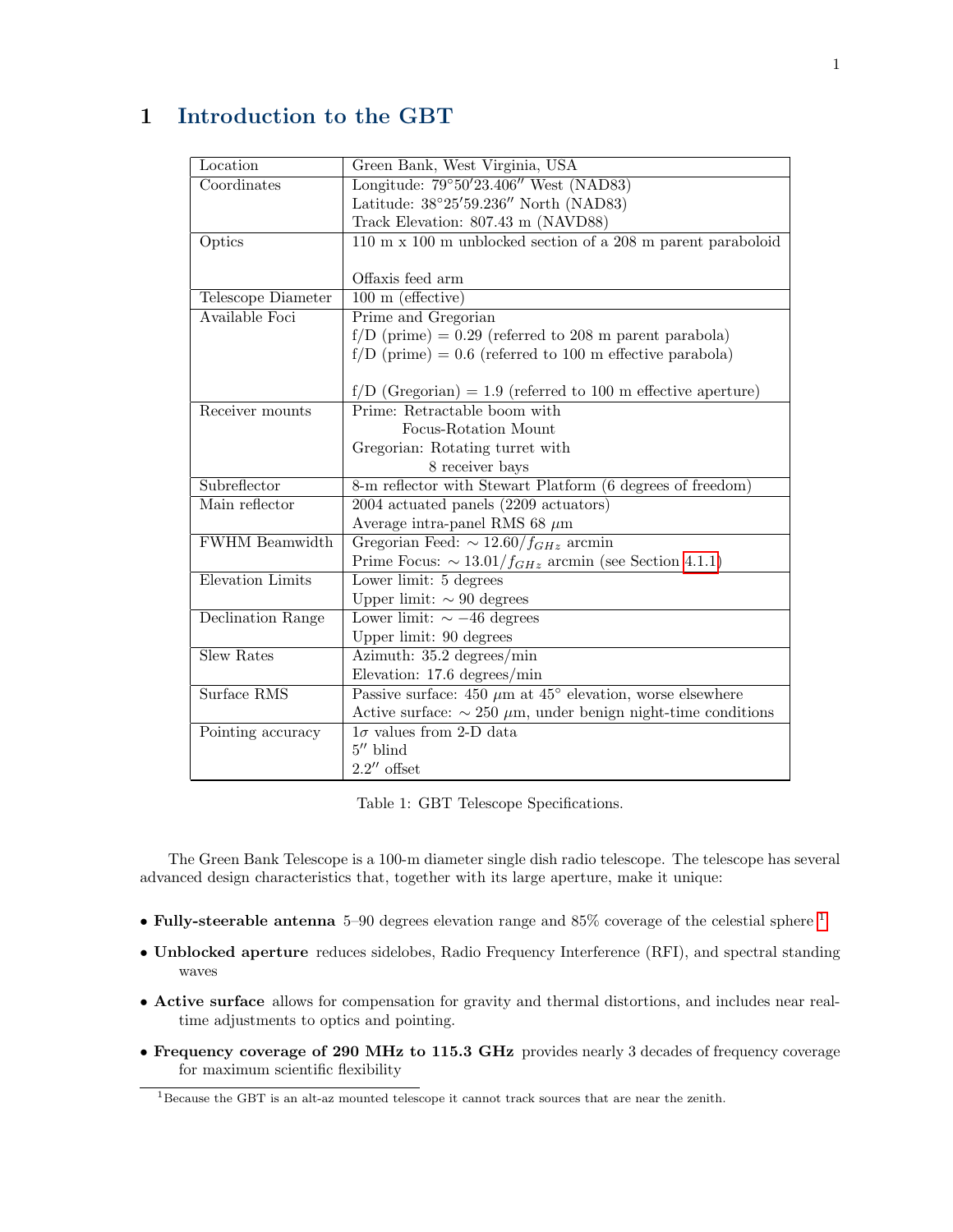#### • Location in the National Radio Quiet Zone ensures a comparatively low RFI environment

The GBT is operated by the Green Bank Observatory (GBO), a facility of the National Science Foundation operated under cooperative agreement by Associated Universities Incorporated. The GBT is intended to address a very broad range of astronomical problems at radio wavelengths, and is available to qualified observers on a peer-reviewed proposal basis. The GBO provides extensive support services including round-the-clock operators.

Technical specifications for the telescope are given in Table [1.](#page-6-1)

Source rising and setting times can be estimated using Figure [1.](#page-7-1)



<span id="page-7-1"></span>Figure 1: Plot of elevation vs azimuth, with lines of constant Hour Angle (HA; cyan lines) and Declination (DEC; brown lines) for the GBT. The horizon (magenta line) is shown at 5 degrees elevation, except for the mountains in the west and the 140–foot  $(43-m)$  telescope at azimuth =  $48^\circ$ . The lines of constant DEC are shown in increments of  $\pm 10^{\circ}$ , while the lines of constant HA are in increments of  $\pm 1$  hour.

# <span id="page-7-0"></span>2 Submitting a proposal

General proposal information is available at [http://greenbankobservatory.org/telescopes/gbt/proposals/.](http://greenbankobservatory.org/telescopes/gbt/proposals/) The GBO will continue to use the NRAO proposal submission tool [\(https://my.nrao.edu/\)](https://my.nrao.edu/) and it should be used to submit all GBT proposals.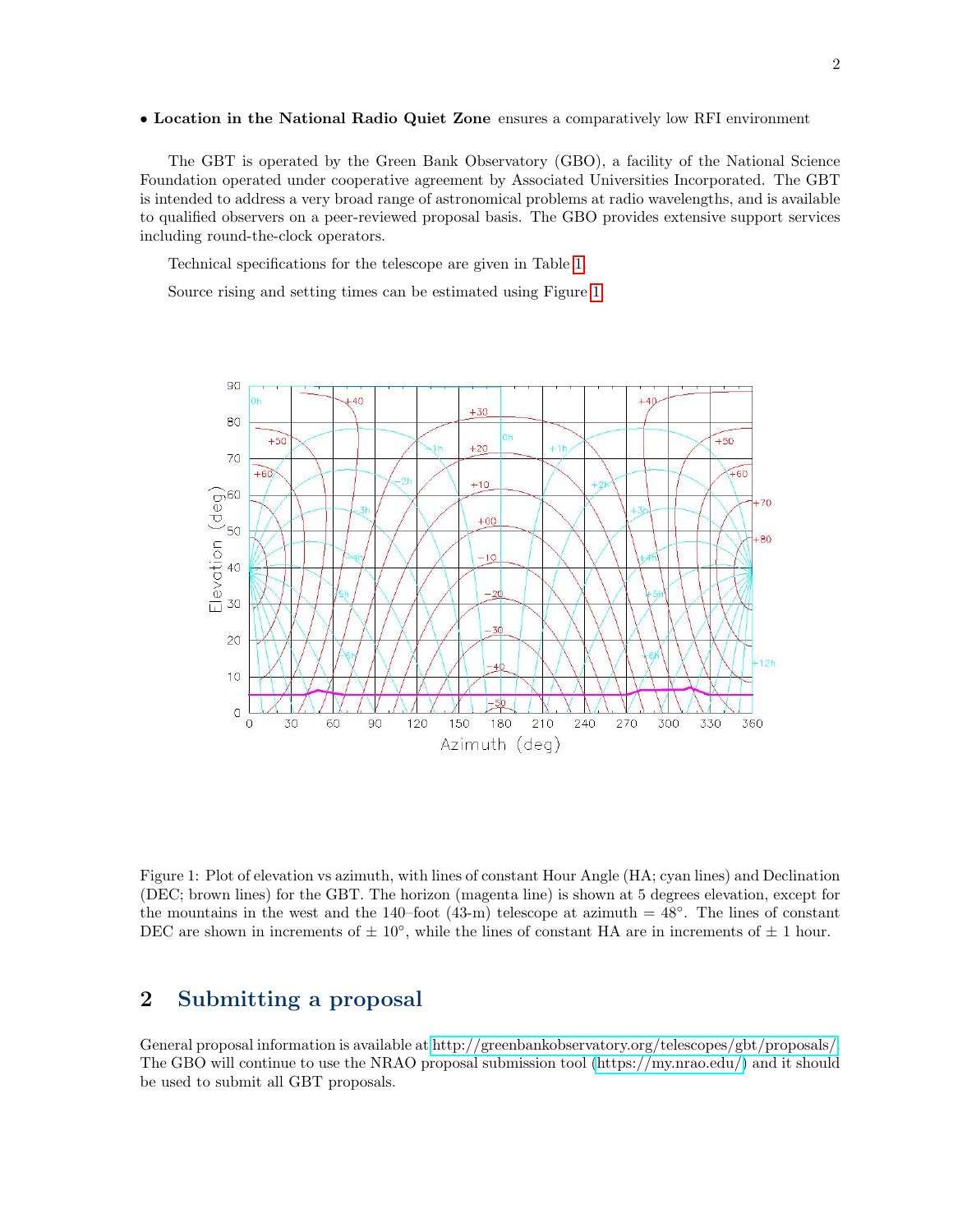#### <span id="page-8-0"></span>2.1 Latest Call for Proposals

The latest call for proposals can be found at [http://greenbankobservatory.org/telescopes/gbt/proposals/.](http://greenbankobservatory.org/telescopes/gbt/proposals/)

#### <span id="page-8-1"></span>2.2 Joint Proposals

If you are submitting a joint proposal, you must explicitly state this in your proposal abstract. Proposals requiring GBT participation in the Long Baseline Observatory's (LBO) VLBA or global VLBI observations should be submitted to the LBO, not to the GBT. Proposals for joint GBT and VLA observations must be submitted to both the GBO and NRAO separately.

If you are planning to use the GBT as part of a co-ordinated program with other observatories, you should follow these links:

For FERMI joint proposals see [https://science.nrao.edu/observing/call-for-proposals/nrao](https://science.nrao.edu/observing/call-for-proposals/nrao_2017b/fermi) 2017b/fermi.

- For CHANDRA joint proposals see [https://science.nrao.edu/observing/call-for-proposals/nrao](https://science.nrao.edu/observing/call-for-proposals/nrao_2017b/chandra) 2017b/chandra.
- For SWIFT joint proposals see [https://science.nrao.edu/observing/call-for-proposals/nrao](https://science.nrao.edu/observing/call-for-proposals/nrao_2017b/swift) 2017b/swift.
- For HST joint proposals see

[https://science.nrao.edu/observing/call-for-proposals/nrao](https://science.nrao.edu/observing/call-for-proposals/nrao_2017b/hubble-space-telescope) 2017b/hubble-space-telescope.

#### <span id="page-8-2"></span>2.3 Observing Policies

The policy for observing with the GBT, including a description of the restrictions concerning remote observing, can be found at [https://science.nrao.edu/facilities/gbt/observing/policies.](https://science.nrao.edu/facilities/gbt/observing/policies)

# <span id="page-8-3"></span>3 GBT Availability

#### <span id="page-8-4"></span>3.1 Summer Maintenance

During the months of June, July and August the GBT has 10.5 hour maintenance days every Monday through Thursday except in the case of Holidays (typically only July 4). The GBT remains shutdown overnight between these maintenance days to aid in painting the telescope structure and to aid structural inspections.

#### <span id="page-8-5"></span>3.2 Winter Maintenance

From September through May the GBT typically has one 8.5 hours mainetenance day per week. These are scheduled dynamically on the Monday (or first non-Holiday business day) of each week.

## <span id="page-8-6"></span>3.3 Thanksgiving and Christmas Shutdowns

The GBT is shutdown for 36 hours between at midnight UTC at the beginning of Thanksgiving day (fourth Thursday in November 0:00 UT - Friday 12:00 UT) and Christmas day (Dec 25 0:00 UT - Dec 26 12:00 UT).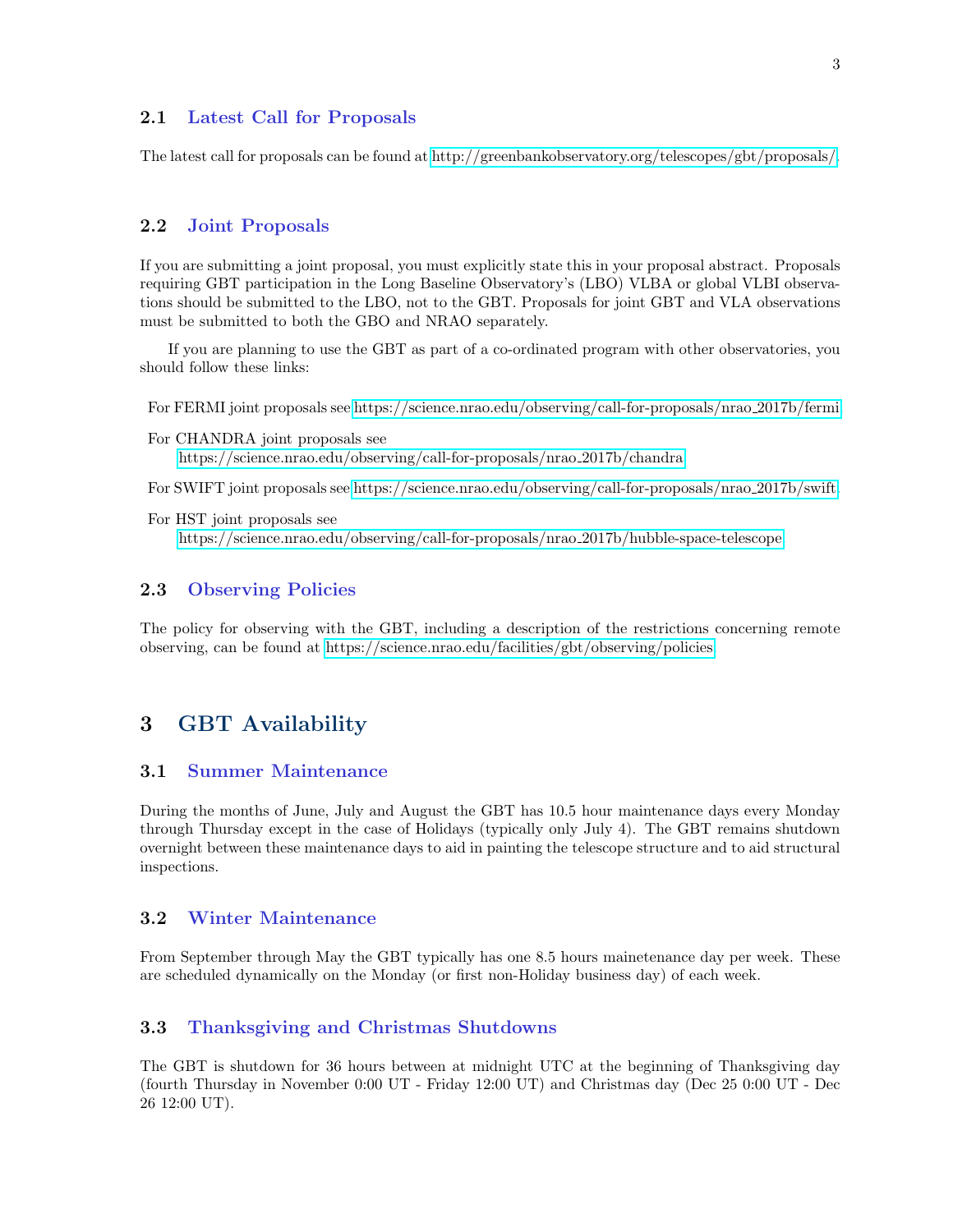#### <span id="page-9-0"></span>3.4 Non open skies time

The GBT is moving into an operational regime in which the NSF funded "open skies" time will not constitute all observing time granted on the GBT. The non "open skies" observing times will be determined from contractual obligations. The requirements for the non "open skies" time may severely reduce (or even eliminate) the amount of time that can be accepted for fixed time observations (e.g. VLBI, pulsar transit observations, etc.) and will reduce time available for windowed observations (e.g. monitoring observations).

#### <span id="page-9-1"></span>3.5 Receiver Availability

Due to contractual obligations, the Prime Focus 800 MHz feed will only be available for approximately three weeks each month. The Prime Focus 342 MHz feed will only be available for approximately one week per month.

GBT Gregorian receivers (primarily, but not limited to, Ku, Ka, Q and W) may only be available during a few short, two or three week periods during the semester.

# <span id="page-9-2"></span>4 GBT Instruments

#### <span id="page-9-3"></span>4.1 Antenna

#### <span id="page-9-4"></span>4.1.1 Resolution

The resolution of the GBT is given by

$$
FWHM = (1.02 + 0.0135 * Te(Db)) \frac{\lambda}{100 m} rad
$$
 (1)

where FWHM is the Full-Width at Half-Maximum of the symmetric, two-dimensional Gaussian shaped beam and Te(Db) is the edge taper of the feed's illumination of the dish in decibels. The edge taper varies with frequency and polarization for all of the GBT feeds. For the Gregorian feed the edge taper is typically  $14 \pm 2$  Db which results in

$$
FWHM_{>1GHz} = \frac{12.46 \rightarrow 12.73'}{f_{GHz}} = \frac{747.6 \rightarrow 763.8''}{f_{GHz}}
$$
(2)

For the prime focus receivers the edge taper is typically  $18 \pm 2$  Db which results in

$$
FWHM_{<1GHz} = \frac{12.73 \rightarrow 13.29'}{f_{GHz}} = \frac{763.8 \rightarrow 797.4''}{f_{GHz}}
$$
(3)

#### <span id="page-9-5"></span>4.1.2 Surface

The GBT surface consists of 2004 panels mounted on 2209 computer-controlled actuators. Below 4 GHz, use of the active surface makes a negligible change to the telescope efficiency, and it is disabled to avoid unnecessary wear on the actuators.

Above 4 GHz, the active surface is automatically adjusted to compensate for residual non-homologous deformations as the gravity vector changes with changing elevation. The corrections are a combination of predictions from a Finite Element Model (FEM) of the GBT structure plus additional empirical corrections derived from Out-of-focus (OOF) holography measurements (only needed above 28 GHz). The OOF measurements are parametrized as low-order Zernike polynomials. The FEM plus OOF corrections are automatically calculated for the elevation of the mid-point of a scan, and are applied prior to the start of the scan.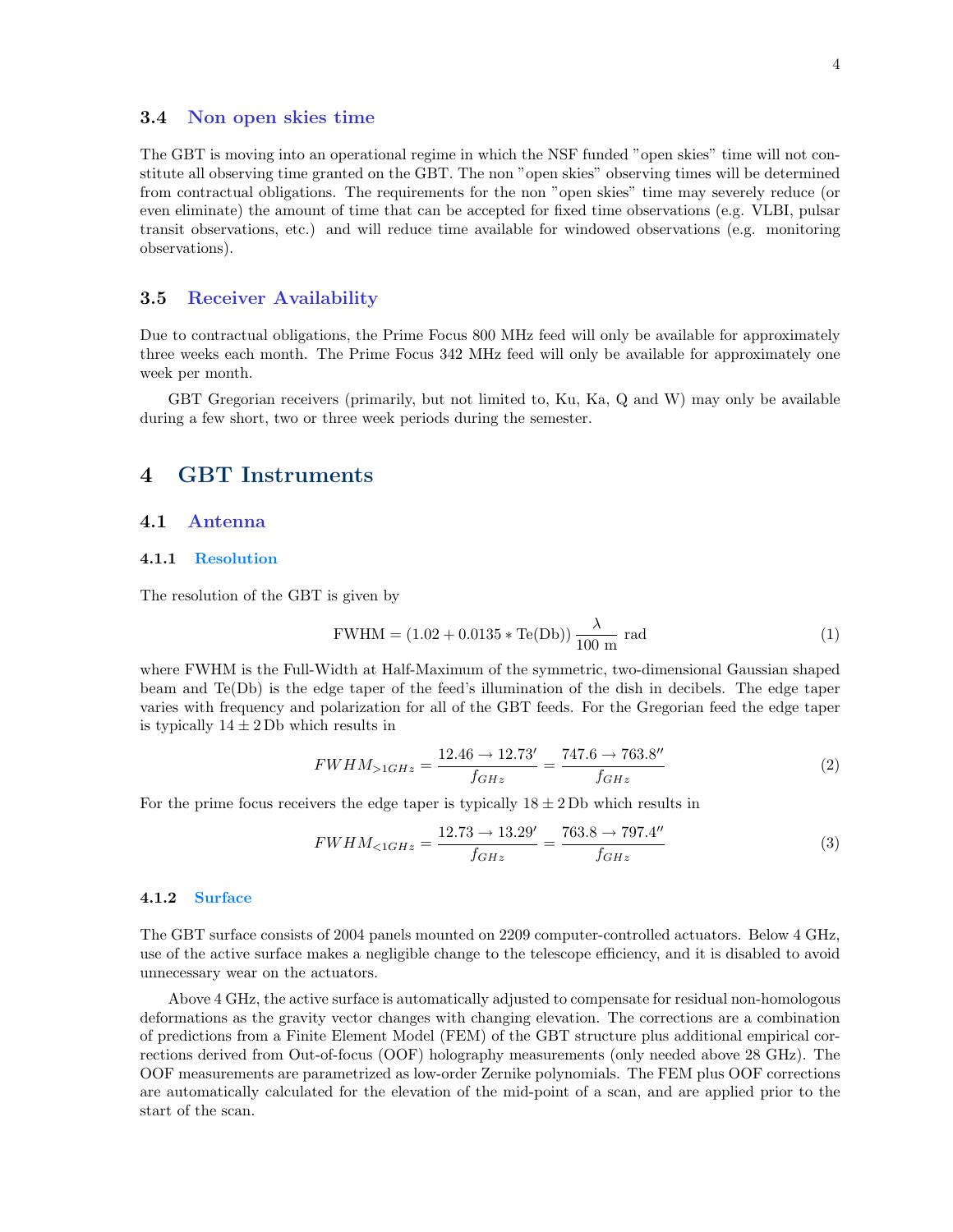#### <span id="page-10-0"></span>4.1.3 Efficiency and Gain



<span id="page-10-3"></span>Figure 2: Predicted aperture efficiencies for the GBT. Values below 5 GHz are based on a surface RMS of 450  $\mu$ m and 300  $\mu$ m for frequencies above 5 GHz. The beam efficiencies are 1.37 times the aperture efficiency.

A graph of the anticipated and measured aperture efficiencies for the GBT appears in Figure [2.](#page-10-3)

The proposer should also read the memo [http://www.gb.nrao.edu/˜rmaddale/GBT/ReceiverPerformance/PlaningObservations.htm](http://www.gb.nrao.edu/~rmaddale/GBT/ReceiverPerformance/PlaningObservations.htm) by Ron Maddalena for more details on the characteristics and performance of the GBT.

#### <span id="page-10-1"></span>4.2 Receivers

GBT receivers cover frequency bands from 0.290-49.8 GHz and 67-115.3 GHz. Table [3](#page-15-0) summarizes the receivers and their properties (nominal frequency ranges, efficiencies, etc.). If you would like to know about any receiver's performance outside of the nominal frequency ranges you should contact one of the GBT Observational Support Scientists (see Table [10\)](#page-35-0).

## <span id="page-10-2"></span>4.2.1 Prime Focus Receivers

The prime focus receiver is mounted in a focus-rotation mount (FRM) on a retractable boom. The boom is moved to the prime focus position when prime focus receiver is in use, and retracted when Gregorian receivers are required. The FRM has three degrees of freedom: Z-axis radial focus, Y-axis translation (in the direction of the dish plane of symmetry), and rotation. It can be extended or retracted at any elevation. This usually takes about 10 minutes.

As the FRM holds one receiver box at a time, a change from PF1 to PF2 receivers requires a box exchange. Additionally, changing frequency bands within PF1 requires a change in the PF1 feed. Changes of or in prime focus receivers are made during routine maintenance time preceding a dedicated campaign using that receiver.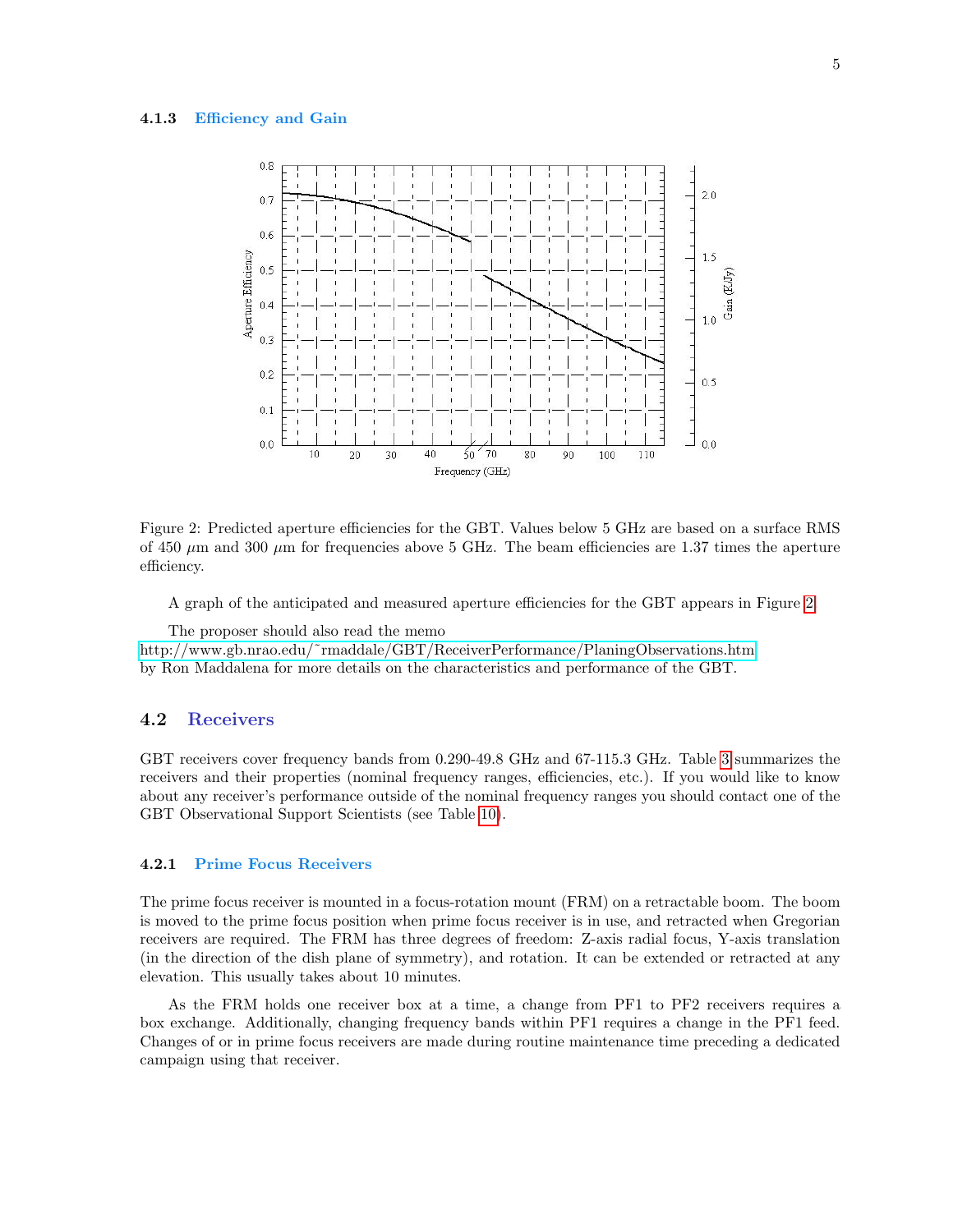#### Prime Focus 1 (PF1)

The PF1 receiver is divided into 4 frequency bands within the same receiver box. The frequency ranges are (see Table [3\)](#page-15-0) 290 - 395 MHz, 385 - 520 MHz, 510 - 690 MHz and 680 - 920 MHz. Each frequency band requires its specific feed to be attached to the receiver before that band can be used. The 385 - 520 MHz and 510 - 690 MHz feeds are unlikely to be considered for installation.

The receivers are cooled FET amplifiers. The feeds for the first three bands are short-backfire dipoles. The feed for the fourth is a corrugated feed horn with an Orthomode transducer (OMT) polarization splitter.

A feed change is required to move between bands. This takes 2-4 hours, and is done during routine maintenance days (see above).

The user can select one of four IF filters in the PF1 receiver. These have bandwidths of 20, 40, 80 and 240 MHz.

#### Prime Focus 2 (PF2) (0.910 - 1.23 GHz)

PF2 uses a cooled FET and a corrugated feed horn with an OMT. The user can select one of four IF filters in the PF2 receiver. These have bandwidths of 20, 40, 80 and 240 MHz. This receiver is unlikely to be considered for installation.

PF1/450 and PF1/600 Feed RFI Digital TV signals at frequencies from 470 to 700 MHz will make observing very difficult with these receivers. Available RFI plots do not show the strength of these signals very well as they overpower the system. Observers should consult the support scientists before submitting a proposal for this feed.

#### <span id="page-11-0"></span>4.2.2 Gregorian Receivers

The receiver room located at the Gregorian Focus contains a rotating turret in which the Gregorian receivers are mounted. There are 8 portals for receiver boxes in the turret. All 8 receivers can be kept cold and active at all times.

More information on individual Gregorian receivers follows, which includes design types and internal switching modes, i.e., those switching modes activated inside the receiver (e.g., frequency, beam, or polarization). External switching such as antenna position switching is always available. The Gregorian subreflector can be used for slow chopping.

The Gregorian receivers all have the following components unless explicitly stated below. Each of the Gregorian receivers is a cooled HFET amplifier and every feed/beam has a corrugated horn wave-guide. All calibration for the Gregorian receivers are done via injection of a signal from a noise diode.

For information on how  $T_{sys}$  varies with weather conditions and telescope elevation, please see [http://www.gb.nrao.edu/˜rmaddale/GBT/ReceiverPerformance/PlaningObservations.htm.](http://www.gb.nrao.edu/~rmaddale/GBT/ReceiverPerformance/PlaningObservations.htm)

#### L-Band  $(1.15 - 1.73 \text{ GHz})$

This receiver has one beam on the sky, with dual polarizations. The feed has a cooled OMT producing linear polarizations. The user can select circular polarization which is synthesized using a hybrid (after the first amplifiers) in the front-end. Allowed internal switching modes are frequency and/or polarization switching. The user can select one of four RF filters: 1.1-1.8 GHz, 1.1-1.45 GHz, 1.3-1.45 GHz, 1.6-1.75 GHz. A notch filter between 1.2 and 1.34 GHz is available to suppress interference from a nearby Air Surveillance Radar. There is choice between two noise diodes with different levels (∼ 10% or ∼ 100% of the system temperature) for flux calibration.

#### S-Band (1.73 – 2.60 GHz)

This receiver has one beam with dual polarizations. The feed has a cooled OMT producing linear polarizations. The user can select circular polarization synthesized using a hybrid (after the first amplifiers) in the front-end. Internal switching modes include frequency switching. The user can select one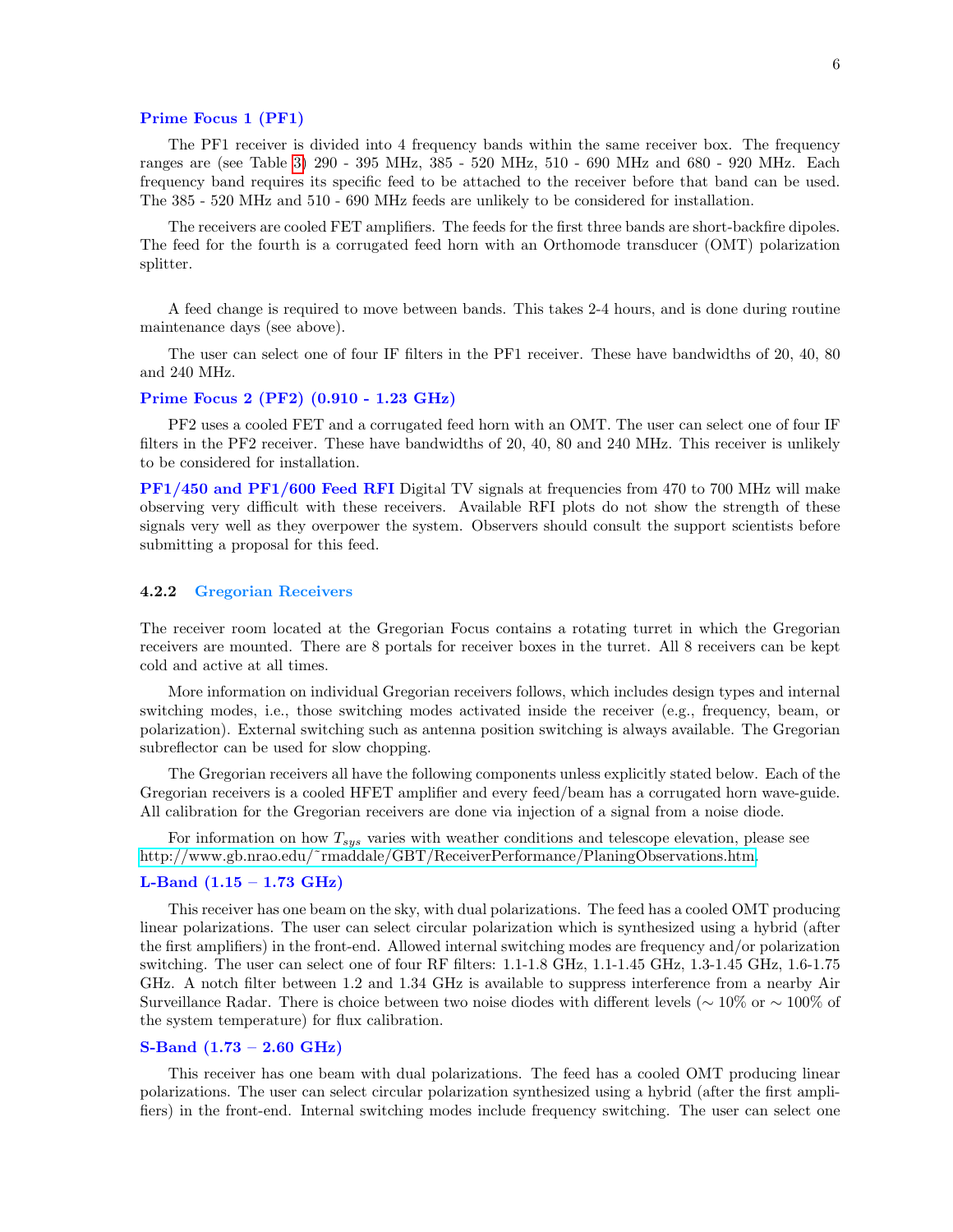of two RF filters: 1.68-2.65 GHz, 2.1-2.4 GHz. There is choice between two noise diodes with different levels ( $\sim 10\%$  or  $\sim 100\%$  of the system temperature) for flux calibration.

A superconducting notch filter is permanently installed immediately after the first amplifiers and covers the range 2300–2360 MHz. This filter suppresses interference from the Sirius and XMM satellite radio transmissions.

#### $C$ -Band  $(3.95 - 8 \text{ GHz})$

This receiver has one beam, with dual polarizations. The feed has a cooled OMT producing linear polarizations. The user can select circular polarization synthesized using a hybrid (after the first amplifiers) in the front-end. The allowed internal switching mode is frequency switching. The full instanteous bandwidth is currently 3.8 GHz. There is choice between two noise diodes with different levels ( $\sim 10\%$ or  $\sim$  100% of the system temperature) for flux calibration.

Due to the wide bandwidth of the receiver and the hybrid being after the first amplifiers, there is a large amount of cross-talk between the LCP and RCP channels when circular polarization is used. The stability of the amplifiers control the time over which the cross-talk between LCP and RCP will remain stable. All observations using circular polarization (mainly VLBI) will need to make calibration observations during their observing period in order to correct for the cross-talk.

#### **X-Band**  $(8.0 - 11.6 \text{ GHz})$

This receiver has one beam, with dual circular polarizations. The feed has a cooled polarizer producing circular polarizations. The internal switching modes are frequency switching and polarization switching. The user can select IF Bandwidths of 500 or 2400 MHz. There is a single noise diode ( $\sim 10\%$ ) of the system temperature) for flux calibration.

The frequency range of the X-band receiver has been extended from  $8.0 - 10.0$  GHz to  $8.0 - 11.6$  GHz. However, users are cautioned that above 10 GHz, the polarization purity degrades, and the low level noise-diode strength drops off.

#### Ku-Band  $(12.0 - 15.4 \text{ GHz})$

This receiver has two beams on the sky with fixed separation, each with dual circular polarization. The feeds have cooled polarizers producing circular polarizations. Internal switching modes are frequency and/or IF switching (the switch is after the first amplifiers). The user can select IF Bandwidths of 500 or 3500 MHz. The two Ku-band feeds are separated by  $330''$  in the cross-elevation direction. There is a noise diode for each beam ( $\sim 10\%$  of the system temperature) for flux calibration.

#### K-Band Focal Plane Array (18.0 – 27.5 GHz)

The K-band Focal Plane Array has seven beams total, each with dual circular polarization. Each beam covers the 18-27.5 GHz frequency range with fixed separations on the sky. The feeds have cooled polarizers producing circular polarization. The only internal switching modes is frequency switching. The seven feeds are laid out in a hexagon with one central feed. The hexagon is oriented such that the central feed is not at the same cross-elevation or the same elevation as any of the other beams. There is a noise diode for each beam (∼ 10% of the system temperature) for flux calibration. The maximum instantaneous bandwidth for the receiver is currently 1.8 GHz. An experimental mode allowing 8 GHz of bandwidth for two beams is also available.

The KFPA has variable noise diodes. We can not guarantee that the noise diodes will provide the same signal strength from one observation to the next. All KFPA observers should thus perform calibration observations at the beginning of all observing sessions.

#### Ka-Band (26.0– 39.5 GHz)

This receiver has two beams, each with a single linear polarization. The polarizations of the two beams are orthogonal and are aligned at ±45◦ angles to the elevation (and cross-elevation) direction. The receiver is built according to a pseudo-correlation design intended to minimize the effect of 1/f gain fluctuations for continuum and broadband spectral line observation. 180° waveguide hybrids precede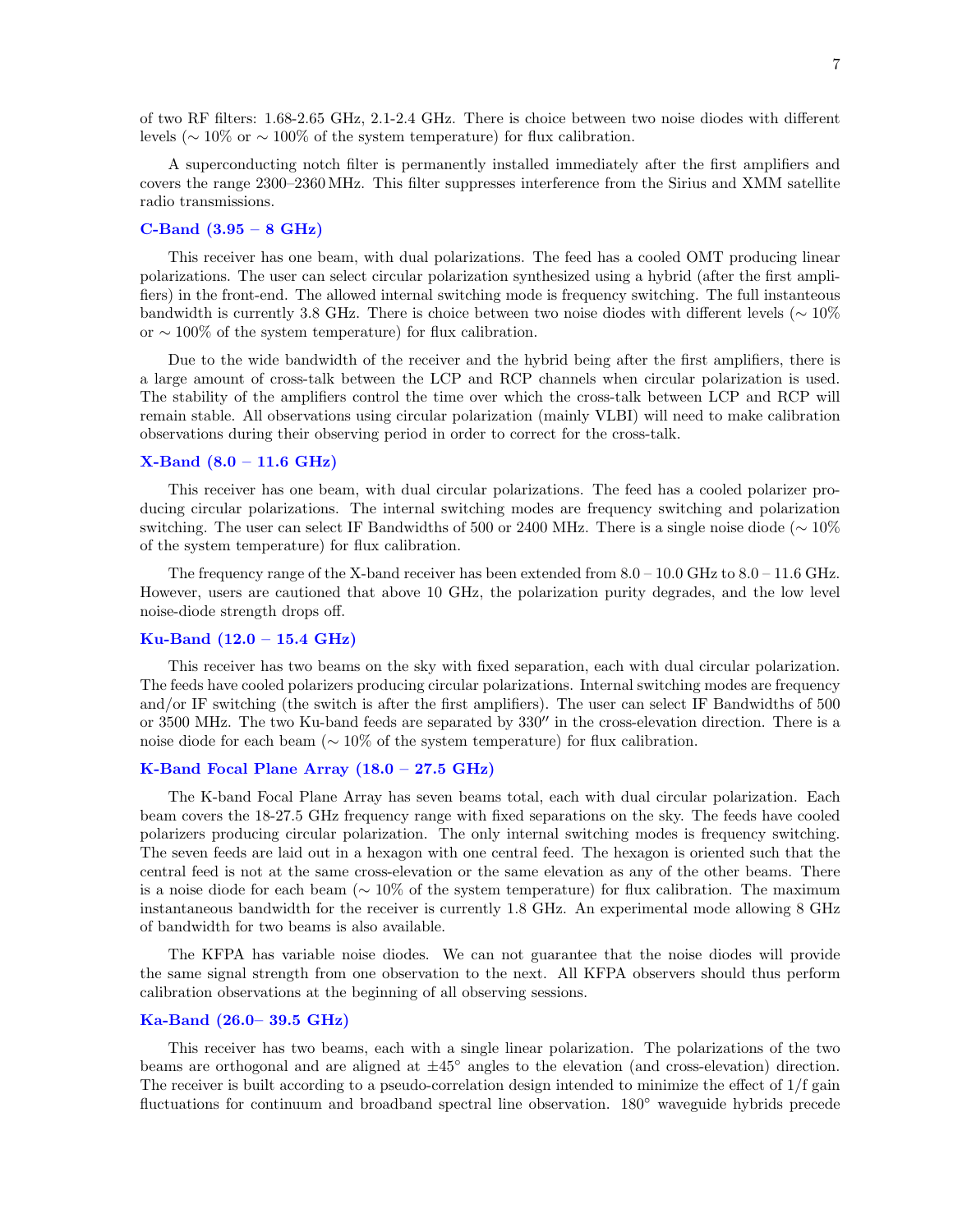and follow the low noise amplifiers. Phase switches between the amplifiers and the second hybrid allow true beam switching to be used with this receiver.

The CCB uses the full 26–40 GHz range of the Ka-band receiver. For other backends, the receiver is broken into three separate bands: 26.0-31.0 GHz, 30.5-37.0 GHz, and 36.0-39.50 GHz. You can only use one of these bands at a time, except for the CCB which can use the full frequency range of the receiver. For backends other than the CCB, the maximum instantaneous bandwidth achievable with this receiver is limited to 4 GHz. There is a noise diode for each beam ( $\sim 10\%$  of the system temperature) for flux calibration. The feeds are separated by  $78^{\prime\prime}$  in the cross-elevation direction.

#### Q-Band (38.2–49.8 GHz)

This receiver has two beams with fixed separation, each dual circular polarization. The feeds have cooled polarizers producing circular polarizations. The internal switching mode available is frequency switching. The IF Bandwidth is 4000 MHz. Calibration is by noise injection and/or ambient load. The feeds are separated by 57.8" in the cross-elevation direction.

#### W-band 4mm (67–93 GHz)

The receiver has two beams, each dual linear polarization. The feeds are separated by 286" in the cross-elevation direction. The IF system for the 4mm system is broken into four separate bands: 67-74 GHz, 73-80 GHz, 79-86 GHz, and 85-93.3 GHz, and you can only use one of these bands at a time. Please see<http://www.gb.nrao.edu/4mm/> for the latest information.

#### MUSTANG2 (75-105 GHz Bolometer Camera)

MUSTANG2 is a bolometer camera built by a collaboration including the University of Pennsylvania, NIST, NRAO, GBO, the University of Michigan, and Cardiff University. It consists of 200 single-polarization, feedhorn coupled bolometers with an instantenaous ~ 2'.5 field of view. Due to feedhorn coupling and detector upgrades, the expected sensitivity is significantly better than the former MUSTANG camera: in one hour of integration on the sky (roughly two hours scheduled GBT time, with calibration and other overheads), MUSTANG2 should achieve a  $50 \mu Jy$  RMS point source sensitivity in mapping a  $4' \times 4'$  area. Due to the larger FOV, it will be possible to accurately reconstruct angular scales on the sky out to at least 2'.5. This expected performance is uncertain, subject to astronomical verification. The receiver is being made available as a shared risk basis, requiring collaboration and support from the instrument team.

Note that daytime Mustang2 observing with the GBT is currently not advised; only observations collected between 3 hours after sunset, and sunrise, are astronomically useful. Due to antenna limitations and atmospheric opacity, observations below  $\sim 20^{\circ}$  elevation are not advised.

For further information please refer to

<http://www.gb.nrao.edu/mustang> or contact Brian Mason at NRAO (bmason@nrao.edu)

ARGUS (80-115.3 GHz 16 Pixel Array) ARGUS is a 16 pixel W-band array receiver with each receiver having only a single polarization. All 16 receivers will have the same single linear polarzation. ARGUS was built by a collaboration of Standford, Cal Tech, Maryland and GBO. This receiver operates from 80-115.3 GHz. For further information see [http://www.gb.nrao.edu/argus/.](http://www.gb.nrao.edu/argus/)

#### <span id="page-13-0"></span>4.2.3 Receiver Resonances

The GBT receivers are known to have resonances within their respected band-passes. These are frequencies where the receiver response is non-linear. The resonances arise in the ortho-mode transducers (OMTs) which separate the two polarizations of the incoming signal. Although valid data can be obtained within the receiver resonances, the observer should be aware that this might not always be the case. As a general rule, polarization observations will be affected much more strongly than total intensity observations in the regions of the resonances.

The receiver resonances have been measured in the lab and are listed in Table [2.](#page-14-0) However, these data should not be taken as complete as there may be resonances that could not be detected in the lab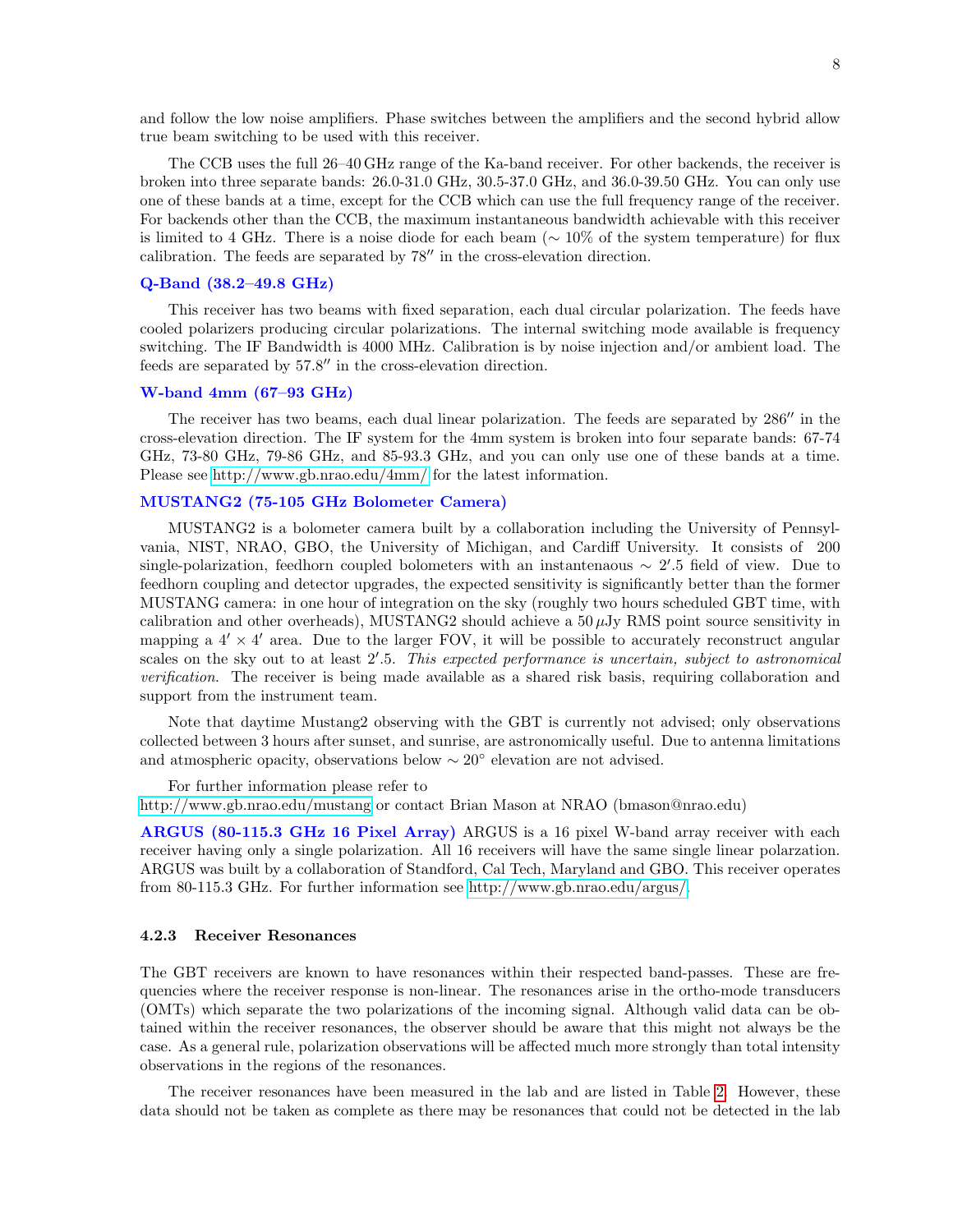| Receiver                | Frequency | <b>FWHM</b>       |
|-------------------------|-----------|-------------------|
|                         | MHz       | <b>MHz</b>        |
| PF <sub>1</sub>         | 796.6     | 2.09              |
| PF1                     | 817.4     | 3.29              |
| PF2                     | 925.9     | $\overline{0}.17$ |
| PF2                     | 1056.0    |                   |
| PF2                     | 1169.9    | 3.28              |
| L                       | 1263.0    | 0.60              |
| L                       | 1447.0    | 0.68              |
| Г                       | 1607.0    | 0.90              |
| L                       | 1720.0    |                   |
| $\overline{\mathbf{S}}$ | 1844.0    | 2.00              |
| S                       | 2118.0    | 0.96              |
| S                       | 2315.0    |                   |
| S                       | 2561.0    | 0.91              |
| X                       | 9742.0    | 6.7               |
| X                       | 10504.0   | 118.0             |
| X                       | 11415.0   | 46.4              |
| Kи                      | 12875.0   | 8.1               |
| Κu                      | 12885.0   | 7.1               |

due to sensitivity limits. The center frequencies of the resonances are determined with an accuracy of only a few MHz at best. The widths of the resonances are typically less than 5 MHz.

<span id="page-14-0"></span>Table 2: GBT Receivers resonances. This list is not necessarily complete. The FWHMs are from Gaussian fits. Typical resonances have wings that are broader than Gaussian profiles. Resonances with FWHM listed as "–" were not seen in the astronomical data.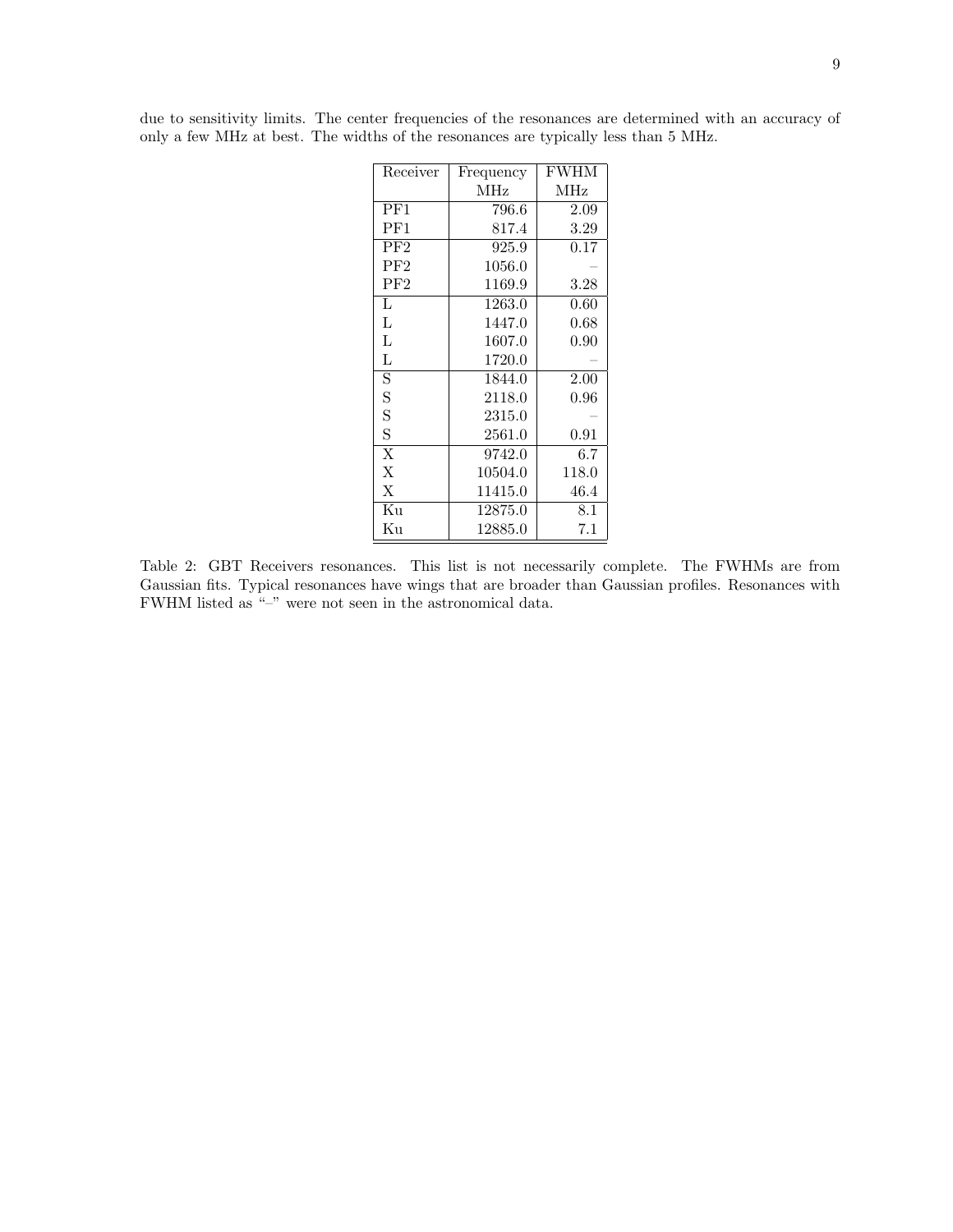| Maximum Instantaneous | ${\rm Bandwidth} \atop ({\rm MHz})$                             | 240         |                                                                                                                       |       |       | 240      | 650              | $\frac{0.6}{0}$ | 3800          | 2400          | 3500          | 1800,8000           | 4000              |                                                                     |                                                 | 4000            |                      |                                                    |                   |                   | $\frac{20000}{20000}$ | 1500            |
|-----------------------|-----------------------------------------------------------------|-------------|-----------------------------------------------------------------------------------------------------------------------|-------|-------|----------|------------------|-----------------|---------------|---------------|---------------|---------------------|-------------------|---------------------------------------------------------------------|-------------------------------------------------|-----------------|----------------------|----------------------------------------------------|-------------------|-------------------|-----------------------|-----------------|
|                       | Aperture<br>Efficiency                                          |             | 2<br>2222<br>2222                                                                                                     |       |       | 72%      | 72%              | 72%             | $72\%$        | $\frac{6}{2}$ | $\%0\%$       | 68%                 | 63-67%            |                                                                     |                                                 | 58-64%          | $30 - 48%$           |                                                    |                   |                   | 35%                   | $20 - 35\%$     |
| Gain                  | $(\mathrm{K}/\mathrm{Jy})$                                      |             | 0 0 0 0<br>2 2 2 2                                                                                                    |       |       | 2.0      | $\overline{2.0}$ | 2.0             | 2.0           | 2.0           | $\frac{1}{1}$ | $\frac{0}{1}$       | $\frac{8}{1}$     |                                                                     |                                                 | $\frac{1}{1}$   | $\frac{0}{1}$        |                                                    |                   |                   |                       |                 |
| <b>NRHWE</b>          |                                                                 |             | នក<br>25 ដ<br>15                                                                                                      |       |       | Þ        | ঌ                | $\frac{8}{5}$   | $2.5^{\circ}$ | .<br>न        | $54^{\circ}$  | $32^{\prime\prime}$ |                   | $\frac{26.8}{22.6}$<br>$\frac{67}{19.5}$                            |                                                 | $\frac{16}{10}$ | $\overline{10}'$     |                                                    |                   |                   | $\rm \bar{\rm 0}$     | জি              |
| Beam                  | Separation                                                      |             |                                                                                                                       |       |       |          |                  |                 |               |               | 330'          | 96''                | $\frac{1}{8}$     |                                                                     |                                                 | $^{1/8}$        | 286'                 |                                                    |                   |                   |                       | 30.4'           |
| Polarizations         | per<br>Beam                                                     | N           |                                                                                                                       | ¢     |       | 2        | 2                | 2               | 2             | 2             | 2             | 2                   |                   |                                                                     |                                                 | Z               | 2                    | $\mathbf{C}$                                       | $\mathbf{\Omega}$ | 2                 |                       |                 |
| Beams                 |                                                                 |             |                                                                                                                       |       |       |          |                  |                 |               |               | 2             | ŗ                   | $\mathbf{\Omega}$ |                                                                     |                                                 | 2               |                      | $\mathbf{c}$                                       | $\mathfrak{a}$    | $\mathbf{\Omega}$ | $\frac{8}{200}$       | $\overline{16}$ |
| Polarization          |                                                                 |             | Lin/Circ<br>Lin/Circ<br>Lin/Circ<br>Lin/Circ                                                                          |       |       | Lin/Circ | Lin/Circ         | Lin/Circ        | Lin/Circ      | Circ          | Circ          | Circ                | Circ              |                                                                     |                                                 | Circ            | <br>비용<br> - 이 이 이 이 |                                                    |                   |                   |                       | Girc            |
| Focus                 |                                                                 | Prime       | Prime                                                                                                                 | Prime | Prime | Prime    | Greg.            | Greg.           | Greg.         | Greg.         | Greg.         | Greg.               | Greg.             |                                                                     |                                                 | Greg.           |                      | Greg.<br>Greg.                                     | Greg.             | Greg.             | Greg.                 | Greg.           |
| Frequency             | $\begin{array}{c} \texttt{Range} \\ \texttt{(GHz)} \end{array}$ |             | $\begin{array}{r} \n 1.290 - 395 \\ - 385 - 520 \\ - 510 - 690 \\ - 690\n \end{array}$                                |       |       | 910-1.23 | $-15 - 1.73$     | $1.73 - 2.60$   | 3.95-8.0      | 8.00-11.6     | $12.0 - 15.4$ | 18.0-27.5           |                   |                                                                     | $26.0 - 31.0$<br>$30.5 - 37.0$<br>$36.0 - 39.5$ | $38.2 - 49.8$   |                      | $\frac{67-74}{73-80}$<br>73-80<br>79-86<br>85-93.3 |                   |                   | 80-100                | 80-115.3        |
| Band                  |                                                                 |             | $\begin{array}{c} 342\ \mathrm{MHz} \\ 450\ \mathrm{MHz}^* \\ 600\ \mathrm{MHz}^* \\ 800\ \mathrm{MHz}^* \end{array}$ |       |       |          |                  |                 |               |               |               |                     | $M M - F1$        | $\begin{array}{c} \rm MM\text{-}F2 \\ \rm MM\text{-}F3 \end{array}$ |                                                 |                 |                      | MM-F1<br>MM-F2<br>MM-F3<br>MM-F4                   |                   |                   |                       |                 |
| Receiver              |                                                                 | $_{\rm PT}$ |                                                                                                                       |       |       | $PF2*$   | $L$ -Band        | S-Band          | C-Band        | X-Band        | $Ku$ -Band    | <b>KFPA</b>         | Ka-Band           |                                                                     |                                                 | $Q$ -Band       | W-Band 4mm           |                                                    |                   |                   | Mustang2              | ARGUS           |

<span id="page-15-0"></span>

| Table 3: GBT Receivers' parameters. Beam efficiency is 1.37 times the aperture efficiency. See Figure 3 for information on how $T_{sys}$ varies with            |  |
|-----------------------------------------------------------------------------------------------------------------------------------------------------------------|--|
| requency. See Figure 4 for information on how the System Equivalent Flux Density (SEFD) varies with frequency. Note that for lower frequencies                  |  |
| the observer will have to add an estimate for the Galactic background emission, T <sub>bg</sub> to the system temperatures in order to get realistic values for |  |
| sensitivity and noise limits.                                                                                                                                   |  |
| 一个人的人,我们就是一个人的人,我们就是一个人的人,我们就是一个人的人,我们就是一个人的人,我们就是一个人的人,我们就是一个人的人,我们就是一个人的人,我们就是一                                                                               |  |

 $\displaystyle{^*$  These receivers are unlikely to be installed. ∗These receivers are unlikely to be installed.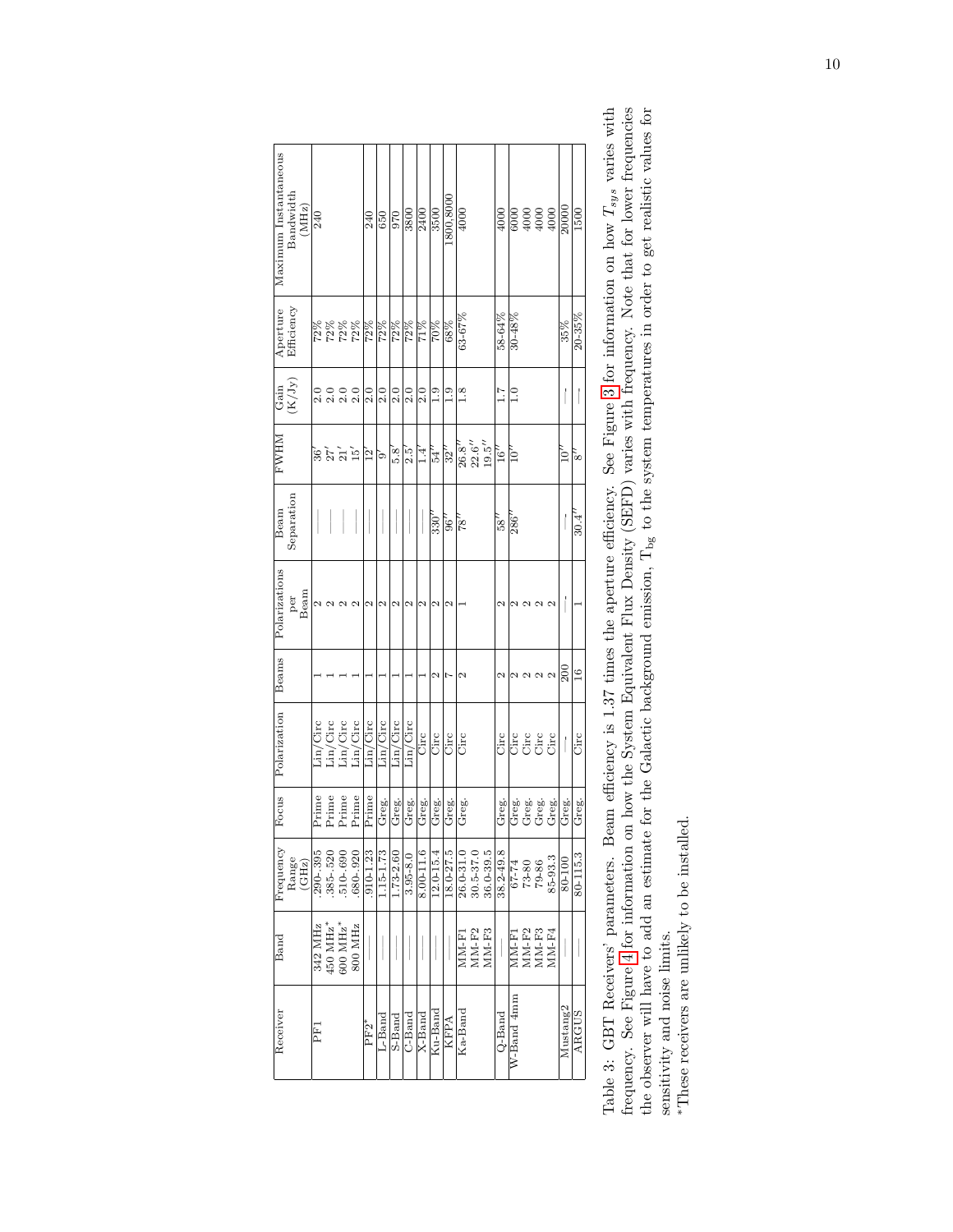



<span id="page-16-0"></span>11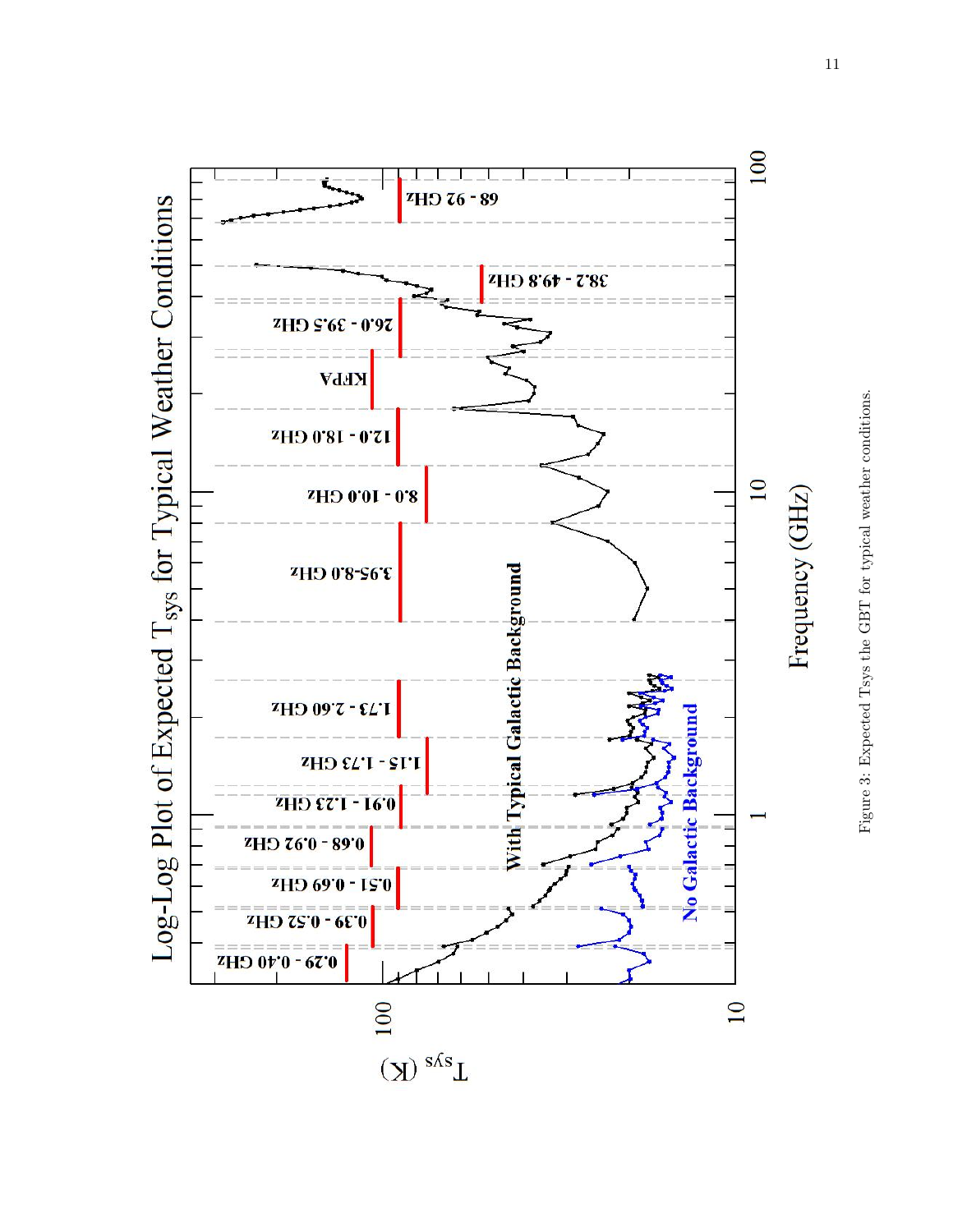



<span id="page-17-0"></span>12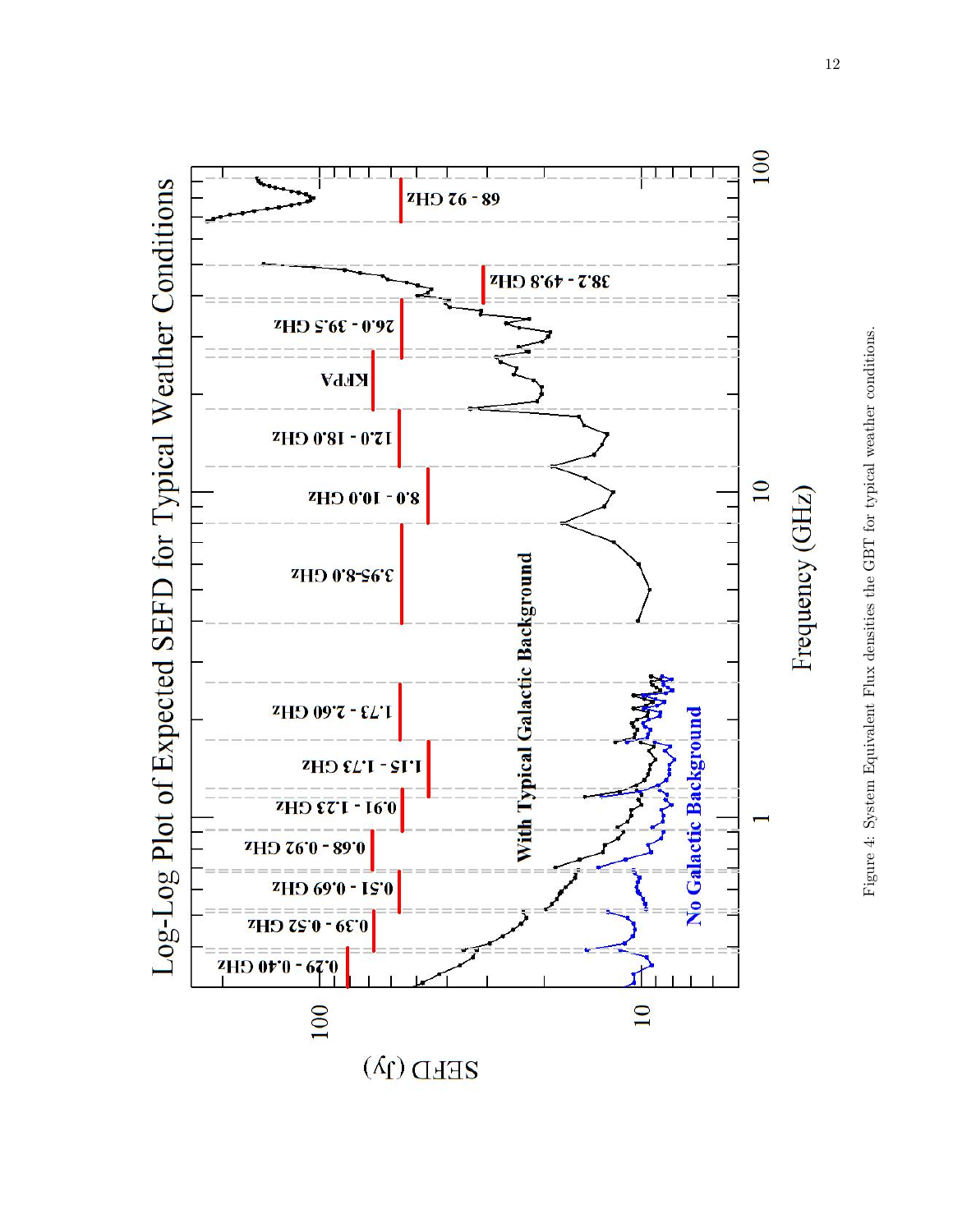#### <span id="page-18-0"></span>4.3 Backends

#### <span id="page-18-1"></span>4.3.1 VErsatile GBT Astronomical Spectrometer (VEGAS): Spectral Line

VEGAS is an FPGA-based spectrometer built by NRAO and UC Berkeley that can be used with any receiver except Mustang. It consists of eight independent spectrometers that can be used simultaneously. An overview of the capabilities of VEGAS is given in Table [4.](#page-19-0) For details on the design of VEGAS, please consult <http://www.gb.nrao.edu/vegas/report/URSI2011.pdf>.

Observers can use between one and eight spectrometers (or "banks") at the same time. Each bank within VEGAS can be configured with a different spectral resolution, bandwidth, and number of spectral windows. However, the integration time, switching period, and the frequency switch **must** be the same for all banks and all spectra from a single VEGAS bank must be identical apart from the center frequency and offset, which may be changed betwee windows. The available VEGAS modes for each bank are given in Table [4.](#page-19-0) The banks can produce spectra with full polarization products (e.g., XX, YY, XY, and YX) without reducing the number of channels in a particular mode. Finally, VEGAS has a large dynamic range and retains a linear response in the presence of strong RFI.

The GBT IF system introduces some constraints on routing signals from the receivers to VEGAS. All single beam receivers (see Table [3\)](#page-15-0) and KFPA beam 1 can be routed to all eight spectrometers (see Figure [5\)](#page-18-2). For all dual beam receivers (see Table [3\)](#page-15-0), including the two-beam mode of the KFPA, the signal from one beam can only be routed to a maximum of four spectrometers (see Figure [6\)](#page-20-0). For the KFPA in four beam mode, each beam can be routed to no more than two VEGAS spectrometers (see Figure [7\)](#page-20-1). When using all seven beams of the KFPA, each beam can map to a single spectrometer with an optional second copy of beam 1 being routed to the eighth VEGAS spectrometer (see Figure [8\)](#page-24-1). Spectral resolution is not gained with VEGAS by using only one beam of a multi-beam receiver.



<span id="page-18-2"></span>Figure 5: A graphic demonstration of how single beam receivers and beam 1 of the KFPA can be routed to the VEGAS spectrometers. The routing can be to 1, 2, 3, 4, 5, 6, 7 or 8 different VEGAS spectrometers. This routing is not applicable to a single beam of a dual beam receiver.

Although VEGAS is extraordinarily flexible, there are some restrictions on frequency coverage and spectral window placement. The maximum useable bandwidth is 1250 MHz for modes 1 and 2 and 850 MHz for mode 3. For the VEGAS modes with multiple spectral windows (i.e., modes 20 through 29), the spectral windows from a single spectrometer must be within 1500 MHz (modes 20 through 24) and 1000 MHz (modes 25 through 29). The useable bandwidth in these cases is 150 to 1400 MHz and 150 to 950 MHz, respectively. Although the individual spectrometers can be placed up to 10 GHz apart, filters in the GBT system for the most part limit the maximum frequency range to less than 4 GHz. The exceptions are the W-band and KFPA receivers. For the former, the W-band MM1 filter has a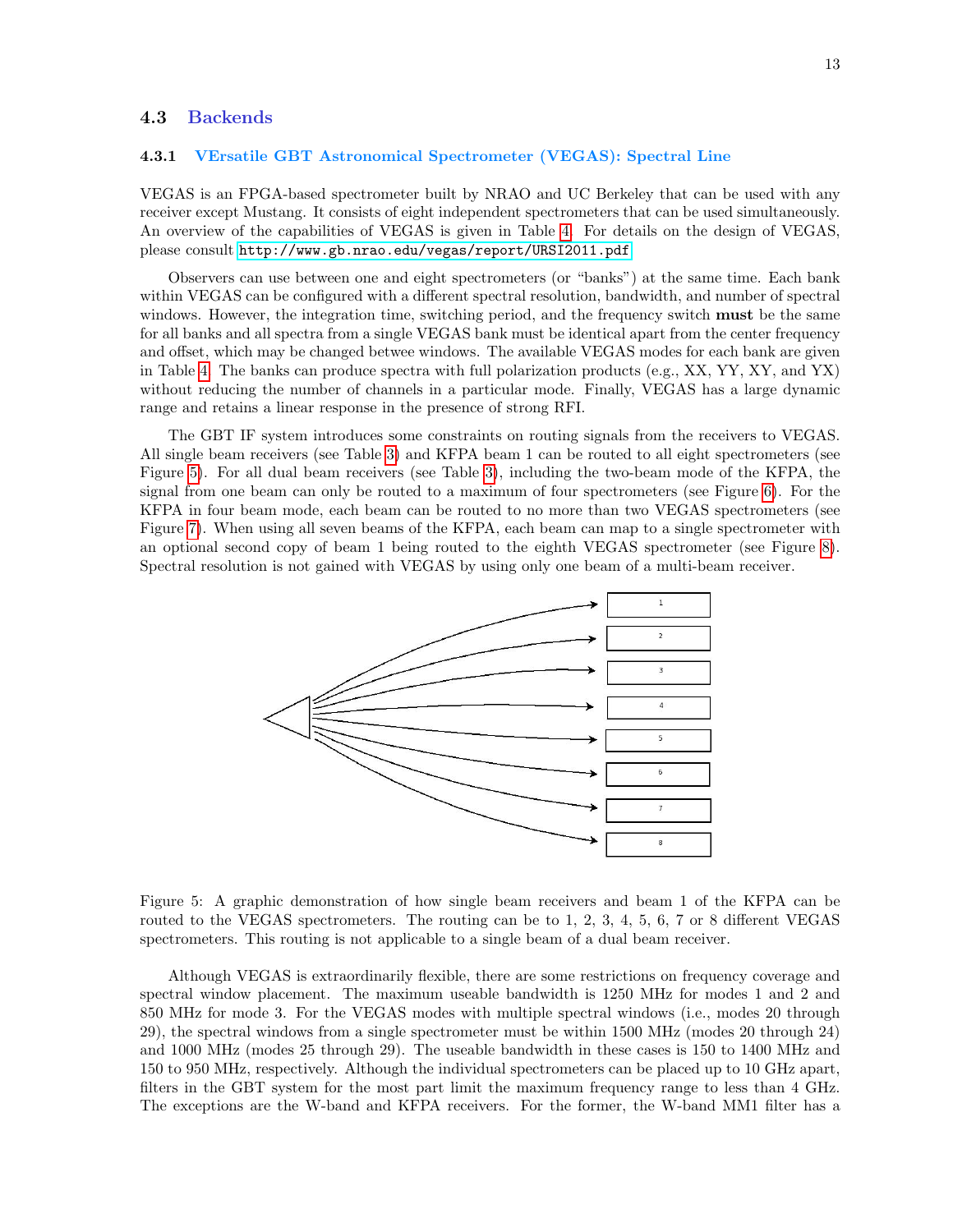|                 | Spectral        | Bandwidth           | Number of    | Approximate |
|-----------------|-----------------|---------------------|--------------|-------------|
|                 | Windows         | per                 | Channels     | Spectral    |
| Mode            | per             | Spectrometer        | per          | Resolution  |
|                 | Spectrometer    | (MHz)               | Spectrometer | (kHz)       |
| $\overline{1}$  | 1               | $1500^{\mathrm{a}}$ | 1024         | 1465        |
| $\overline{2}$  | $\mathbf{1}$    | $1500^{\mathrm{a}}$ | 16384        | 92          |
| 3               | $\mathbf{1}$    | 1080 <sup>b</sup>   | 16384        | 66          |
| $\overline{4}$  | $\mathbf{1}$    | 187.5               | 32768        | 5.7         |
| 5               | $\mathbf{1}$    | 187.5               | 65536        | 2.9         |
| 6               | $\mathbf{1}$    | 187.5               | 131072       | 1.4         |
| 7               | $\mathbf{1}$    | 100                 | 32768        | 3.1         |
| 8               | $\mathbf{1}$    | 100                 | 65536        | 1.5         |
| 9               | $\mathbf{1}$    | 100                 | 131072       | 0.8         |
| 10              | $\mathbf{1}$    | 23.44               | 32768        | 0.7         |
| 11              | $\mathbf{1}$    | 23.44               | 65536        | 0.4         |
| 12              | $\mathbf{1}$    | 23.44               | 131072       | 0.2         |
| 13              | $\mathbf{1}$    | 23.44               | 262144       | 0.1         |
| 14              | $\mathbf{1}$    | 23.44               | 524288       | 0.05        |
| 15              | $\mathbf{1}$    | 11.72               | 32768        | 0.4         |
| 16              | $\mathbf{1}$    | 11.72               | 65536        | 0.2         |
| 17              | $\mathbf{1}$    | 11.72               | 131072       | 0.1         |
| 18              | $\mathbf{1}$    | 11.72               | 262144       | 0.05        |
| 19              | $\mathbf{1}$    | 11.72               | 524288       | 0.02        |
| $\overline{20}$ | 8 <sup>c</sup>  | 23.44               | 4096         | 5.7         |
| 21              | $8~^{\rm c}$    | 23.44               | 8192         | 2.9         |
| 22              | $8\ ^{\rm c}$   | 23.44               | 16384        | 1.4         |
| 23              | $8~^{\rm c}$    | 23.44               | 32768        | 0.7         |
| 24              | $_{\rm c}$<br>8 | 23.44               | 65536        | 0.4         |
| 25              | $_{\rm c}$<br>8 | 16.875              | 4096         | 4.1         |
| 26              | $_{\rm c}$<br>8 | 16.875              | 8192         | 2.0         |
| 27              | $_{\rm c}$<br>8 | 16.875              | 16384        | 1.0         |
| 28              | $_{\rm c}$<br>8 | 16.875              | 32768        | 0.5         |
| 29              | 8 <sup>c</sup>  | 16.875              | 65536        | 0.26        |

<span id="page-19-0"></span>Table 4: VEGAS modes.

 $^{\rm a}$  The useable bandwidth for this mode is 1250 MHz.  $^{\rm b}$  The useable bandwidth for this mode is 850 MHz.  $^{\rm c}$  For modes 20-24, the spectral windows must be placed within 1500 MHz with a useable frequency range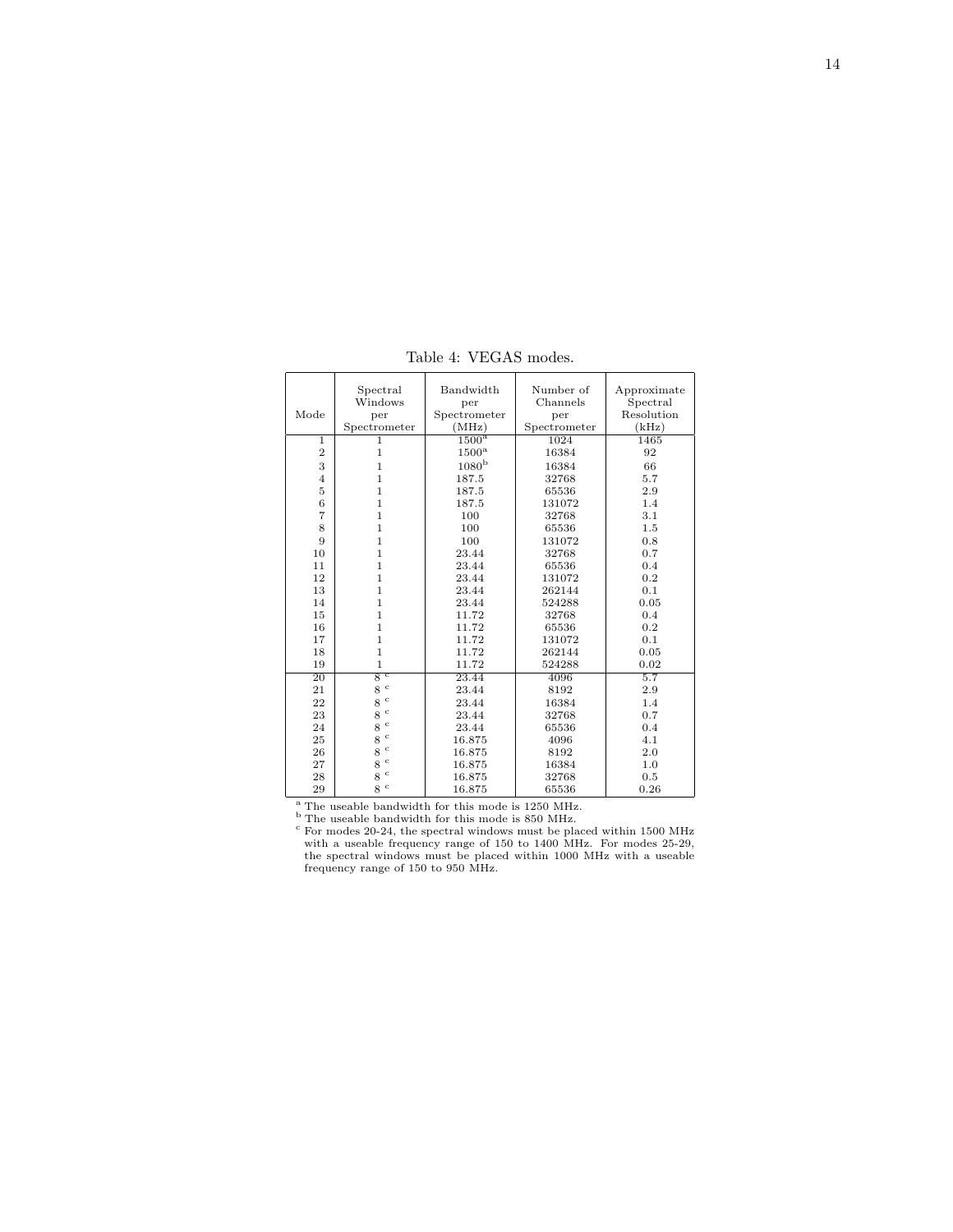

<span id="page-20-0"></span>Figure 6: A graphic demonstration of how dual beam receivers, including two beams of the KFPA, can be routed to the VEGAS spectrometers. Each beam can be routed to 1, 2, 3, or 4 different VEGAS spectrometers.



<span id="page-20-1"></span>Figure 7: A graphic demonstration of how KFPA four beam mode can be routed to the VEGAS spectrometers. Each beam can be routed to 1 or 2 different VEGAS spectrometers.

maximum bandwidth of 6 GHz. For the latter, the maximum range varies depending on how many beams are desired. In broadband mode, the KFPA can process 7.5 GHz from a single beam. For KFPA observations with more than two beams, the spectral windows must be less than 1.8 GHz apart.

VEGAS is capable of extremely short switching periods. In some cases, these periods are shorter than the blanking introduced by the GBT system associated with noise diode state changes, frequency switching, and Doppler tracking. Tables [5,](#page-21-0) [6,](#page-22-0) and [7](#page-23-0) give recommended minimum switching periods for different observing modes that will result in less than 10% blanking. If shorter switching periods are necessary, Doppler tracking can be turned off and the user, with some additional effort, can correct for the Doppler motion of their source offline. Improved methods for offline Doppler corrections are currently under development. Please contact the GBT helpdesk if you need more information.

When selecting integration times, a good rule of thumb is that one wants at least four switching periods per integration time to avoid artifacts when on-the-fly mapping, although one can trade off oversampling in the scanning direction with the number of switching periods per integration time. OnOff or Track observations can tolerate having the switching period equal to the integration time, although more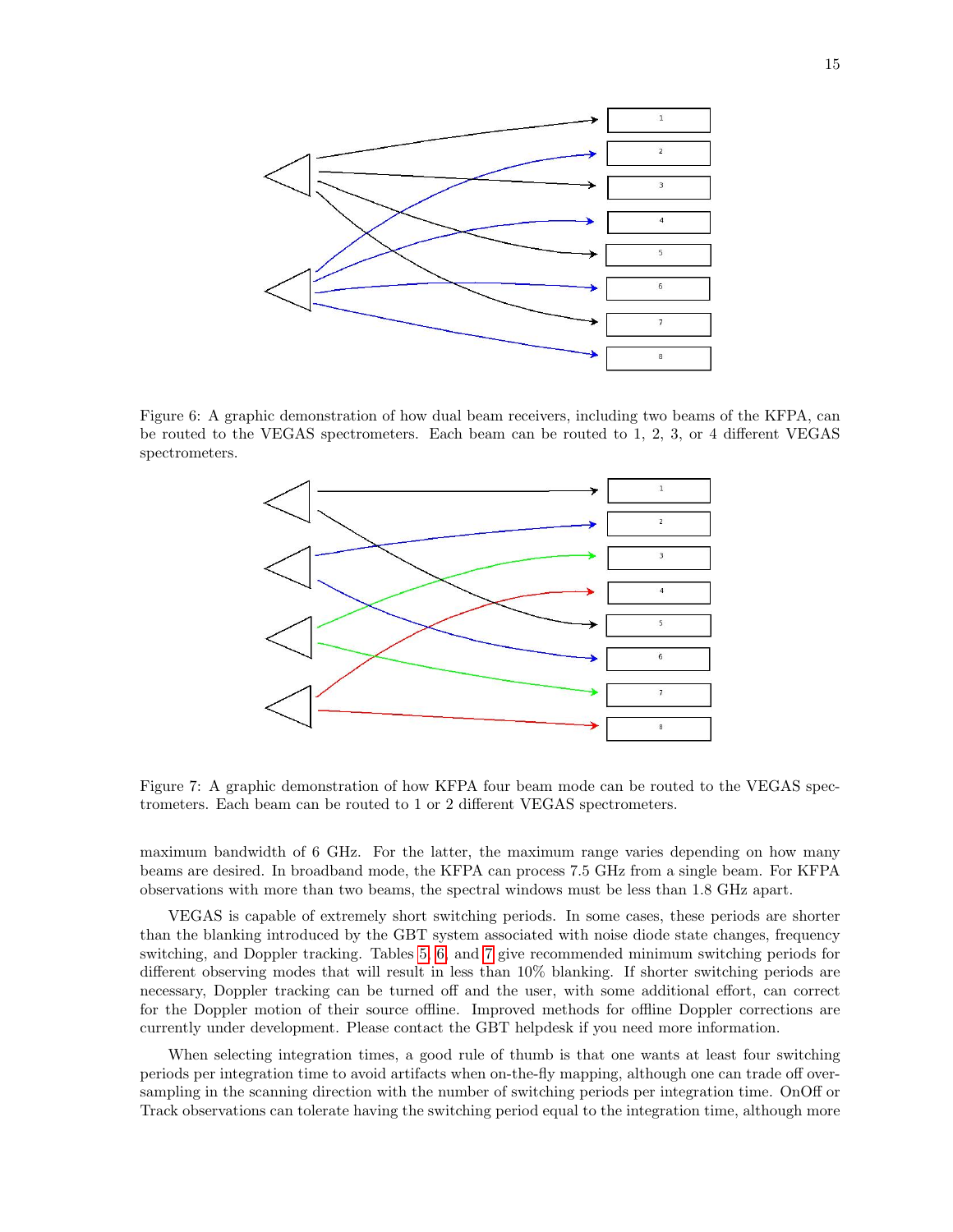<span id="page-21-0"></span>

|                  | <b>Total Power</b> | <b>Total Power</b> | Frequency Switched | Frequency Switched |  |
|------------------|--------------------|--------------------|--------------------|--------------------|--|
|                  | No Noise Diode     | Noise Diode        | No Noise Diode     | Noise Diode        |  |
|                  | tp_nocal           | tp                 | sp_nocal           | sp                 |  |
| Mode             | $(\rm s)$          | (s)                | $(\mathrm{s})$     | $(\mathrm{s})$     |  |
| $\left(1\right)$ | $\overline{2)}$    | $\overline{(3)}$   | $\left(4\right)$   | $\overline{(5)}$   |  |
| 1                | 0.0005             | 0.0100             | 0.4000             | 0.3300             |  |
| $\,2$            | 0.0014             | 0.0280             | 0.4000             | 0.3480             |  |
| 3                | 0.0020             | 0.0400             | 0.4000             | 0.3600             |  |
| $\bf{4}$         | 0.0100             | 0.0280             | 0.4000             | 0.3480             |  |
| $\bf 5$          | 0.0199             | 0.0559             | 0.4000             | 0.3759             |  |
| $\,6$            | 0.0301             | 0.1118             | 0.4000             | 0.4318             |  |
| $\overline{7}$   | 0.0102             | 0.0524             | 0.4000             | 0.3724             |  |
| 8                | 0.0203             | 0.1049             | 0.4000             | 0.4249             |  |
| $\overline{9}$   | 0.0301             | 0.2097             | 0.4000             | 0.5297             |  |
| 10               | 0.0056             | 0.2237             | 0.4000             | 0.5437             |  |
| 11               | 0.0112             | 0.4474             | 0.4474             | 0.8948             |  |
| 12               | 0.0280             | 0.8948             | 0.8948             | 1.7896             |  |
| 13               | 0.0447             | 1.7896             | 1.7896             | 3.5791             |  |
| 14               | 0.0671             | 3.5791             | 3.5791             | 7.1583             |  |
| 15               | 0.0056             | 0.4474             | 0.4474             | 0.8948             |  |
| 16               | 0.0112             | 0.8948             | 0.8948             | 1.7896             |  |
| 17               | 0.0336             | 1.7896             | 1.7896             | 3.5791             |  |
| 18               | 0.0447             | 3.5791             | 3.5791             | 7.1583             |  |
| 19               | 0.0895             | 7.1583             | 7.1583             | 14.3166            |  |
| 20               | 0.0051             | 0.0280             | 0.4000             | 0.3480             |  |
| 21               | 0.0101             | 0.0559             | 0.4000             | 0.3759             |  |
| 22               | 0.0301             | 0.1118             | 0.4000             | 0.4318             |  |
| 23               | 0.0405             | 0.2237             | 0.4000             | 0.5437             |  |
| 24               | 0.0755             | 0.4474             | 0.4474             | 0.8948             |  |
| 25               | 0.0070             | 0.0388             | 0.4000             | 0.3588             |  |
| 26               | 0.0141             | 0.0777             | 0.4000             | 0.3977             |  |
| 27               | 0.0398             | 0.1553             | 0.4000             | 0.4753             |  |
| 28               | 0.0544             | 0.3107             | 0.4000             | 0.6307             |  |
| 29               | 0.1010             | 0.6214             | 0.6214             | 1.2428             |  |

Table 5: Minimum Recommended Switching Periods for Observations Without Doppler Tracking

Col (1): VEGAS mode<br>Col (2): Recommended minimum switching period for total power observations without the noise diode (tp\_nocal) and without<br>Doppler tracking. This value is equivalent to the hardware exposure value for VE

Col (3): Recommmended minimum switching period (swper) for total power observations with the noise diode (tp) and without<br>Doppler tracking. This switching period will result in less than 10% of your data being blanked.<br>Col

Col (5): Recommended minimum switching period (swper) for frequency switched observations with the noise diode (sp) and without Doppler tracking. This switching period will result in less than 10% of your data being blanked.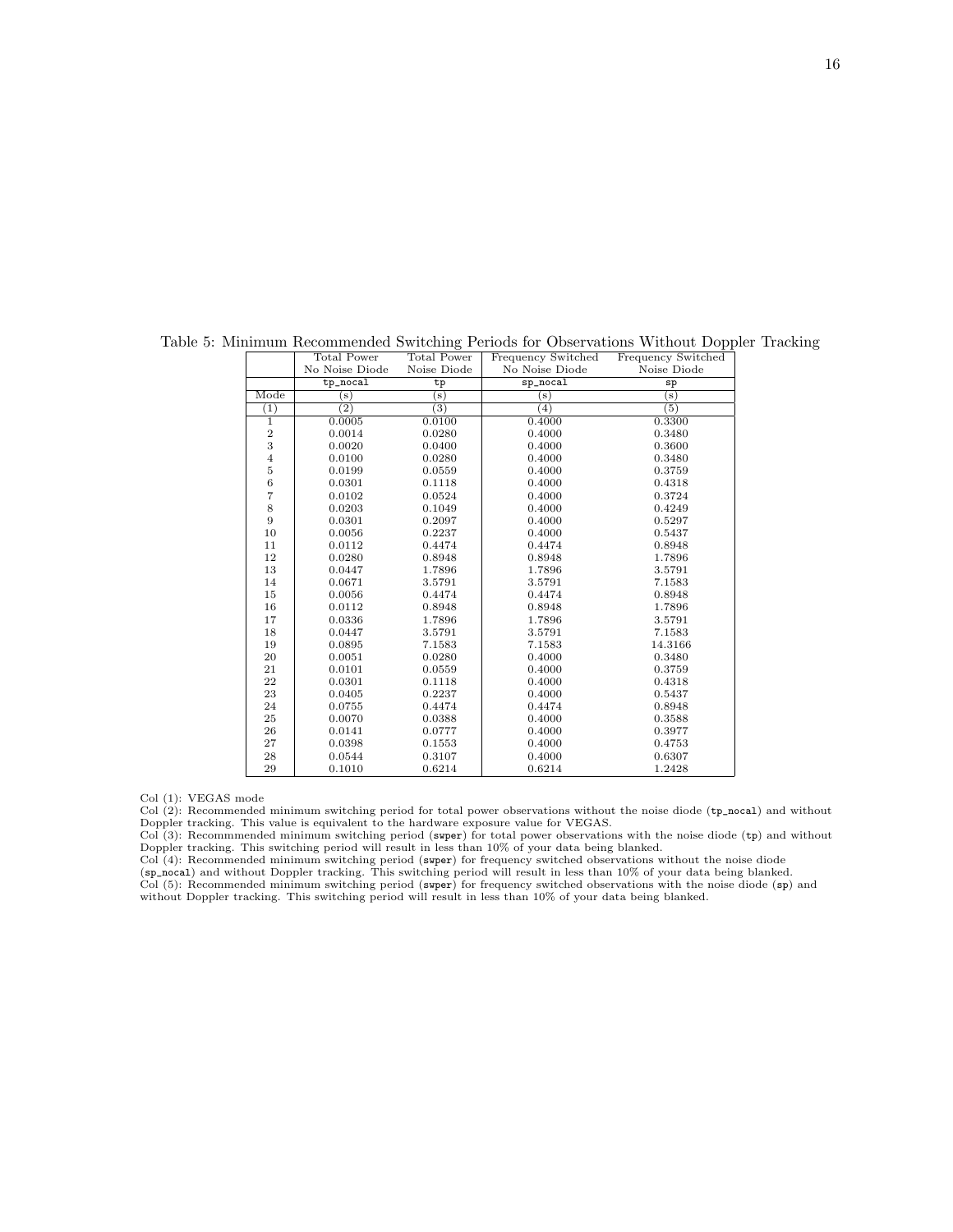<span id="page-22-0"></span>

|                  | Total Power      | Total Power      | Frequency Switched | Frequency Switched |  |  |
|------------------|------------------|------------------|--------------------|--------------------|--|--|
|                  | No Noise Diode   | Noise Diode      | No Noise Diode     | Noise Diode        |  |  |
|                  | tp_nocal         | tp               | sp_nocal           | sp                 |  |  |
| Mode             | $(\mathrm{s})$   | $(\mathbf{s})$   | $(\mathbf{s})$     | $(\rm s)$          |  |  |
| $\left(1\right)$ | $\overline{(2)}$ | $\overline{(3)}$ | (4)                | (5)                |  |  |
| 1                | 0.0010           | 0.0100           | 0.4000             | 0.3300             |  |  |
| $\,2$            | 0.0028           | 0.0280           | 0.4000             | 0.3480             |  |  |
| 3                | 0.0040           | 0.0400           | 0.4000             | 0.3600             |  |  |
| $\bf{4}$         | 0.0114           | 0.0280           | 0.4000             | 0.3480             |  |  |
| $\bf 5$          | 0.0227           | 0.0559           | 0.4000             | 0.3759             |  |  |
| $\,6$            | 0.0357           | 0.1118           | 0.7600             | 1.5200             |  |  |
| $\overline{7}$   | 0.0128           | 0.0524           | 0.4000             | 0.3724             |  |  |
| 8                | 0.0256           | 0.1049           | 0.7600             | 1.5200             |  |  |
| $\overline{9}$   | 0.0406           | 0.2097           | 0.7600             | 1.5200             |  |  |
| 10               | 0.0168           | 0.2237           | 0.7600             | 1.5200             |  |  |
| 11               | 0.0336           | 0.4474           | 0.7600             | 1.5200             |  |  |
| 12               | 0.0727           | 0.8948           | 0.8948             | 1.7896             |  |  |
| 13               | 0.1342           | 1.7896           | 1.7896             | 3.5791             |  |  |
| 14               | 0.2461           | 3.5791           | 3.5791             | 7.1583             |  |  |
| 15               | 0.0280           | 0.4474           | 0.7600             | 1.5200             |  |  |
| 16               | 0.0559           | 0.8948           | 0.8948             | 1.7896             |  |  |
| 17               | 0.1230           | 1.7896           | 1.7896             | 3.5791             |  |  |
| 18               | 0.2237           | 3.5791           | 3.5791             | 7.1583             |  |  |
| 19               | 0.4474           | 7.5383           | 7.1583             | 14.3166            |  |  |
| 20               | 0.0065           | 0.0280           | 0.4000             | 0.3480             |  |  |
| 21               | 0.0129           | 0.0559           | 0.4000             | 0.3759             |  |  |
| 22               | 0.0357           | 0.1118           | 0.7600             | 1.5200             |  |  |
| 23               | 0.0517           | 0.2237           | 0.7600             | 1.5200             |  |  |
| 24               | 0.0979           | 0.4474           | 0.7600             | 1.5200             |  |  |
| 25               | 0.0090           | 0.0388           | 0.4000             | 0.3588             |  |  |
| 26               | 0.0180           | 0.0777           | 0.7600             | 1.5200             |  |  |
| 27               | 0.0476           | 0.1553           | 0.7600             | 1.5200             |  |  |
| 28               | 0.0699           | 0.3107           | 0.7600             | 1.5200             |  |  |
| 29               | 0.1320           | 0.6214           | 0.7600             | 1.5200             |  |  |

Table 6: Minimum Recommended Switching Periods for Mapping Observations with Doppler Tracking

Col (1): VEGAS mode

Col (2): Recommended minimum switching period (swper) for Doppler-tracked, total power on-the-fly maps with no noise diode<br>(tp\_nocal). These values will yield less than 10% blanking overall. These values assume that the ma Nyquist in the scanning direction and that there are four integrations per switching period.

Col (3): Recommmended minimum switching period (swper) for Doppler-tracked, total power on-the-fly maps with the noise<br>diode (tp). These values will yield less than 10% blanking overall. These values assume that the maps a Nyquist in the scanning direction and that there are four integrations per switching period.

Col (4): Recommended minimum switching period (swper) for Doppler-tracked, frequency switch observations with the noise<br>diode turned off (sp\_nocal). These values will yield less than 10% blanking in the first state of the that the maps are sampled at twice Nyquist in the scanning direction and that there are four integrations per switching period. Col (5): Recommended minimum switching period (swper) for Doppler-tracked, frequency switch observations with the noise diode turned on (sp). These values will yield less than 10% blanking in the first state of the switching cycle as well as less than<br>10% blanking overall. These values assume that the maps are sampled at twice Nyquist in th are four integrations per switching period.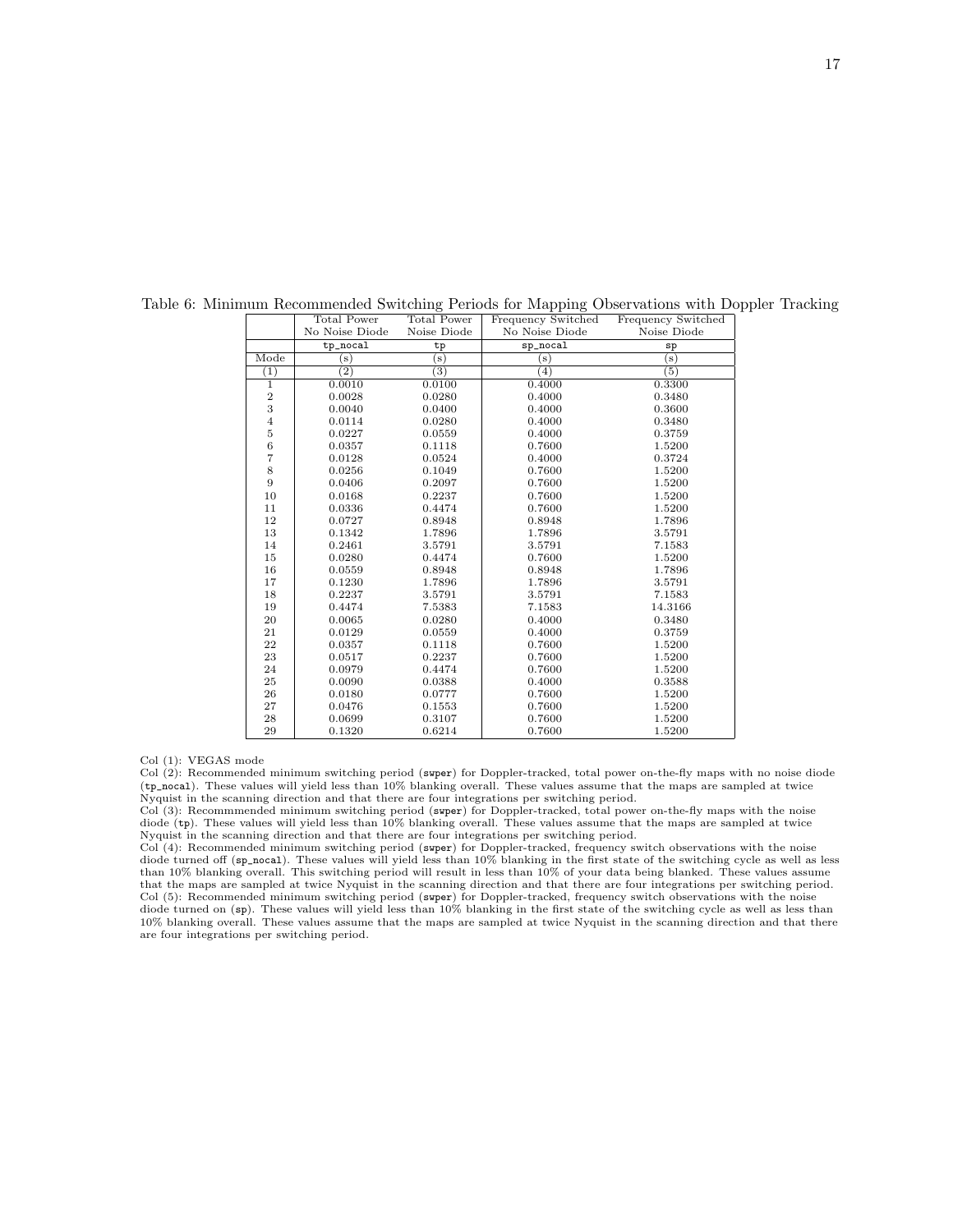<span id="page-23-0"></span>

|                   |                     | Total Power      |             | Total Power    |             | Frequency Switched | Frequency Switched      |           |  |  |
|-------------------|---------------------|------------------|-------------|----------------|-------------|--------------------|-------------------------|-----------|--|--|
|                   |                     | No Noise Diode   |             | Noise Diode    |             | No Noise Diode     | Noise Diode             |           |  |  |
|                   |                     | $tp\_nocal$      |             | tp             |             | $sp\_nocal$        |                         | sp        |  |  |
|                   | $\nu_{min}$         | swper            | $\nu_{min}$ | swper          | $\nu_{min}$ | swper              | $\nu_{min}$             | swper     |  |  |
| Mode              | GHz                 | $(\mathrm{s})$   | GHz         | $(\mathrm{s})$ | GHz         | $(\mathrm{s})$     | $\overline{\text{GHz}}$ | $(\rm s)$ |  |  |
| (1)               | $\overline{(2)}$    | $\overline{(3)}$ | (4)         | (5)            | (6)         | (7)                | (8)                     | (9)       |  |  |
| $\mathbf{1}$      | >115                | 0.0005           | >115        | 0.0100         | >115        | 0.7600             | >115                    | 1.5200    |  |  |
| $\,2$             | 115<br>$\,>$        | 0.0014           | >115        | 0.0280         | >115        | 0.7600             | 115<br>$\geq$           | 1.5200    |  |  |
| 3                 | 115<br>$\,>$        | 0.0020           | >115        | 0.0400         | >115        | 0.7600             | 115                     | 1.5200    |  |  |
| $\bf{4}$          | 115<br>$\gt$        | 0.0100           | >115        | 0.0280         | >115        | 0.7600             | 115<br>$\mathord{>}$    | 1.5200    |  |  |
| $\bf 5$           | 115<br>$\gt$        | 0.0199           | >115        | 0.0559         | >115        | 0.7600             | 115<br>↘                | 1.5200    |  |  |
| $\,6$             | 115<br>$\gt$        | 0.0301           | >115        | 0.1118         | >115        | 0.7600             | 115                     | 1.5200    |  |  |
| $\scriptstyle{7}$ | 115<br>$\gt$        | 0.0102           | >115        | 0.0524         | >115        | 0.7600             | 115                     | 1.5200    |  |  |
| 8                 | 115<br>$\,>$        | 0.0203           | >115        | 0.1049         | >115        | 0.7600             | >115                    | 1.5200    |  |  |
| 9                 | 115<br>$\rm{>}$     | 0.0301           | >115        | 0.2097         | >115        | 0.7600             | 59.6                    | 1.5200    |  |  |
| 10                | 115<br>$\rm{>}$     | 0.0056           | >115        | 0.2237         | $>115$      | 0.7600             | 54.4                    | 1.5200    |  |  |
| 11                | 115<br>$\gt$        | 0.0112           | 33.1        | 0.4474         | 33.1        | 0.7600             | 16.5                    | 1.5200    |  |  |
| 12                | >115                | 0.0280           | 8.3         | 0.8948         | 8.3         | 0.8948             | 4.1                     | 1.7896    |  |  |
| 13                | 82.7                | 0.0447           | 2.1         | 1.7896         | 2.1         | 1.7896             | 1.0                     | 3.5791    |  |  |
| 14                | 27.6                | 0.0671           | 0.5         | 3.5791         | 0.5         | 3.5791             | $\rm 0.3$               | 7.1583    |  |  |
| 15                | >115                | 0.0056           | 33.1        | 0.4474         | 33.1        | 0.7600             | 16.5                    | 1.5200    |  |  |
| 16                | >115                | 0.0112           | 8.3         | 0.8948         | 8.3         | 0.8948             | 4.1                     | 1.7896    |  |  |
| 17                | 110.3               | 0.0336           | 2.1         | 1.7896         | 2.1         | 1.7896             | 1.0                     | 3.5791    |  |  |
| 18                | 41.3                | 0.0447           | 0.5         | 3.5791         | 0.5         | 3.5791             | 0.3                     | 7.1583    |  |  |
| 19                | 10.3                | 0.3800           | 0.1         | 7.5383         | 0.1         | 7.1583             | 0.1                     | 14.3166   |  |  |
| 20                | >115                | 0.0051           | >115        | 0.0280         | >115        | 0.7600             | >115                    | 1.5200    |  |  |
| 21                | >115                | 0.0101           | >115        | 0.0559         | >115        | 0.7600             | >115                    | 1.5200    |  |  |
| 22                | >115                | 0.0301           | >115        | 0.1118         | >115        | 0.7600             | >115                    | 1.5200    |  |  |
| 23                | 115<br>$\mathbf{r}$ | 0.0405           | >115        | 0.2237         | >115        | 0.7600             | 54.4                    | 1.5200    |  |  |
| 24                | 115<br>$\gt$        | 0.0755           | 33.1        | 0.4474         | 33.1        | 0.7600             | 16.5                    | 1.5200    |  |  |
| 25                | 115<br>$\gt$        | 0.0070           | >115        | 0.0388         | >115        | 0.7600             | >115                    | 1.5200    |  |  |
| 26                | 115<br>$\gt$        | 0.0141           | >115        | 0.0777         | >115        | 0.7600             | >115                    | 1.5200    |  |  |
| 27                | 115<br>$\gt$        | 0.0398           | >115        | 0.1553         | >115        | 0.7600             | 89.7                    | 1.5200    |  |  |
| 28                | >115                | 0.0544           | 68.6        | 0.3107         | 68.6        | 0.7600             | 33.8                    | 1.5200    |  |  |
| 29                | 105.5               | 0.1010           | 17.1        | 0.6214         | 17.1        | 0.7600             | 8.6                     | 1.5200    |  |  |

Table 7: Minimum Recommended Switching Periods for Pointed Observations with Doppler Tracking

Col (1): VEGAS mode

Col (2, 4, 6, 8): Frequency above which you should use the minimum recommended switching period values in this table. Below this the values in Table [5](#page-21-0) are appropriate.

Col (3): Recommended minimum switching period for pointed, Doppler-tracked, total power observations without the noise diode (tp\_nocal). These values will yield less than 10% blanking overall.

Col (5): Recommended minimum switching period for pointed, Doppler-tracked, total power observations with the noise diode (tp). These values will yield less than 10% blanking overall.

Col (7): Recommended minimum switching period for pointed, Doppler-tracked, frequency-switched observations without the noise diode (sp\_nocal). These values will yield less than 10% blanking in the first state of the switching cycle as well as less than 10% blanking overall.

Col (9): Recommended minimum switching period for pointed, Doppler-tracked, frequency-switched observations with the noise<br>diode (sp). These values will yield less than 10% blanking in the first state of the switching cycl blanking overall.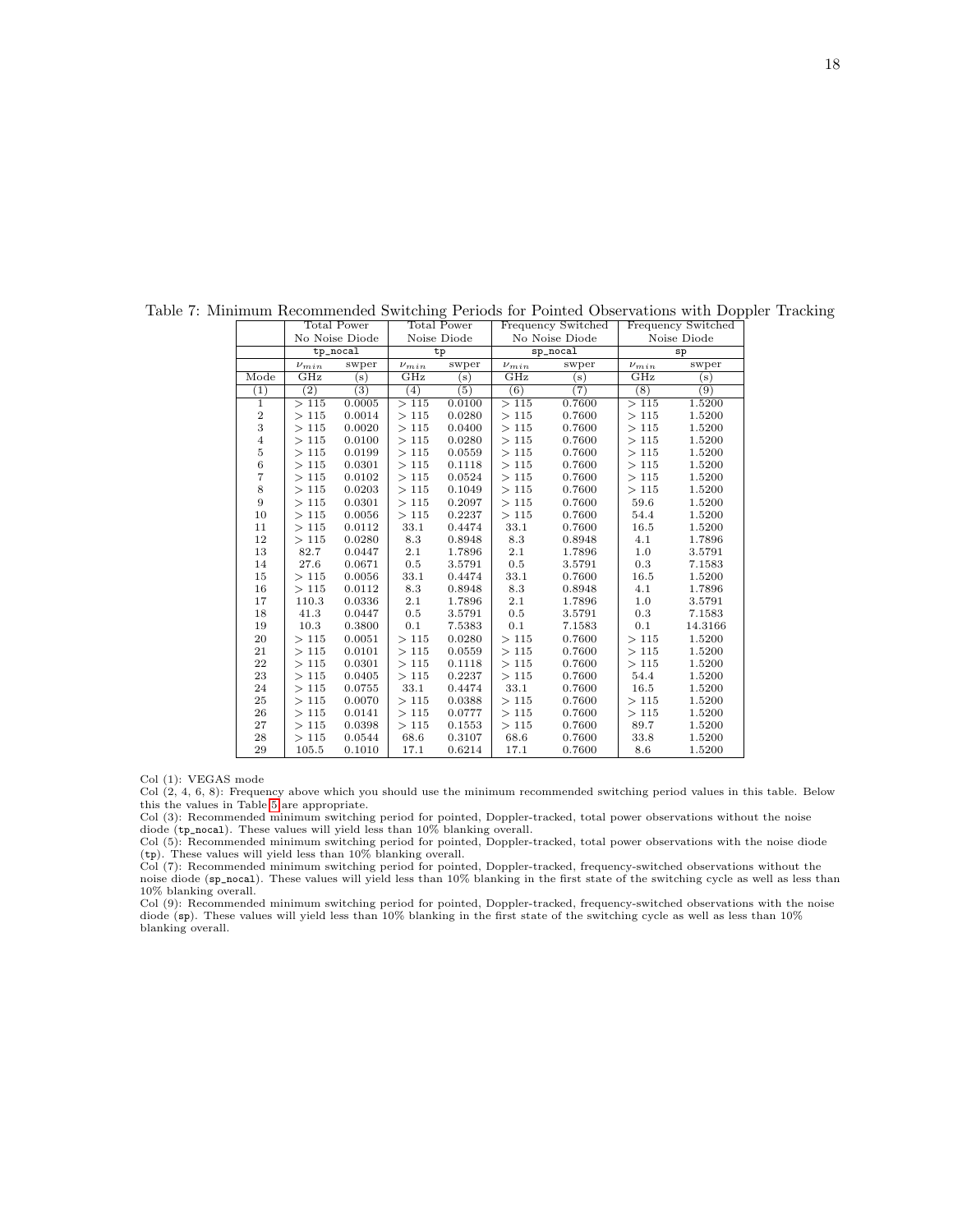

<span id="page-24-1"></span>Figure 8: A graphic demonstration of how all seven beams of KFPA can be routed to the VEGAS spectrometers. The routing of a second spectral window from beam 1 to spectrometer eight (7+1 mode of the KFPA) is optional.

switching periods per integration time is encouraged. Typical integration times for normal observations are ∼ 1 − 10s. The exact integration time will depend on your observations, e.g., on-the-fly mapping, frequency switching, etc.

Lines that are much narrower than the selected channel width will need to be corrected for the channel filter response. Please contact the GBT helpdesk if you need more information.

The data rates for VEGAS can be very high  $(> 25 \text{ GB/hr})$ , so care should be taken to minimize the data rate while still producing acceptable science data. High data rates must be scientifically justified. The data rate for an individual banks can be calculated using

$$
rate[GB/hr] = 1.34 \times 10^{-5} * n_{channels} * n_{spw} * n_{stokes} * n_{states}/(t_{int}[s])
$$
\n(4)

where  $n_{channels}$  is the number of channels per spectral window,  $n_{spw}$  is the number of spectral windows,  $n_{stokes}$  is the number of stokes parameters (2 for dual polarization, 4 for full polarization),  $n_{states}$  is the number of switching states (4 for frequency switching and 2 for total power), and  $t_{int}$  is the integration time. The total data rate for a project can be calculated by adding the data rates for each bank together. Here we calculate some example data rates for a frequency switched HI observation, a full polarization continuum observation, and a frequency switched 7+1-beam KFPA map. For the frequency switched HI observation, we use mode 10 with 32768 channels, 1 spectral window, 2 stokes parameters (XX and YY), 4 switching states (two for the frequency switch and two for the noise diode switch) and an integration time of 5s. These parameters give a data rate of 0.70 GB/hr. For the continuum polarization observation, we will use mode 1 with 1024 channels, 1 spectral window, 4 stokes parameters, 2 switching states (noise diode switch) and an integration time of 0.04s. The corresponding data rate is 2.7 GB/hr. For the 7+1 beam KFPA map, we use all eight spectrometers in mode 24 with 65536 channels, eight spectral windows per spectrometer, 2 stokes parameters, 4 switching states, and an integration time of 8s. This setup produces a whopping 56.2 GB/hr data rate.

#### <span id="page-24-0"></span>4.3.2 Digital Continuum Receiver (DCR)

The digital continuum receiver is the GBT's general purpose continuum backend. It is used both for utility observations such as pointing, focus, and beam-map calibrations, as well such as for continuum astronomical observations including point-source on/offs and extended source mapping. It has the following specifications and characteristics: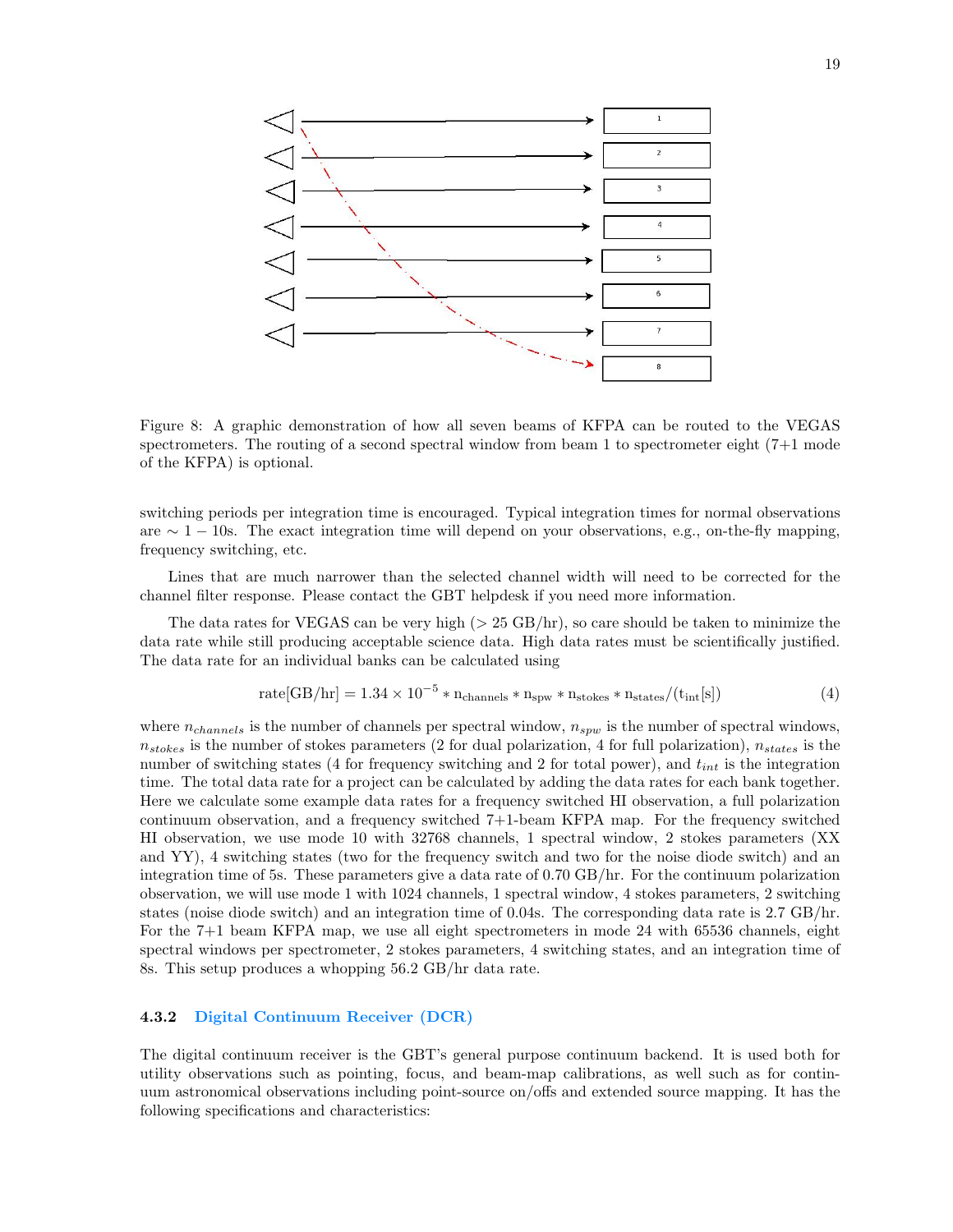- Number of input channels: 32 in two banks of 16, only one bank usable at a time.
- Switching modes: A user defined mode and Four pre-defined modes: total power with and without continuous calibration and switched power, with and without continuous calibration.
- Maximum number of switching phases: 10 (determined by software).
- Minimum phase time: 1 millisecond. Switching frequency is the reciprocal of the sum of the phase times in use.
- Phase time resolution: 100 nanoseconds
- Minimum integration time: 100 milliseconds.
- Maximum integration time per switch phase: 250 seconds at nominal input level and 25 seconds at maximum input level.
- Blanking: At the beginning of each switching phase, 100 nanosecond resolution. Blanking time may be different for each switch phase, but the current user interface software assumes the same blanking time on each phase.
- Integrator type: Voltage-to-frequency converters into 28-bit counters.

| Signal From              | Receiver                              | Possible Bandwidths (MHz) |
|--------------------------|---------------------------------------|---------------------------|
| IF Rack                  | Prime Focus                           | 20, 40, 80, 240           |
| IF Rack                  | Revr1_2, Revr4_6, Revr8_10, Revr12_18 | 20, 80, 320, 1280         |
| IF Rack                  | Revr2_3, Revr18_26, Revr40_52         | 80, 320, 1280             |
| Analog Filter Rack   Any |                                       | 12.5, 50, 200, 800        |

<span id="page-25-2"></span>Table 8: Bandwidths for the DCR for different receivers.

#### <span id="page-25-0"></span>4.3.3 VErsatile GBT Astronomical Spectrometer (VEGAS): Pulsar

VEGAS pulsar modes are being developed and will be offered for observing starting with the 18A semester. Observers should consult

<https://safe.nrao.edu/wiki/bin/view/CICADA/VegasPulsarObservingInstructions> for the most up-todate project status and observing instructions.

#### <span id="page-25-1"></span>4.3.4 Caltech Continuum Backend (CCB)

The CCB is unlikely to be made available for use.

The Caltech Continuum Backend (CCB) is a sensitive, wideband backend designed exclusively for use with the GBT Ka-band receiver over the frequency range of 26–40 GHz. It provides carefully optimized RF (not IF) detector circuits and the capability to beam-switch the receiver rapidly to suppress instrumental gain fluctuations. There are 16 input ports (only 8 can be used at present with the Kaband receiver), hard-wired to the receiver's 2 feeds x 2 polarizations x 4 frequency sub-bands (26-29.5). 29.5-33.0; 33.0-36.5; and 36.5 - 40 GHz). The CCB allows the left and right noise-diodes to be controlled individually to allow for differential or total power calibration. Unlike other GBT backends, the noisediodes are either on or off for an entire integration (there is no concept of "phase within an integration"). The minimum practical integration period is 5 milliseconds; integration periods longer than 0.1 seconds are not recommended. The maximum practical beam-switching period is about 4 kHz, limited by the needed 250 micro-second beam-switch blanking time (work is underway to reduce the needed blanking time). Switching slower than 1 kHz is not recommended.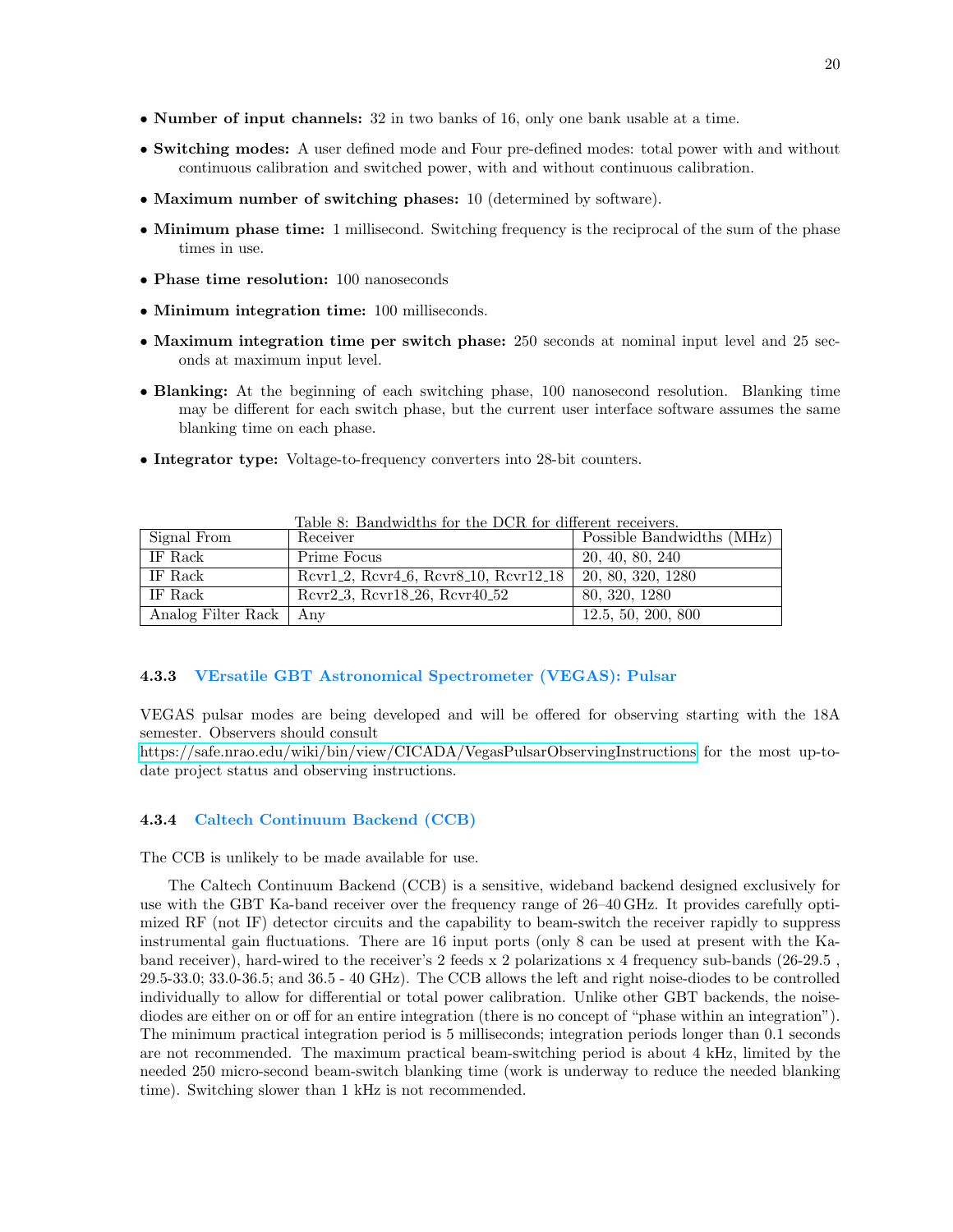Under the best observing conditions (clear, stable, and few or no clouds) the combination of the Ka-band receiver and the CCB deliver a photometric sensitivity of roughly 0.2 mJy for a single oneminute, targeted nod observation. The median sensitivity is 0.4 mJy RMS. These numbers apply to the most sensitive (33-36 GHz) of the four frequency channels; averaging all channels together will slightly, but not significantly, improve performance because of noise correlations and variations in the receiver sensitivity between channels. The analogous noise performance figures for sensitive mapping projects are still to be determined.

#### <span id="page-26-0"></span>4.3.5 Mark5 VLBA Disk Recorder

VLBI/VLBA observing with the GBT is supported with a VLBA backend using the Mark5 recording system.

#### <span id="page-26-1"></span>4.3.6 User Provided Backends

#### JPL Radar Backend

This is a new radar system that is an improvement over the old "PFS radar" system. The new system has more options for bandwidths and sample rates. The new radar backend is available for anyone to use. For further information contact the NRAO helpdesk at [https://help.nrao.edu/.](https://help.nrao.edu/)

#### PFS Radar

The PFS Radar backend is a private user backend used primarily, but not exclusively, for bi-static radar observations. Information on this backend is available at [http://mel.epss.ucla.edu/jlm/research/pfs/.](http://mel.epss.ucla.edu/jlm/research/pfs/) If you would like to use this backend please contact Jean-Luc Margot at the University of California, Los Angeles (UCLA).

# <span id="page-26-2"></span>5 GBT Observing Modes

#### <span id="page-26-3"></span>5.1 Utility modes

Several observing modes are available to the user to characterize the pointing, focus, and efficiency of the telescope. Calibrations of the GBT pointing model, focus curves and telescope efficiencies are made by the GBT staff, but observers should consider repeating these, particularly at higher frequencies as they can be weather, time, etc. dependent.

The observing procedures are described and executed in the GBT observing interface, ASTRID (to learn more about ASTRID go to the [GBT Observer's Guide\)](https://science.nrao.edu/facilities/gbt/observing/GBTog.pdf).

#### Pointing

Global pointing solutions are determined regularly by the observatory staff. Currently the pointing accuracy is 5" for blind pointing and 2.2" for offset pointing. For higher frequencies it is necessary to perform periodic pointing observations to determine local pointing corrections (LPCs). The observing procedures "Peak", "AutoPeak" or "AutoPeakFocus" should be used to measure the LPCs. These procedures perform continuous scans in four directions (e.g. two sweeps in Azimuth then two sweeps in Elevation). The data are automatically processed and the LPCs produced are applied to subsequent observations.

Temperature sensors have been placed on the support structure of the GBT. Data from these sensors are used to correct the pointing model for thermal flexing of the telescope. (These corrections are the so-called dynamic corrections.) This procedure allows the observer to take data for about one hour between pointing and focus observations at high frequencies under most night-time weather conditions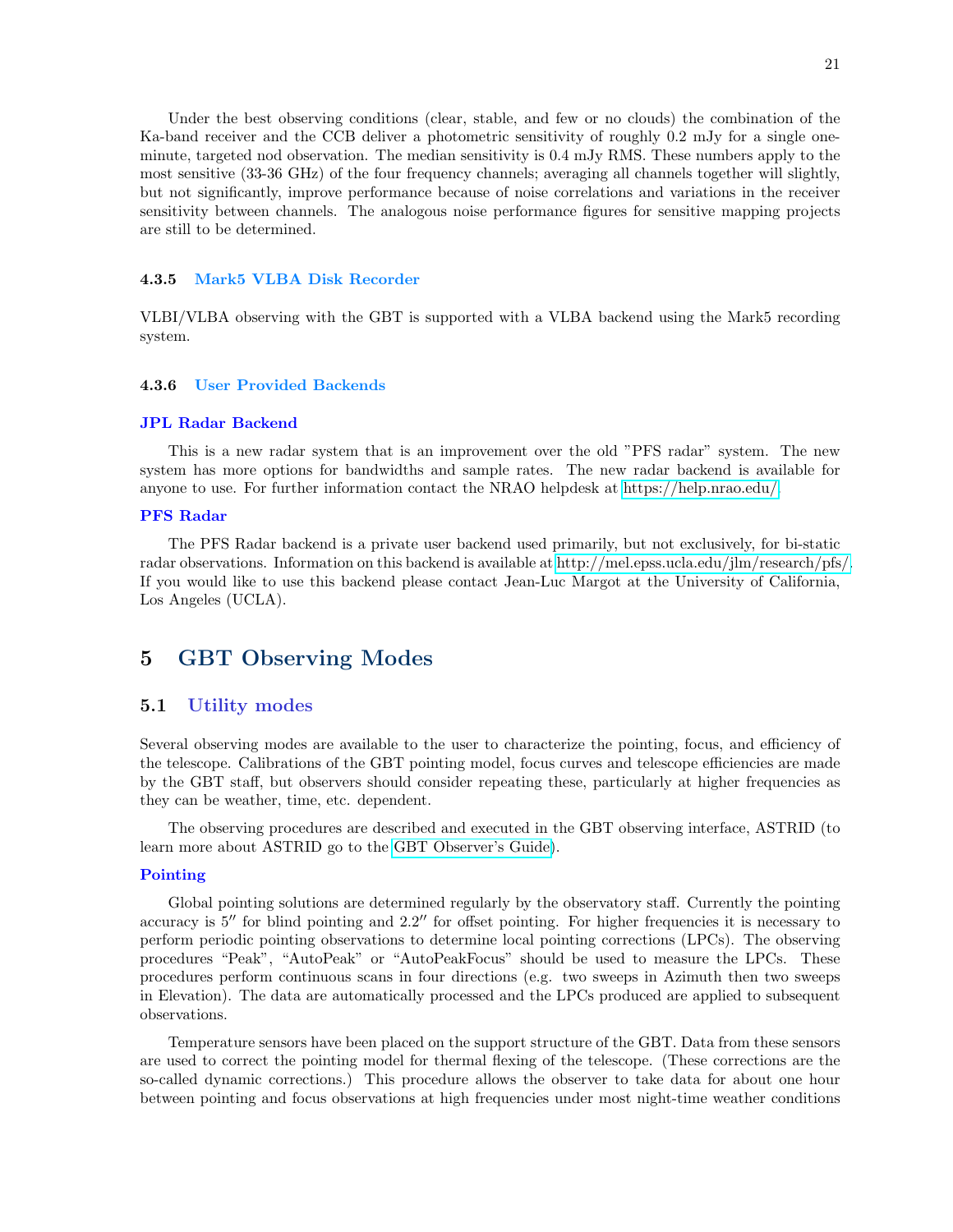and for about one half-hour during daytime. At lower wavelengths, data acquisition intervals between pointing calibrations may be longer.

Information on how often to point and focus, parameters to use, and time required for the procedure can be found in the [GBT Observer's Guide\)](https://science.nrao.edu/facilities/gbt/observing/GBTog.pdf).

#### Focus

A focus tracking algorithm will continuously update the focus as the telescope changes elevation. The prime focus has three degrees of freedom while the Gregorian focus has six degrees of freedom. The focus tracking model is pre-calibrated by the staff, and this should be sufficient for low frequency observing. Additionally,a focus tracking algorithm continuously updates the focus as the telescope changes elevation.

There are also several procedures available to check the focus. The observing procedures "Focus" or "AutoPeakFocus" scan the prime focus receiver in its feed's axial direction. This determines the receiver's maximum gain focus position. For Gregorian receivers these same procedures move the sub-reflector in the radial direction to determine the maximum gain focus position of the sub-reflector.

The dynamic-corrections described above also correct the focus for differential-heating-induced focus travel from the GBT back-up structure and feed-arm flexure.

#### AutoOOF

AutoOOF reduces surface RMS of the GBT resulting in a significant improvement to the efficiency of high frequency observations. The use of AutoOOF now makes it possible to schedule Ka and Q band projects during the day. This procedure measures the current surface deformation of the GBT in the form of Zernike polynomials which can then be sent to the active surface to counteract the deformation and restore good performance.

The AutoOOF procedure is only necessary for observations at frequencies higher than 28 GHz.

#### Telescope Efficiency and Side Lobe Response

The GBT surface is accurate to within an RMS of 300 microns (i.e. the standard deviation is 300 microns) with the Active Surface turned on and with benign nighttime conditions. The side lobes are greatly reduced compared with traditional single-dish telescopes because of the GBT's unique off-axis design.

Although the telescope efficiency as a function of frequency has been determined by the observatory staff, beam maps can be made by the observer to independently determine the telescope efficiency and side lobe response. The continuum procedures for mapping listed in § [5.5](#page-30-0) can be used for this purpose.

#### Atmospheric Opacity

At higher frequencies the atmospheric opacity has to be taken into account when calibrating your data. Predictions of atmospheric opacity are routinely compiled and archived (for the current predictions for the next 7 days see [http://www.gb.nrao.edu/˜rmaddale/Weather/\)](http://www.gb.nrao.edu/~rmaddale/Weather/). In all tests the numbers from 60 hour forecasts match the measured opacities. The results of the 60 hour forecasts can be used for the initial calibration of high frequency data.

#### <span id="page-27-0"></span>5.2 Standard Observing Modes

The five standard observing modes are:

- Track Tracking a sky position (or at a constant velocity across the sky) in any standard or user-defined coordinate system for a specified length of time.
- PointMap [Grid Mapping] Tracking positions located within a rectangular grid of positions for a specified length of time. The user specifies the coordinate system, the two overall dimensions of the grid, the step sizes between grid positions, and how long to observe each grid position.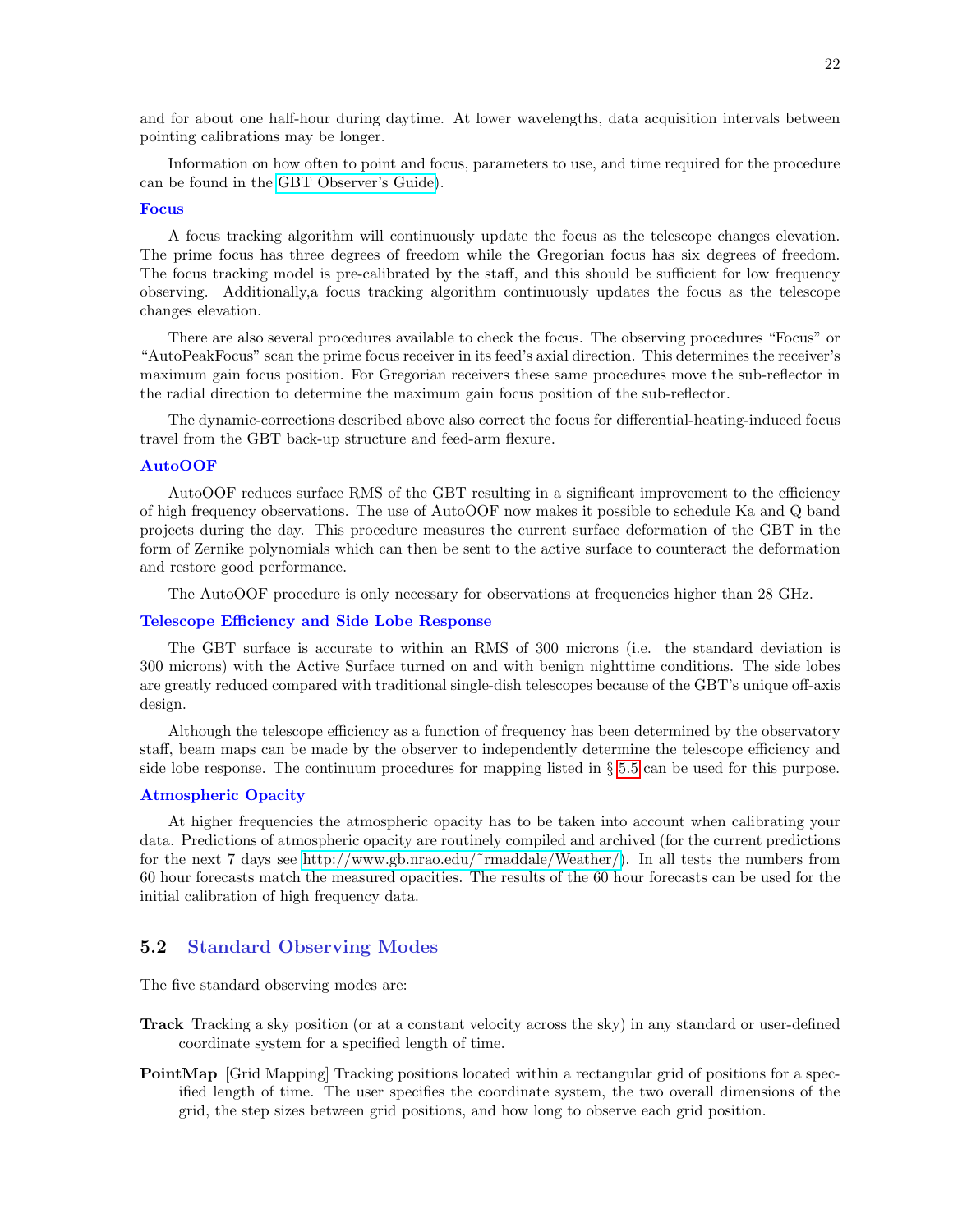- OnOff This type of observation is position switching in which an equal length of time is spent on and off source. The off source observation is then used to remove most of the effects arising from the IF system.
- Nod This is a version of position switching for receivers with multiple beams, e.g. two beams A and B. When A is on source, B is off source (on blank sky). Then the telescope is moved so that B is on source and A is on blank sky for an equal time. This allows position switching with no lost time while performing the off-source observations.
- SubBeamNod For dual-beam receivers, SubBeamNod causes the subreflector to tilt about the x-axis between the two feeds at a given periodicity. This method is capable of faster switching than the standard telescope nod, giving better baselines. However, a higher proportion of data will be blanked as the subreflector moves between beams, increasing the overall overhead time.
- RaLongMap and DecLatMap [On-the-Fly (OTF) Mapping] In this mode, the telescope is slewed within a rectangular area of the sky while taking data. The observer specifies the coordinate system, dimensions of the rectangular area, which of the two dimensions the telescope will slew in, the telescope slew rate, and the step size between rows in the map. Note that OTF mapping is more advantageous (less overhead time) than grid mapping in cases where there is significant signal-to-noise (e.g. Galactic HI mapping) or at high frequencies where atmospheric fluctuations predominate.

A utility to help plan on-the-fly mapping observations is available at [http://www.gb.nrao.edu/ rmaddale/GBT/GBTMappingCalculator.html.](http://www.gb.nrao.edu/~rmaddale/GBT/GBTMappingCalculator.html)

User defined procedures Procedures defined by the observer, tailored for specific observations, may also be written and installed into the GBT observer interface. This will require knowledge of the GBT software system and should be done with the help of one of the GBT support staff.

## <span id="page-28-0"></span>5.3 Switching Methods

The observer must specify which of five switching methods to use.

- Position Switching Before or after an on-source observation, the telescope will move off source and observe a position thought to be devoid of emission. Usually, the 'off' position will be a few beam widths away from the 'on' position and either at the same elevation or declination as the 'on'. For every 'on' observation there is one 'off' observation of equal duration. Nodding is a form of position switching. Position switching is done via an observing routine and is not setup in hardware unlike the following switching schemes.
- Frequency Switching During an observation, at a rate of about once per second, the center frequency of the observation is alternated between two values. In this way, part of the observation is taken 'on' the frequency of interest and part is taken 'off' frequency. In most cases, the user will spend half of the observing time 'off' and half 'on' frequency.

The difference between 'on' and 'off' frequencies is usually a few times the expected width of the spectral line. If the difference is smaller than about one half the observing bandwidth (called in-band frequency switching), it is in many cases possible to increase the signal-to-noise of the m-band frequency switching), it is in many cases possible to increase the signai-to-r observation by a factor of  $\sqrt{2}$  by averaging the 'on' and 'off' frequency measurements.

- Beam Switching The Ka-band receiver is the only receiver that can perform beam switching. The switching can route the inputs of each feed to one of two "first amplifiers" which allows the short time-scale gain fluctuations to be removed from the data.
- IF Switching This mode of observing is not recommended. For the Ku-band receiver it is possible to switch IF paths between two beams. This is the same as a beam-switching except that the switch comes after the first amplifiers. So IF switching cannot remove short time-scale gain fluctuations.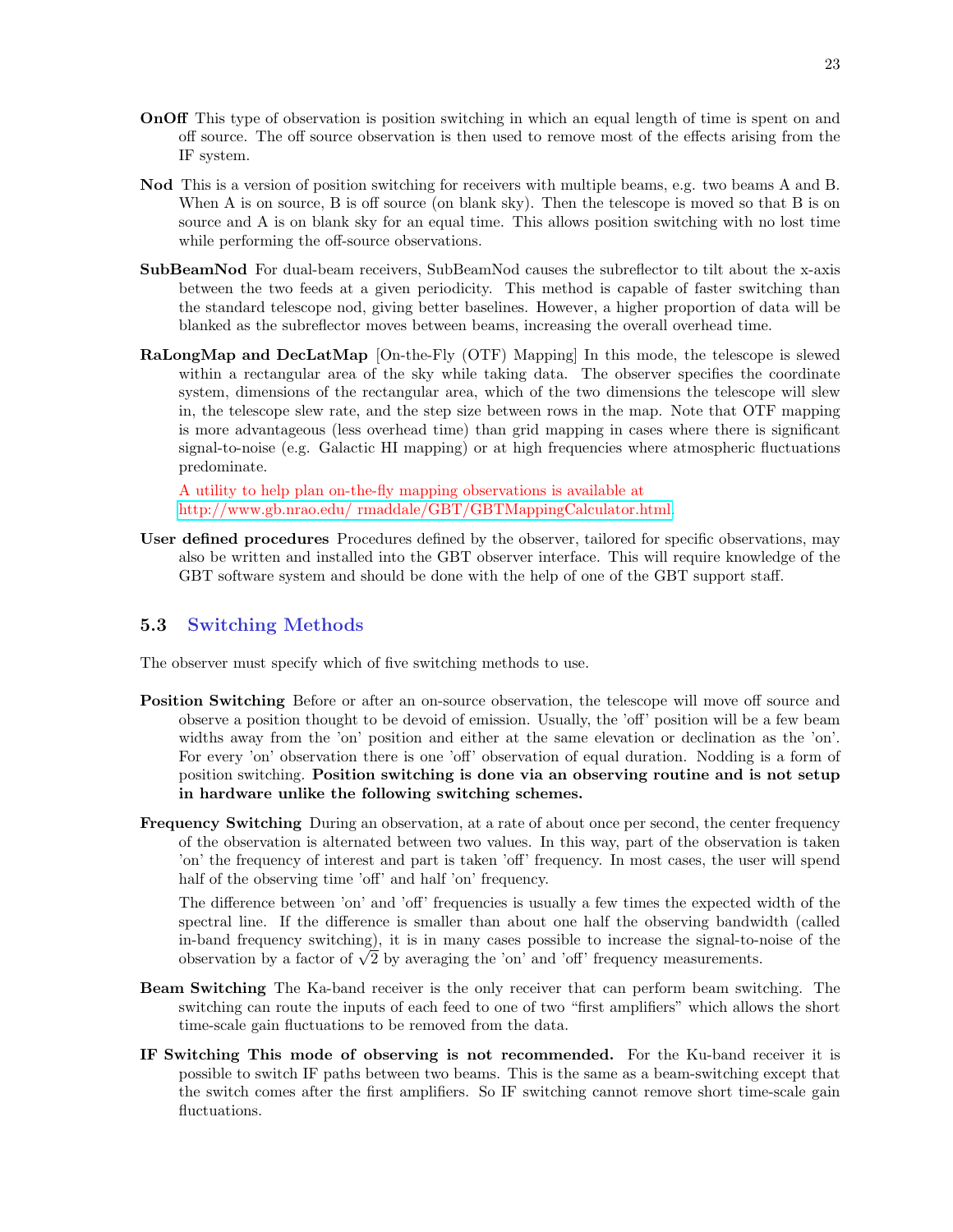Polarization Switching This is only available for the L- and X-band receivers. During an observation and at a rate of about once per second, the polarization of the observation is switched between two orthogonal linear polarizations or the two circular polarizations. This switching method is used almost exclusively for Zeeman measurements.

#### <span id="page-29-0"></span>5.4 Spectral Line Modes

Spectral line observations with the GBT can be performed with all currently-available receivers.

#### <span id="page-29-1"></span>5.4.1 Sensitivity and Integration Times

| Backend |  |
|---------|--|
|         |  |

<span id="page-29-2"></span>Table 9:  $K_1$  values.

The noise level of an observation is given by:

<span id="page-29-3"></span>
$$
\sigma = \frac{K_1 T_{sys}}{\sqrt{K_2 t_{eff} N_{pol} BW / N_{chan}}} \tag{5}
$$

Here,  $K_1$  depends upon the backend sampling efficiency as defined in Table [9;](#page-29-2)  $T_{sys}$  is the total system temperature in Kelvins (see  $\S 4.2$ )) and includes the expected contributions from the atmosphere (opacity), spillover, etc;  $K_2$  is the auto-correlator channel weighting function (typically 1.21);  $N_{pol}$  is the number of independent polarization channels to be averaged (either 1 or 2); BW is the spectrum bandwidth in Hz;  $N_{chan}$  is the total number of spectral-line channels across the bandwidth; and

<span id="page-29-4"></span>
$$
t_{eff} = \frac{t_{on}t_{off}}{t_{on} + t_{off}}
$$
\n
$$
\tag{6}
$$

is the effective integration time in seconds and which is determined from the observing time spent 'on' source or frequency and the time spent 'off' source or frequency.

In equation [5](#page-29-3) the following apply:

- $\bullet$  t<sub>eff</sub> is dependent upon the switching mode, number of 'on's per 'off,' etc.
- Both BW and N depend upon the configuration of the backend (see  $\S 4.3.1$  $\S 4.3.1$  for configuration details).
- $\sigma$  is decreased by  $\sqrt{2}$  for in-band frequency switching only if the 'on' and 'off' frequency measurements are averaged.
- $\bullet$   $\sigma$  is not corrected for antenna or beam efficiencies (see Table [3\)](#page-15-0) at the observing frequency.
- $\bullet$   $\sigma$  is not corrected for atmospheric attenuation which is weather dependent at frequencies above about 5 GHz and independent of weather, but not zero, below about 5 GHz.
- **Confusion** from weak background sources can act as a noise-floor for some observations (see  $\S 5.5$ ).
- The GBT Sensitivity Calculator is available at [https://dss.gb.nrao.edu/calculator-ui/war/Calculator](https://dss.gb.nrao.edu/calculator-ui/war/Calculator_ui.html)\_ui.html.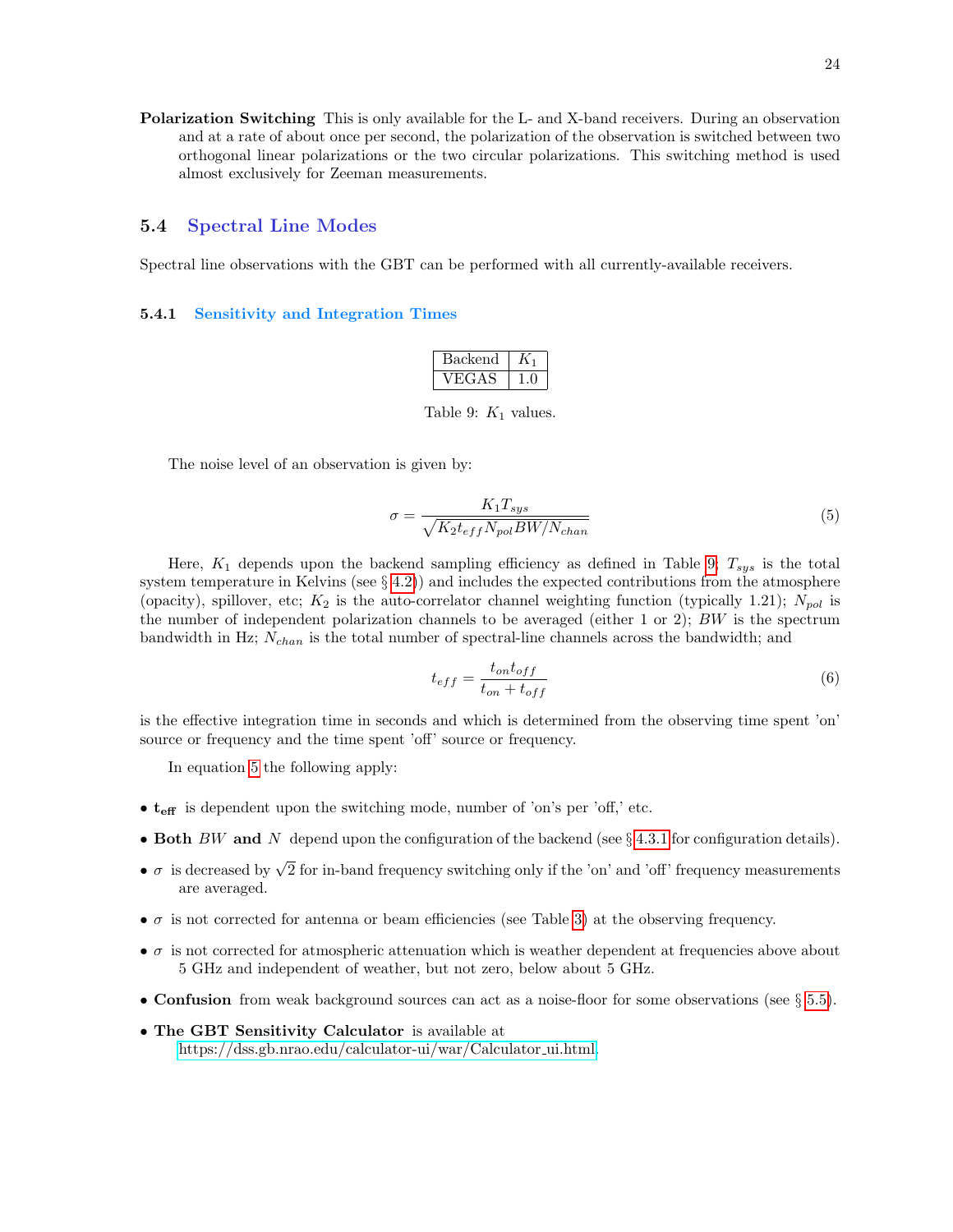#### <span id="page-30-0"></span>5.5 Continuum Modes

The GBT supports several types of continuum observations, including OnOff, PointMap, RaLongMap and DecLatMap (see  $\S 5.2$ ). For each of these procedures there are several switching modes which can be selected. In general a noise tube diode (called the CAL) is turned on to inject a known level of noise into the system for flux calibration. Also, in some modes the total power is switched between a "signal" and "reference" to remove instabilities caused by the system and/or atmosphere.

There is a total of four defined switching modes plus a user defined mode. The two most common modes are total power with and without CAL. In total power mode a reference can be obtained by moving the antenna discretely on and off the source (e.g. position switching) or by continuously scanning through a source and using the ends of the raster to define the reference level. The receivers operating above 12 GHz are dual-beam systems (i.e., two feeds); hence there are always two beams on the sky. Nodding is usually used for these systems (see  $\S 5.2$ ).

The continuum point-source sensitivity depends on three factors. These are the thermal noise floor, the  $1/f$  gain fluctuations of the receiver, and the astronomical confusion limit. The thermal noise floor can be calculated using the relation

<span id="page-30-3"></span>
$$
S_{rms}(\mu Jy) = \frac{22.6}{\eta_A} \frac{T_{sys}(K)}{\sqrt{BW(GHz)t_{eff}(sec)}} e^{\tau \cdot A}
$$
\n(7)

where  $\eta_A$  is the aperture efficiency (see Figure [2\)](#page-10-3),  $T_{sys}$  is the system temperature in K (see Table [3\)](#page-15-0), BW is the bandwidth in GHz,  $t_{eff}$  is the effective integration time in seconds (see equation [6\)](#page-29-4),  $\tau$  is the atmospheric opacity, and A is the air mass  $(∼ 1/sin(el)).$ 

For receivers other than the Ka-band receiver,  $1/f$  gain fluctuations typically set a lower limit for observations of about  $10 - 100$  times the thermal noise limit (see eq [7\)](#page-30-3).  $1/f$  gain fluctuations can also affect wide-bandwidth high frequency observations. An approximate expression of when  $1/f$  noise will be relavent is when the bandwidth exceeds 8  $MHz/\tau (sec)$  where  $\tau$  is the integration time in seconds.

The astronomical rms confusion noise limit is given by

$$
\sigma_{\rm c} = 50 \text{ mJy} \cdot \nu^{-2.7} \text{ GHz} \tag{8}
$$

where  $\nu$  is the observing frequency in GHz. For a believable detection, source intensity typically must be stronger than five times the astronomical rms confusion limit, ie.  $S_{src} > 5\sigma_c$ .

N.B. Proposers should be aware that  $1/f$  gain fluctuations and/or the astronomical confusion limit may result in a continuum point-source sensitivity well above the theoretical value predicted by the radiometer equation. Note that the predicted RMS confusion assumes no knowledge of the confusing sources. However, for most regions of the sky there is NVSS and/or FIRST information which can be applied to better quantify the confusing signal. Proposers who are uncertain as to how to apply these limits should seek the advice of a GBT staff scientist.

#### <span id="page-30-1"></span>5.6 Polarization

The devices that can support polarization observations are VEGAS.

### <span id="page-30-2"></span>5.7 VLBI / VLBA

VLBI observing with the GBT is supported with a VLBA backend using the Mark5 recording system. A total recording bandwidth of 512 MHz is supported. The maximum recording data rate is 2048 Mbits/sec.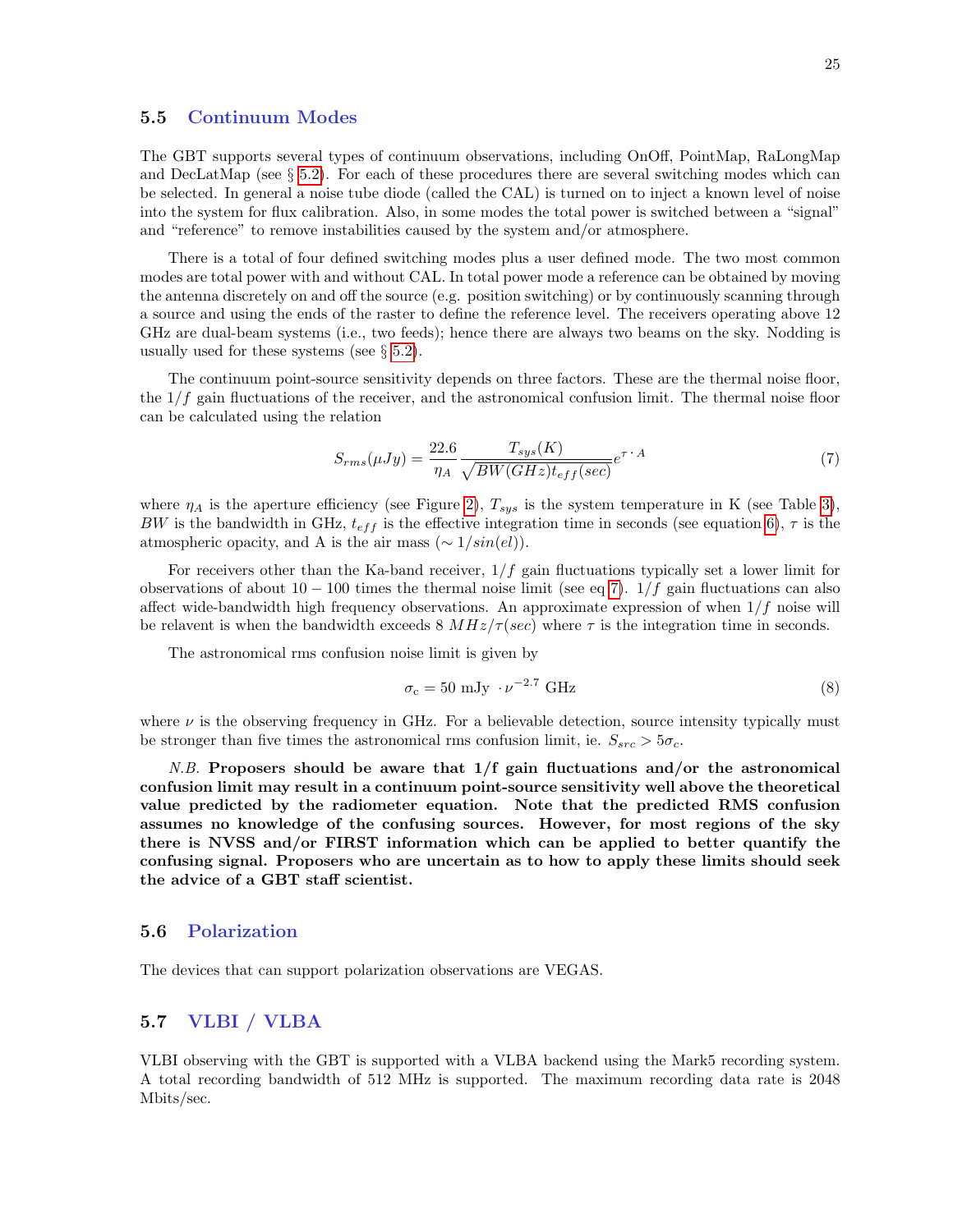Proposals requesting the GBT as part of the VLBA should be submitted to the VLBA. In contrast, proposals requesting the GBT as part of the EVN or other non-NRAO antennas should be submitted simultaneously to the GBT and EVN and other appropriate telescopes.

GBT VLBI observing can only support schedules written in the VLBA "Sched" format.

Move times for the GBT can be estimated by using 17 degrees per minute in elevation, 35 degrees per minute in azimuth, plus about 15 seconds settling time. When the ambient temperature is below 17 Farenheit (-8.3 Celcius) the azimuth slew rate is limited to 17.5 degrees per minute. Changing receiver bands takes 6-12 minutes. Time must also be allotted for pointing and focusing observations at higher frequencies.

All proposals that request the GBT for VLBI observations must include all overhead time in the full time request for the proposal.

More information can be found at [http://www.gb.nrao.edu/˜fghigo/gbtdoc/vlbinfo.html.](http://www.gb.nrao.edu/~fghigo/gbtdoc/vlbinfo.html)

The GBT C-band receiver has a large amount of cross-talk between LCP and RCP for VLBI observations. The amount of cross talk is thought to be stable on hour to one day timescales. We will only accept proposals for VLBI using this receiver that will measure only Stokes I which will also require measuring the "D-terms" during the observational time.

# <span id="page-31-0"></span>6 Defining Sessions

A session defines how we will schedule the observations on the telescope if the proposal is accepted. It is important to create your sessions very carefully so that you can ensure that you will be able to observe all sources. The session should not be overly restricting such that it can never be scheduled.

A typicall time period for a single epoch of observing on the GBT is 3 to 6 hours long. It is possible to have longer sessions but the consequence is that the session becomes more difficult to schedule. Shorter sessions may also be justified but the proposer must be fully aware of the amount of overhead time.

The GBT Dynamic Scheduling System uses the average RA and Dec of the sources within a session to determine if the observations can be scheduled. If you have sources that are too far apart on the sky you can be scheduled such that you will never get a chance to observe one or more of these sources. Another possibility is that you can restrict the LST range so severley that you greatly reduce the chances of being scheduled.

There are no stringent rules that can be given on how you should create the sessions for your proposed observations. However, if you use the following suggestions then you will create sessions that should help maximize your chances of being scheduled on the GBT if your proposal is accepted.

- Only include receivers and backends that must be used together in a single observation in the same session.
- Typical telescope observing periods are 3 to 6 hours long.
- Sources in a session should be within 2 or 3 hours of each other in Right Ascension.
- Sources in a session should be visible at the same time for at least 1 to 2 hours
- Sources with Declinations less than the latitude of the GBT should not be in the same session as sources with Declinations greater than the latitude of the GBT. This reduces the potential for a large number of lengthy slews between sources.
- The more flexible a session is with regards to when it can be scheduled, the better chance that it can be scheduled.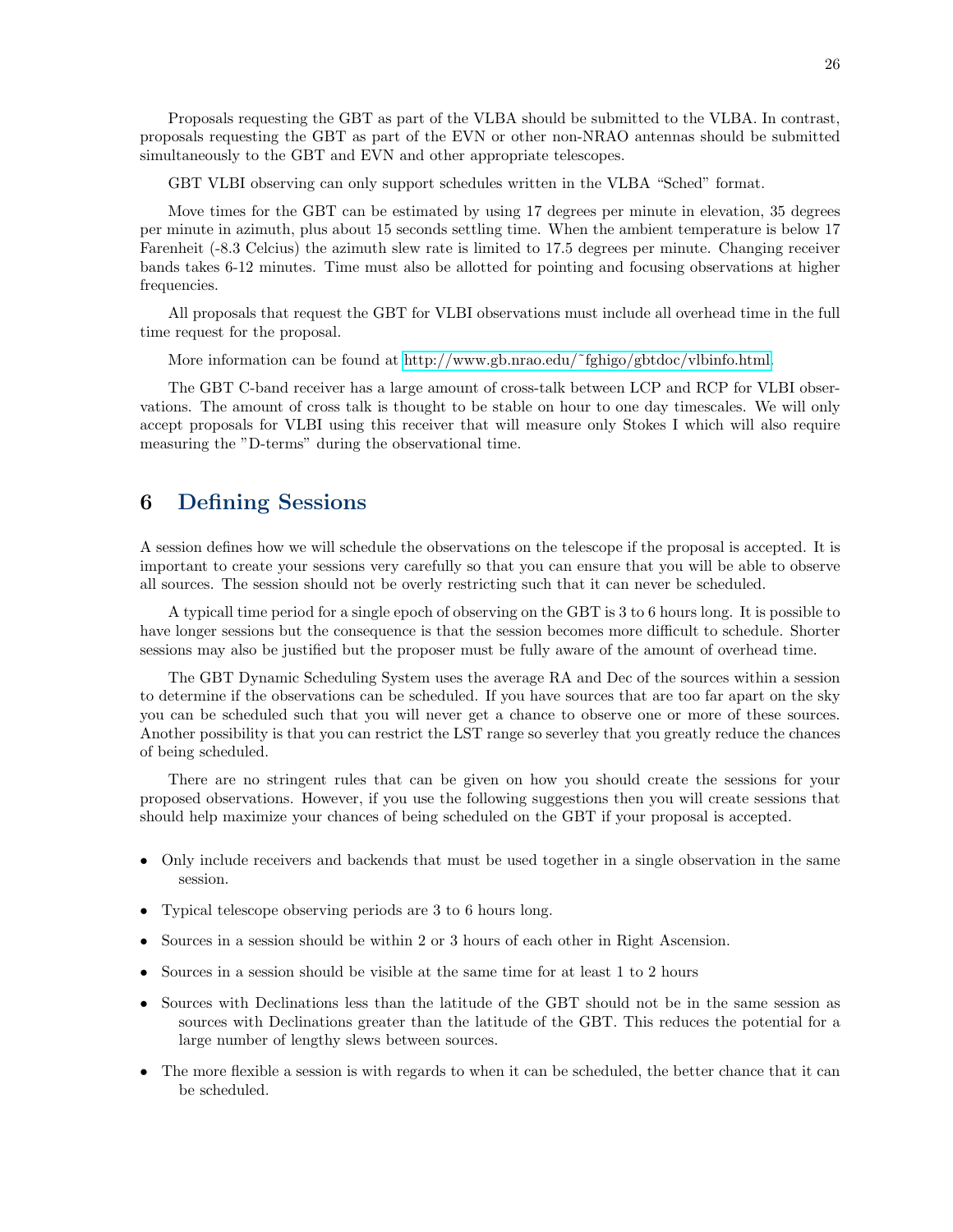# <span id="page-32-0"></span>7 Estimating Overhead Time

Overhead time is defined as time not spend observing your target sources. It consists of:

- Setup time at the start of your observations: required to change receivers, reconfigure the GBT IF system, and slew to your target source (about 15 minutes on average)
- Time spent on pointing and calibration: allow about 5-10 minutes for each pointing/focus measurement. A pointing (and focus for Gregorian receivers) should be performed at the beginning of each observation. You should use the recommended pointing and focusing time intervals from the [GBT Observer's Guide.](https://science.nrao.edu/facilities/gbt/observing/GBTog.pdf)
- Slew times The GBT slew rate is 35.2 deg/min in Azimuth and 17.6 deg/min in elevation during warm weather. When the temperature is below 17 Farenheit (-8.3 Celcius) the slew rates are half of the warm values.
- A minimum time between scans: typically 15-20 seconds
- AutoOOF for high frequency observations: This procedure takes approximately 25 minutes including a necessary AutoPeakFocus after corrections have been sent to the active surface. These corrections can remain valid for 1-5 hours depending on how the surface deformations are changing with respect to the Sun, cloud cover changes, etc.

# <span id="page-32-1"></span>8 Radio Frequency Interference (RFI)

Information about RFI at the GBT can be found at [http://www.gb.nrao.edu/IPG/.](http://www.gb.nrao.edu/IPG/)

# <span id="page-32-2"></span>9 Tips for Writing Your Proposal

In this section, we have listed briefly information that all proposers should consider when writing proposals. We have also mentioned some common errors. We urge proposers to read http://www.naic.edu/~astro/School/Talks/salter\_prop.pdf by Chris Salter.

An excellent reference is the Conference Proceedings of the NRAO/NAIC Single Dish Summer School: Single-Dish Radio Astronomy: Techniques and Applications, ASP Conference Proceedings, Vol. 278, 2002, eds. Snezana Stanimirovic, Daniel Altschuler, Paul Goldsmith, and Chris Salter, ISBN: 1-58381-120-6, San Francisco: Astronomical Society of the Pacific).

#### <span id="page-32-3"></span>9.1 Items To Consider

- **Pointing** You should use the recommended pointing and focusing time intervals from the [GBT Observer's Guide.](https://science.nrao.edu/facilities/gbt/observing/GBTog.pdf) About 10 minutes should be allowed for each pointing and focusing that is performed.
- **Overhead Time** Estimates of overhead time (see  $\S 7$  $\S 7$ ) should be included in the total amount of requested time within the proposal.
- Sensitivity Calculations Details of your sensitivity calculations should be included in the proposal. They should give strong preference to the values and equations given in this document.
- **Confusion Limit** You should be aware of the confusion limits, especially at low frequencies (see  $\S 5.5$ ) and their resultant limitations on your observations.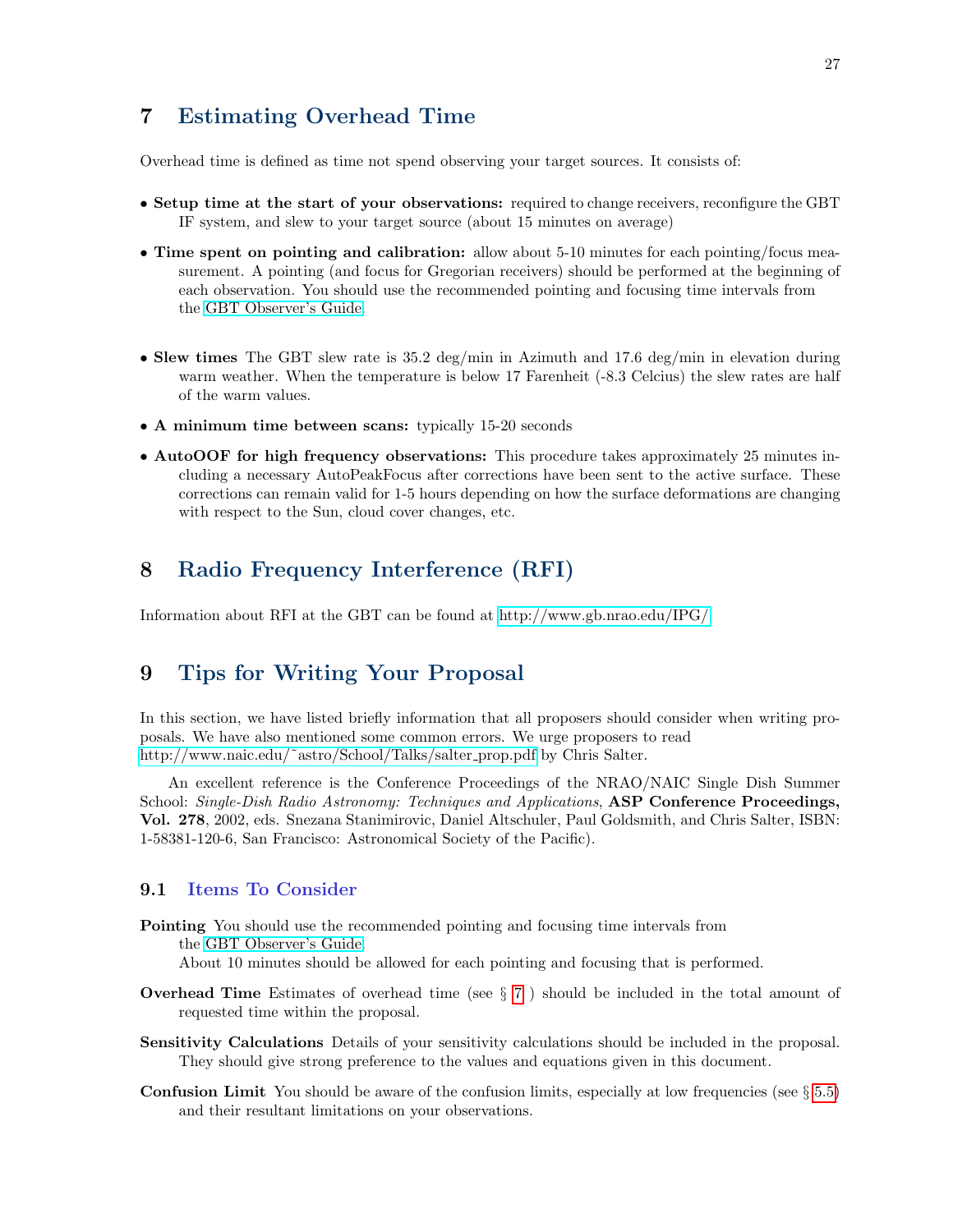- RFI You should be aware of and mention in your proposal, any RFI that may affect your observations. You should state how you propose to deal with RFI during your data reduction. More information on RFI can be found at [http://www.gb.nrao.edu/IPG/.](http://www.gb.nrao.edu/IPG/)
- Technical Considerations You should describe your observing plan, how you derived your noise estimates, and any other technical issues that may affect your observations.
- **Source Right Ascension** For observations at frequencies higher than 50 GHz the GBT is only effective from 3 hours after sunset until sunrise.
- KFPA calibration Each observing session using the KFPA receiver should perform a calibration observation since the noise diodes for this receiver can change strength from one observation to the next.

#### <span id="page-33-0"></span>9.2 Advice For Writing Your Technical Justification

So you have finished writing a brilliant scientific justification that is sure to result in a ground-breaking result and you are ready to submit, but have you written a clear, detailed technical justification? Failure to address technical issues in your proposal could result in not getting all of your requested time or discovering that your simple one hour observation really required 100 hours to get the desired signal-tonoise or learning that you are requesting an unavailable observing configuration. Here are a few simple suggestions for writing a clear technical justification:

- Assumptions Clearly state all assumptions including observing frequency, observing mode (the most common are position-switching, frequency-switching, nodding for dual-beam receivers, and mapping), the desired bandwidth and frequency resolution, and the total observing time required to reach your desired sensitivity. When giving sensitivities, it is easier to confirm the values if you present the rms noise per channel for a default configuration of the telescope before smoothing. Then you state how much smoothing is desired to reach your final sensitivity. The technical justification should state the resulting signal-to-noise of the observation and whether it is a peak or integrated value. If it is integrated a linewidth should be provided. If these values are presented for each source and each frequency to be observed, then it will be much easier to confirm the calculations in your proposal and you may even catch some mistakes before submission.
- Receiver and Backend Availability Make sure that you are requesting an available receiver and backend configuration.
- Overhead Be sure to clearly state what your overhead request is. Overheads can range from 10% at low frequencies up to 50% at high frequencies where frequent pointing and focus observations are needed.

If you follow these simple suggestions, then you are much more likely to get the proper amount of observing time for your project.

#### <span id="page-33-1"></span>9.3 Common Errors in GBT Proposals

Here are some commonly made errors that you should avoid:

- RFI The proposer does not investigate the RFI environment of the GBT before writing the proposal. See § [8.](#page-32-1)
- Mapping Rate The proposer does not use realistic mapping rates. See the map planning tool at [http://www.gb.nrao.edu/ rmaddale/GBT/GBTMappingCalculator.html.](http://www.gb.nrao.edu/~rmaddale/GBT/GBTMappingCalculator.html)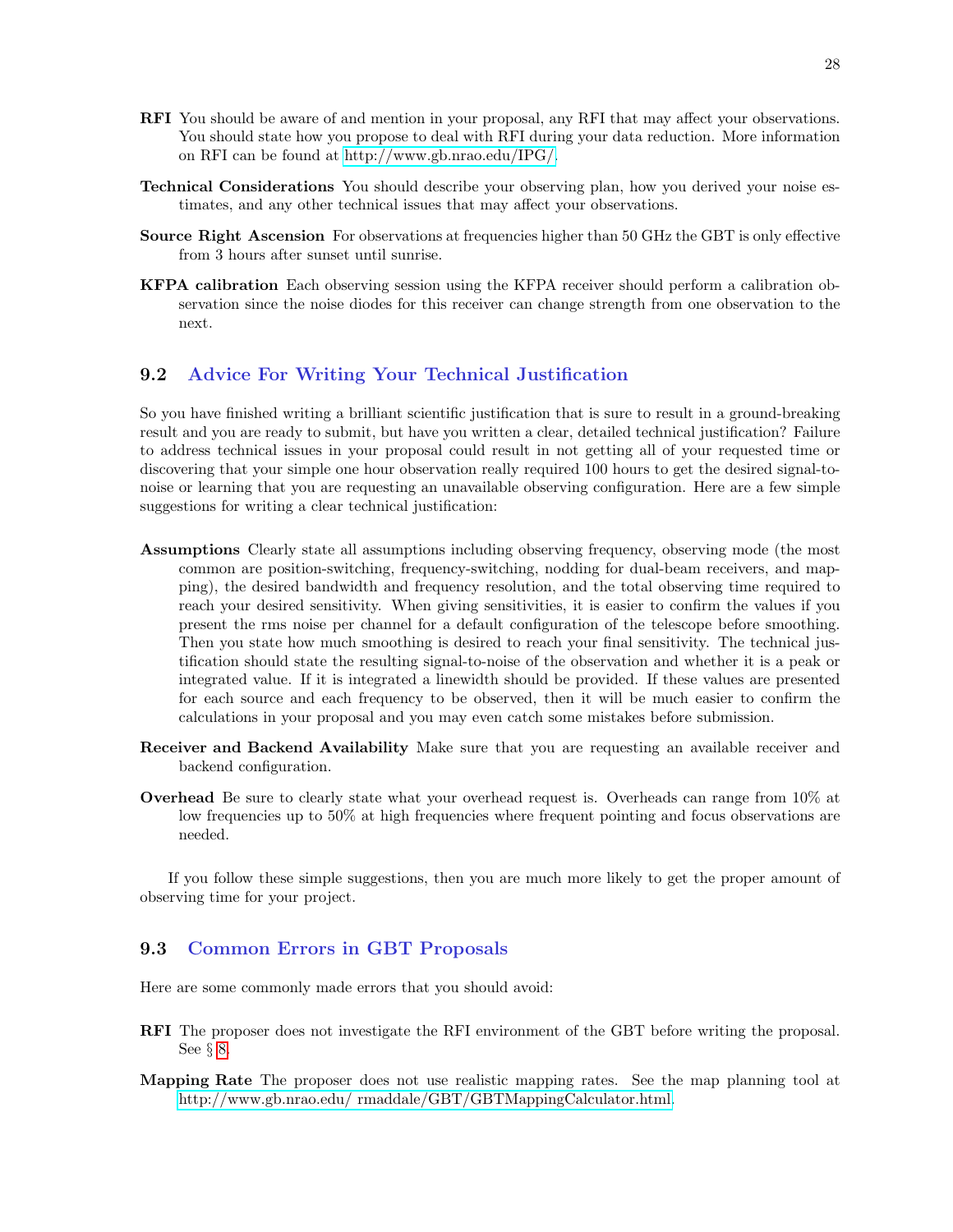- Scanning too fast during map If there are large changes in motion that occurr on timescales less than 30 seconds apart, you can excessivley stress the GBT structure. Check with a GBT support scientist if you wish to see if you can have large motions on timescales less than 30 seconds apart without affecting the telescope.
- Too many IF Signals The proposer asks for too many IF inputs into a backend.
- Single polarizations The proposer asks for single polarization.
- Incorrect Signal-to-Noise Estimate Did you perform the sensitivity calculations correctly? Many continuum observers forget to consider 1/f noise and source confusion.
- Overhead not estimated The proposer does not include an estimate of the overhead time in their proposal.
- Full Stokes The proposer asks for full Stokes parameters from backends that can't do this. Currently VEGAS can be used for polarization observations.
- Bad Sessions Did you accidently create bad sessions by including all sources in all sessions or including all receiver in all sessions?

# <span id="page-34-0"></span>10 Further information

## <span id="page-34-1"></span>10.1 Additional Documentation

Additional documentation on the GBT can be found at <https://science.nrao.edu/facilities/gbt/practical-information-for-astronomers>

## <span id="page-34-2"></span>10.2 Collaborations

Should you wish to collaborate with a GBT staff member for your proposed GBT observations, please contact the staff member before submitting your proposal. Scientific support staff contact details are listed in Table [10.](#page-35-0)

## <span id="page-34-3"></span>10.3 Contact people

For questions that may arise about specific GBT capabilities or other issues not addressed by this document, please contact contact one of the staff members listed in Table [10.](#page-35-0)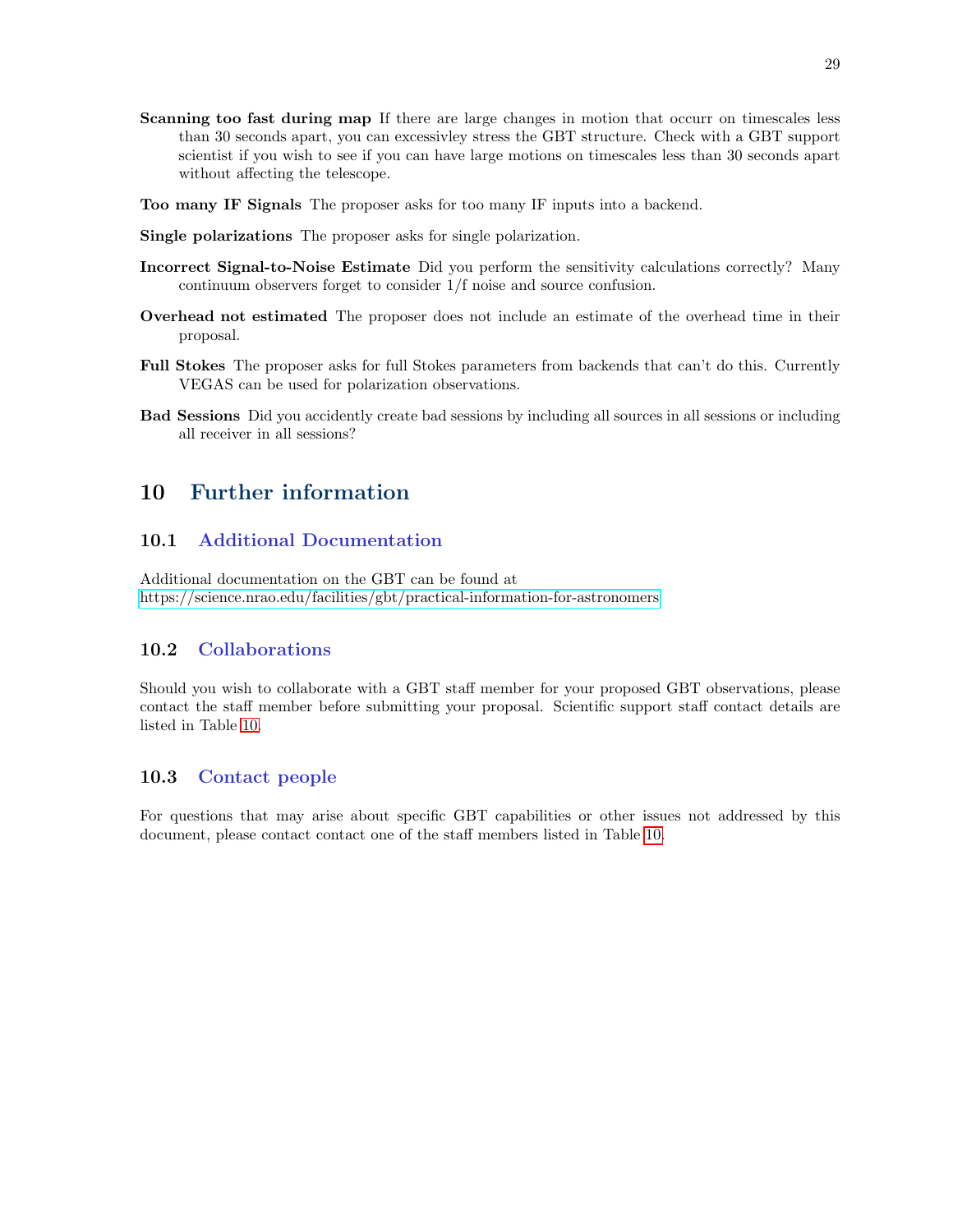| Topic                              | Staff Member and Contact Details |                     |  |  |  |  |  |
|------------------------------------|----------------------------------|---------------------|--|--|--|--|--|
| General Questions on Capabilities  | Toney Minter                     | $t$ minter@nrao.edu |  |  |  |  |  |
| Proposal submission and scheduling | Toney Minter                     | tminter@nrao.edu    |  |  |  |  |  |
| Pointing, focus calibrations       | Frank Ghigo                      | fghigo@nrao.edu     |  |  |  |  |  |
| Receivers                          | Ron Maddalena                    | rmaddale@nrao.edu   |  |  |  |  |  |
| 4mm Receiver                       | David Frayer                     | dfrayer@nrao.edu    |  |  |  |  |  |
| <b>VEGAS</b>                       | Richard Prestage                 | rprestag@nrao.edu   |  |  |  |  |  |
| Spectral Line Observing            | Ron Maddalena                    | rmaddale@nrao.edu   |  |  |  |  |  |
| Continuum Observing                | Toney Minter                     | tminter@nrao.edu    |  |  |  |  |  |
| <b>VLBA/VLBI</b> Observing         | Frank Ghigo                      | fghigo@nrao.edu     |  |  |  |  |  |
| Pulsar Observing                   | Ryan Lynch                       | rlynch@nrao.edu     |  |  |  |  |  |
| Radar Observing                    | Frank Ghigo                      | fghigo@nrao.edu     |  |  |  |  |  |
| General software issues            | Mark Whitehead                   | mwhitehe@nrao.edu   |  |  |  |  |  |
| GBT/ Green Bank policy             | Toney Minter                     | tminter@nrao.edu    |  |  |  |  |  |
|                                    | Karen O'Neil                     | koneil@nrao.edu     |  |  |  |  |  |
| RFI Management                     | Toney Minter                     | tminter@nrao.edu    |  |  |  |  |  |
| Observational Support              | Toney Minter                     | $t$ minter@nrao.edu |  |  |  |  |  |
|                                    | Frank Ghigo                      | fghigo@nrao.edu     |  |  |  |  |  |
|                                    | Ron Maddalena                    | rmaddale@nrao.edu   |  |  |  |  |  |
|                                    | Dan Perera                       | dperera@nrao.edu    |  |  |  |  |  |
|                                    | Dave Frayer                      | dfrayer@nrao.edu    |  |  |  |  |  |
|                                    | Nichol Cunningham                | ncunning@nrao.edu   |  |  |  |  |  |
|                                    | Richar Prestage                  | rprestag@nrao.edu   |  |  |  |  |  |
|                                    | Ryan Lynch                       | rlynch@nrao.edu     |  |  |  |  |  |
|                                    | Jennifer Weston                  | jweston@nrao.edu    |  |  |  |  |  |
|                                    | Natalia Lewandowska              | nlewando@nrao.edu   |  |  |  |  |  |

<span id="page-35-0"></span>Table 10: GBT Contacts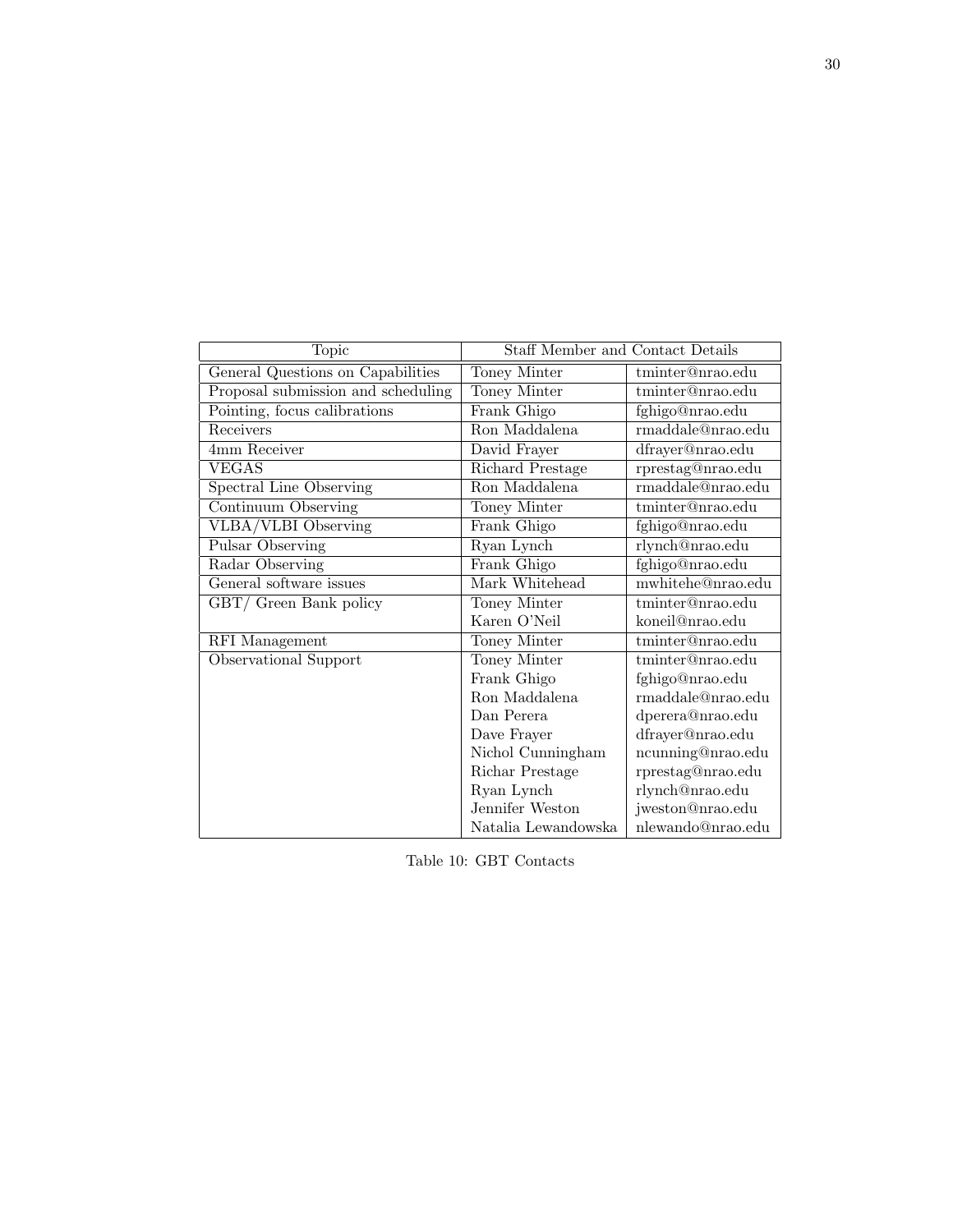## <span id="page-36-0"></span>A GBT Sensitivity to Extragalactic 21 cm HI

If the HI emission from an object is optically thin, its mass is

$$
\frac{M_{HI}}{M_{\odot}} = 2.4 \times 10^5 D^2 \int S(v) \ dv \tag{9}
$$

where  $D$  is the distance in Mpc, and  $S$  is the flux density in the HI line in Jy as a function of velocity in km s−<sup>1</sup> . For an object much smaller than the GBT beam at 21 cm, the antenna temperature of the line in Kelvin is twice the flux density in Janskys:  $T_L(K) = 2S(Jy)$ . In practice, the integral is actually a sum over channels:

$$
\frac{M_{HI}}{M_{\odot}} = [1.2 \times 10^5 D^2] \sum_{i=1}^{n} T_L(i) \Delta v, \qquad (10)
$$

where  $\Delta v$  is the channel spacing in km s<sup>-1</sup>.

If the noise in each channel is identical, the  $1\sigma$  error in the mass estimate is the error in the area of a channel,  $\sigma(T_L\Delta v)$ , times the square root of the number of channels in the sum:

$$
\sigma_{M_{HI}} = [1.2 \times 10^5 D^2] \quad \sigma(T_L \ \Delta v) \ \sqrt{n}.\tag{11}
$$

In this notation the total velocity over which the sum is performed is  $W \equiv n \Delta v$ .

For the GBT in the 21cm line, with position-switching or frequency switching 'out-of-band', with equal times on signal and reference, and combining both receiver polarizations, the noise in a 1 km s<sup>−1</sup> channel is

$$
\frac{\sigma(T_L)}{K} = 0.32 \ t_{tot}^{-\frac{1}{2}} \ \Delta v^{-\frac{1}{2}} \left(\frac{T_{sys}}{18 \ K}\right),\tag{12}
$$

where  $t_{tot}$  it the total integration time, including both signal and reference observations, in seconds. Thus, for the GBT,

$$
\frac{\sigma_{M_{HI}}}{M_{\odot}} = [3.9 \times 10^4 D_{Mpc}^2] \t t_{tot}^{-\frac{1}{2}} \left(\frac{T_{sys}}{18 \text{ K}}\right) \sqrt{W_{\text{km s}^{-1}}}.
$$
\n(13)

The noise in an HI mass estimate is independent of  $\Delta v$  provided  $W >> \Delta v$ . The final sensitivity depends only on the total integration time and the velocity range.

This equation must be modified for in-band frequency switching, if  $t_{on} \neq t_{tot}/2$ , etc. In this case, there will also be an elevation dependence of  $T_{sys}$  and some frequency dependence, especially at large redshifts. RFI can affect observations at some frequencies.